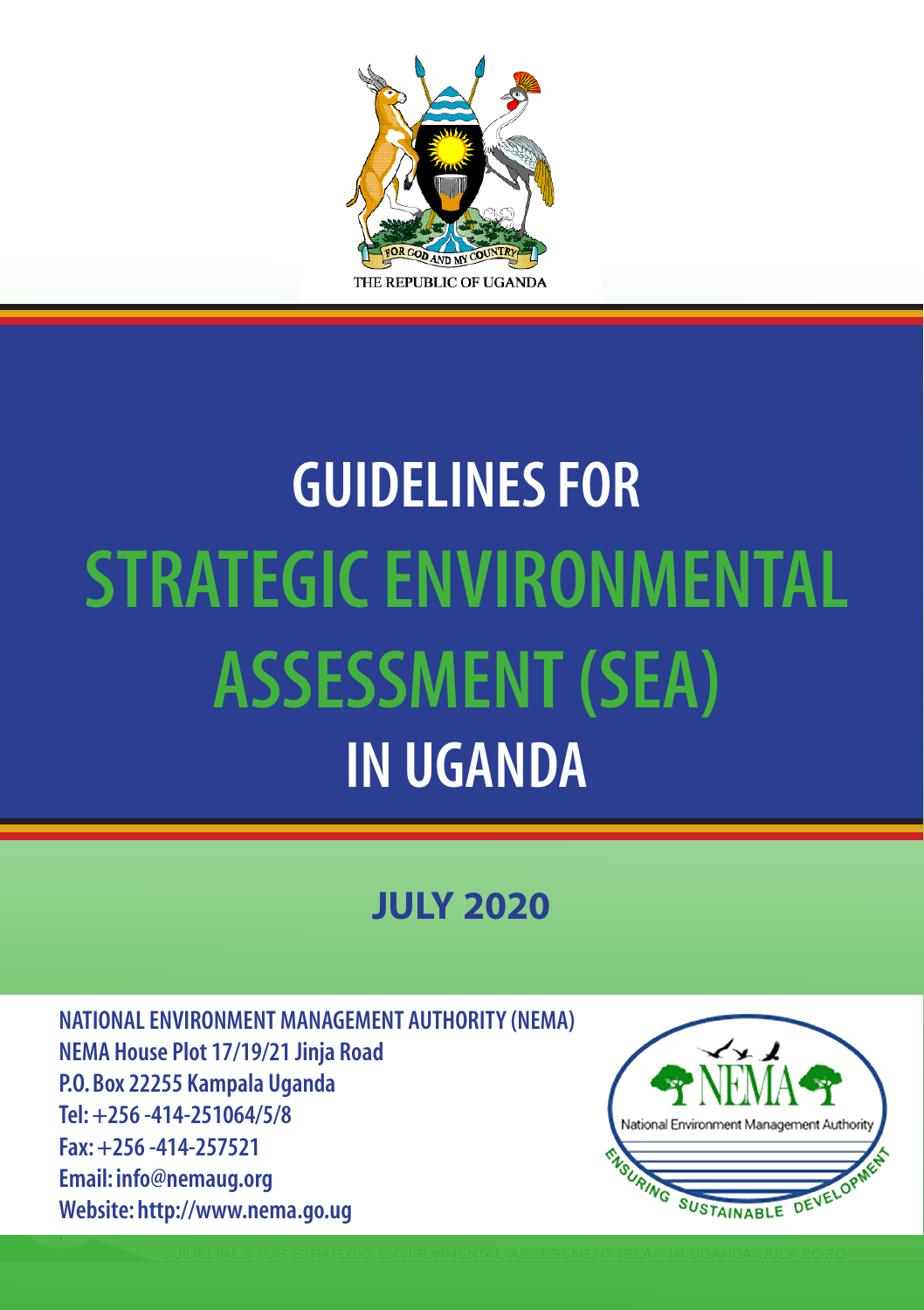

## GUIDELINES FOR STRATEGIC ENVIRONMENTAL ASSESSMENT (SEA) IN UGANDA



i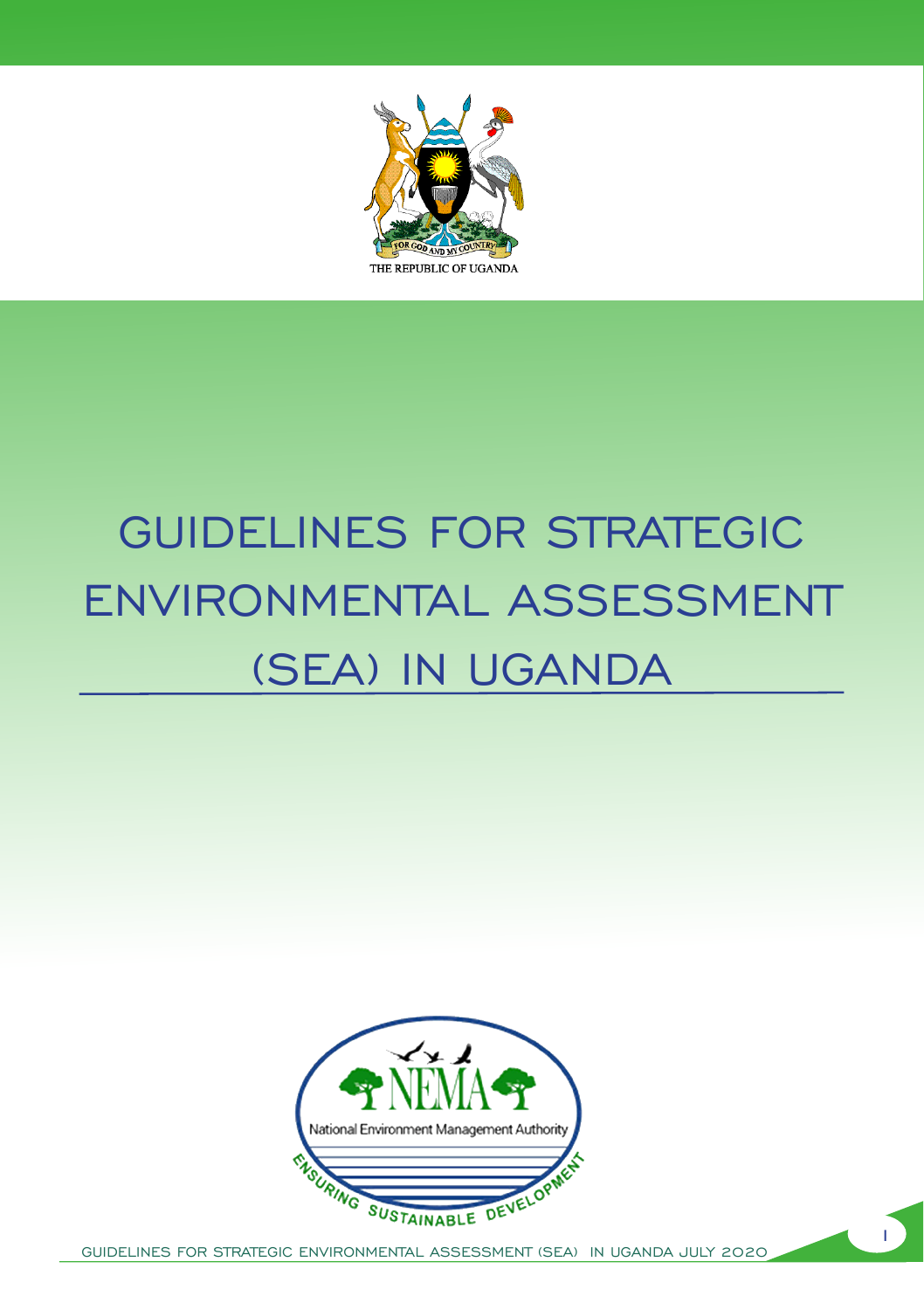## TABLE OF CONTENTS

|  |       | CHAPTER ONE: INTRODUCTION TO STRATEGIC ENVIRONMENTAL ASSESSMENT1                                        |  |  |
|--|-------|---------------------------------------------------------------------------------------------------------|--|--|
|  | 1.0   |                                                                                                         |  |  |
|  | 1.1   |                                                                                                         |  |  |
|  | 1.2   | Relationship between Strategic Environmental Assessment and Environmental and Social Impact Assessment3 |  |  |
|  | 1.3   |                                                                                                         |  |  |
|  | 1.4   |                                                                                                         |  |  |
|  | 1.5   |                                                                                                         |  |  |
|  | 1.6   |                                                                                                         |  |  |
|  | 1.7   |                                                                                                         |  |  |
|  | 1.8   |                                                                                                         |  |  |
|  | 1.9   |                                                                                                         |  |  |
|  |       | CHAPTER TWO: SCREENING AND SCOPING FOR STRATEGIC ENVIRONMENTAL ASSESSMENT11                             |  |  |
|  | 2.0   |                                                                                                         |  |  |
|  | 2.1   |                                                                                                         |  |  |
|  | 2.1.1 |                                                                                                         |  |  |
|  | 2.1.2 |                                                                                                         |  |  |
|  | 2.1.3 |                                                                                                         |  |  |
|  | 2.2   |                                                                                                         |  |  |
|  | 2.2.1 |                                                                                                         |  |  |
|  | 2.2.2 | Identifying other relevant plans, programmes and environmental protection objectives21                  |  |  |
|  | 2.2.3 |                                                                                                         |  |  |
|  | 2.2.4 |                                                                                                         |  |  |
|  |       |                                                                                                         |  |  |
|  |       |                                                                                                         |  |  |
|  | 2.3   |                                                                                                         |  |  |
|  | 2.4   |                                                                                                         |  |  |
|  |       |                                                                                                         |  |  |
|  | 3.0   |                                                                                                         |  |  |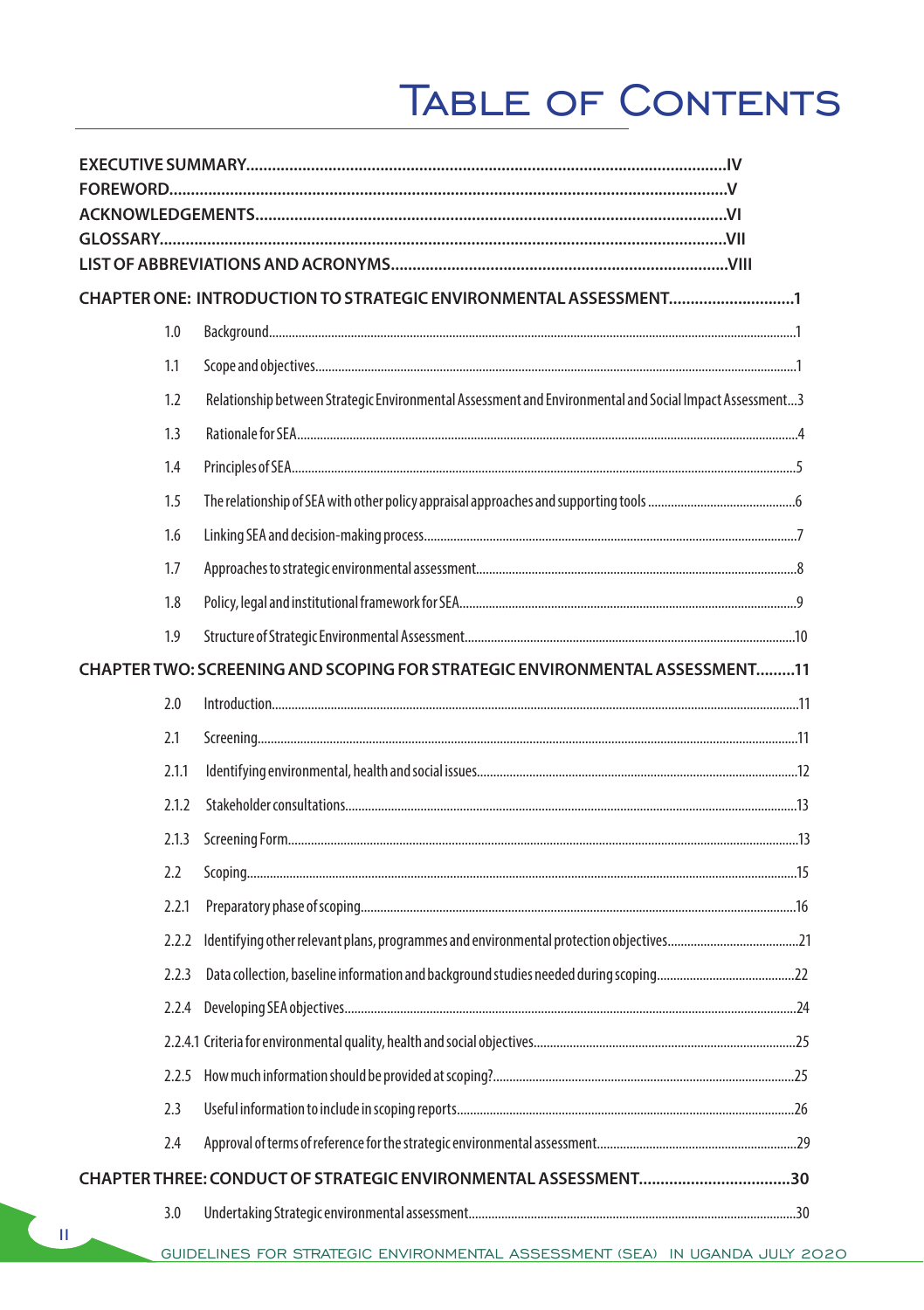| 3.1   |  |  |  |  |
|-------|--|--|--|--|
| 3.2   |  |  |  |  |
| 3.3   |  |  |  |  |
| 3.4   |  |  |  |  |
| 3.5   |  |  |  |  |
| 3.6   |  |  |  |  |
| 3.7   |  |  |  |  |
| 3.8   |  |  |  |  |
| 3.9   |  |  |  |  |
| 3.10  |  |  |  |  |
| 3.11  |  |  |  |  |
| 3.12  |  |  |  |  |
| 3.13  |  |  |  |  |
| 3.14  |  |  |  |  |
| 3.15  |  |  |  |  |
|       |  |  |  |  |
|       |  |  |  |  |
| 4.0   |  |  |  |  |
| 4.1   |  |  |  |  |
| 4.2   |  |  |  |  |
| 4.3   |  |  |  |  |
|       |  |  |  |  |
| 5.0   |  |  |  |  |
| 5.1   |  |  |  |  |
| 5.2   |  |  |  |  |
| 5.3   |  |  |  |  |
|       |  |  |  |  |
| 6.0   |  |  |  |  |
| 6.1   |  |  |  |  |
| 6.2   |  |  |  |  |
| 6.3   |  |  |  |  |
| 6.4   |  |  |  |  |
| 6.4.1 |  |  |  |  |
|       |  |  |  |  |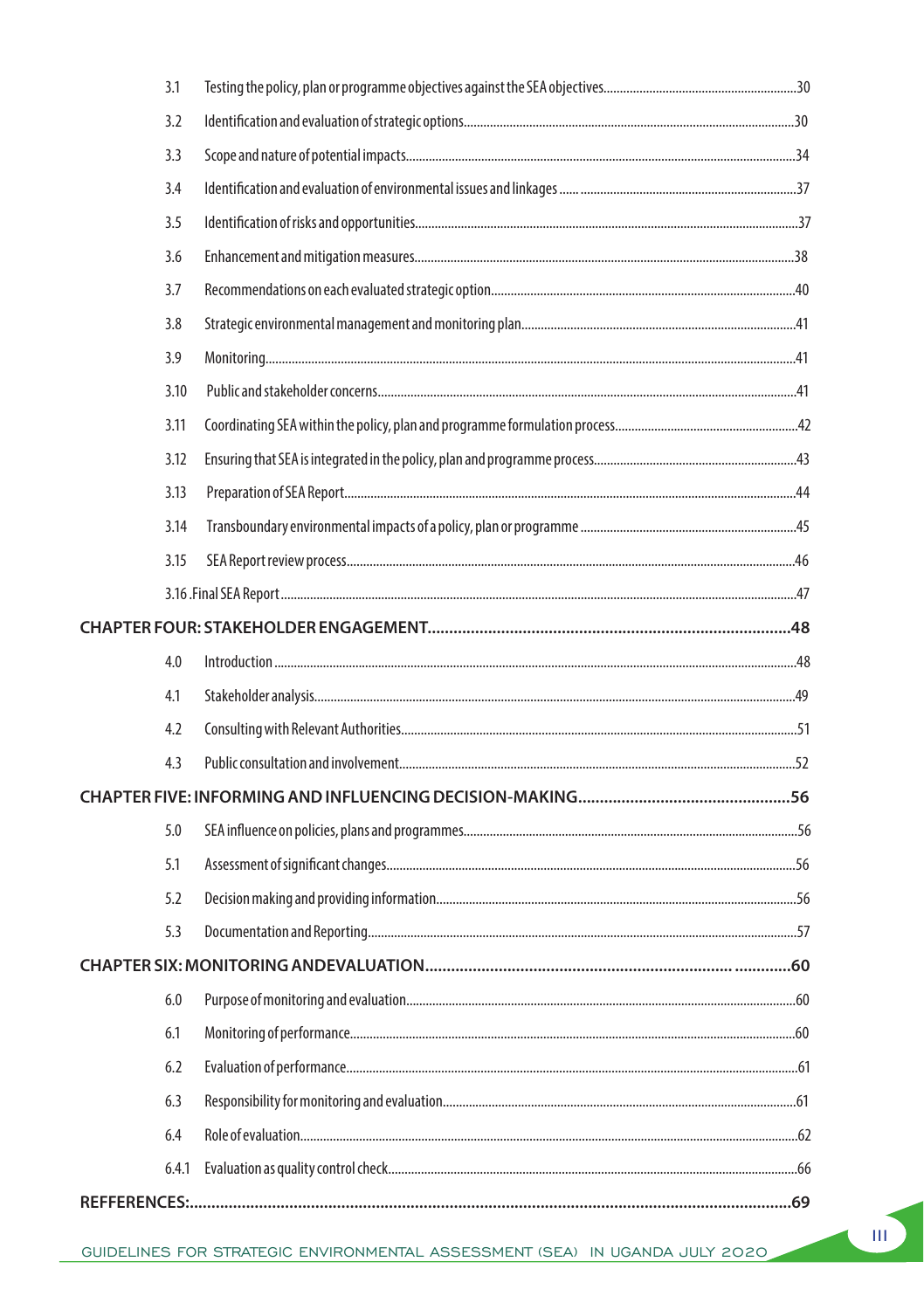### Executive Summary

To ensure environmental, health and social considerations are taken into account, established<br>environmental and social assessment tools at the project level need to be complemented by<br>expressed by the data of the project l **F** environmental and social assessment tools at the project level need to be complemented by approaches fully adapted to policies, plans and programmes. Strategic Environmental Assessment (SEA) meets this need.

SEA provides a practical and direct means of progressing the Green Growth Development Strategy and Sustainable Development Goals. Indeed, the National Development Plan (NDP III) provides for the achievement of sustainability goals embedded in these macro-economic strategic documents.

A well developed and pragmatic policy, plan or programme must be alive to environmental, health and social issues which are at the heart of strategic thinking. SEA refers to a range of "analytical and participatory approaches that aim to integrate environmental, health and social considerations into policies, plans and programmes and evaluate the inter linkages with economic and other strategic considerations". SEA can be described as a family of approaches which use a variety of tools, rather than a single, fixed and prescriptive approach. A good SEA is adapted and tailor-made to the context in which it is applied.

SEA is applied at the very earliest stages of decision-making both to help formulate policies, plans and programmes and to assess their potential development effectiveness and sustainability. This distinguishes SEA from more traditional environmental assessment tools, such as Environmental and Social Impact Assessment (ESIA), which have a proven track record in addressing the environmental threats and opportunities of specific projects but are less easily applied to policies, plans and programmes. SEA is not a substitute for, but complements, ESIA and other assessment approaches and tools.

Applying SEA to policies, plans and programmes provides the environmental and social evidence to support more informed decision making, and helps to identify new opportunities by encouraging a systematic and thorough examination of development options. SEA helps to ensure that the prudent management of environmental resources, protection of human health and taking into account social issues, provide the foundation for sustainable economic growth. SEA can also assist in building stakeholder engagement for improved governance, facilitating transboundary cooperation around shared environmental resources, and contributing to conflict prevention.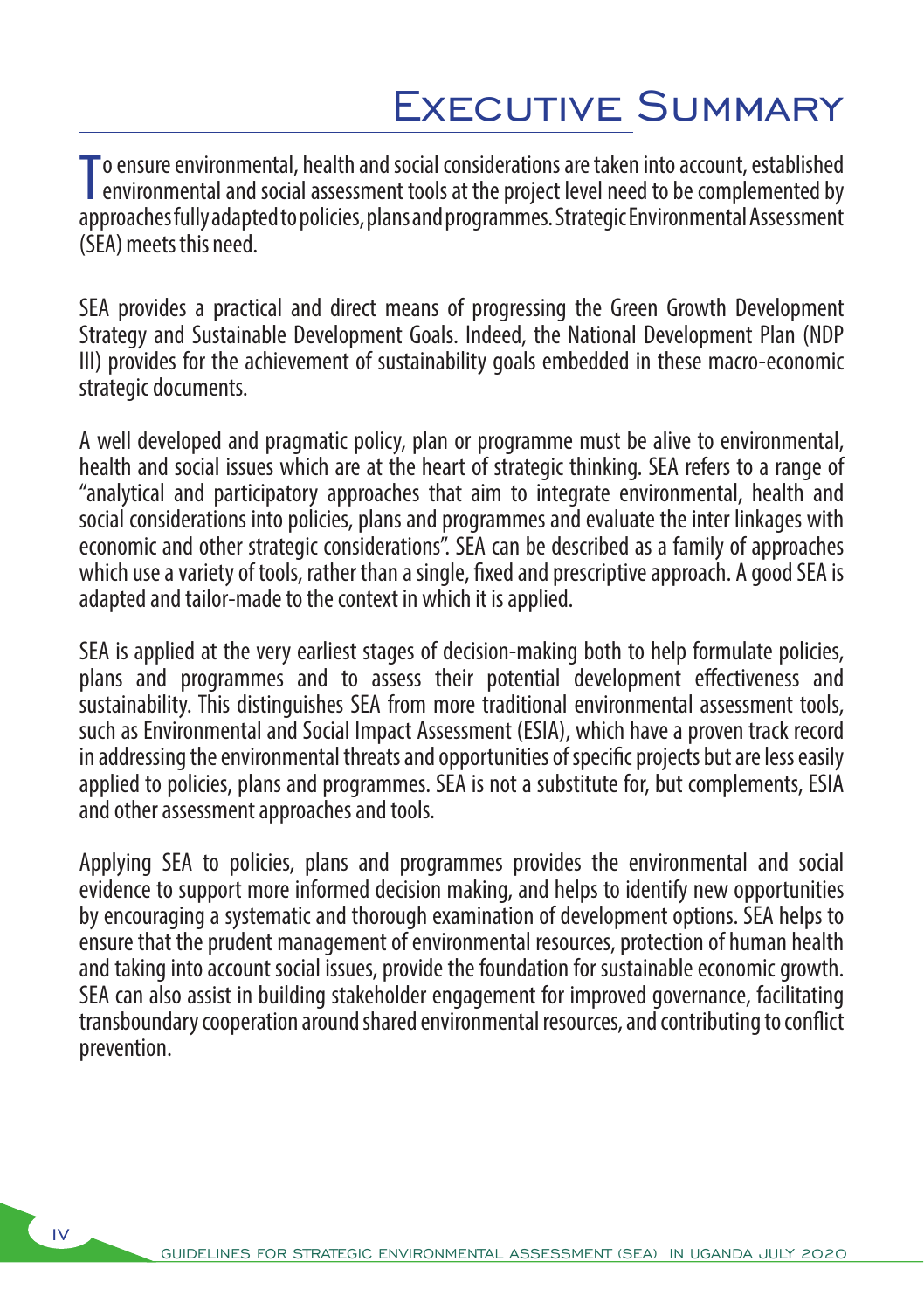## Foreword

The Government of Uganda is committed to sustainable development. Decision makers at all<br>levels must be able to take economic, social and environmental considerations into account levels must be able to take economic, social and environmental considerations into account in order to make informed decisions in support of sustainable development.

Strategic environmental assessment incorporates environmental, health and social considerations into the development of public policies, plans, programmes and other strategic decisions. Strategic environmental assessment also serves to strengthen accountability and to provide greater public confidence that Government decisions are being made in full awareness of the potential environmental, health and social impact.

Through strategic environmental assessment, environmental, health and social considerations can be addressed at the earliest appropriate stage of planning and decision making, along with economic and other strategic considerations.

By addressing potential environmental, health and social considerations when developing or reviewing a policy, plan or programme, ministries, departments and agencies of government will be better able to:

- a. Optimize positive environmental, health and social effects and minimize or mitigate negative environmental, health and social effects;
- b. Consider potential cumulative environmental, health and social effects;
- c. Implement the country's green growth strategy and sustainable development goals;
- d. Save time and money by drawing attention to potential liabilities for environmental cleanup and other unforeseen health and social concerns;
- e. Streamline project-level environmental and social assessment by eliminating the need to address some issues at the project stage;
- f. Promote accountability and credibility among the general public and stakeholders; and
- g. Contribute to broader governmental policy commitments and obligations.

Strategic environmental assessment is not an add-on process, but one linked with the ongoing economic and social analyses underway. An effective strategic environmental assessment cannot be done in isolation or after the fact. The analysis of the environmental, health and social considerations should be undertaken on an iterative basis throughout the policy, plan or programme development or review process and it should be fully integrated into the analysis of each of the options developed. The end result of this is that the consequences of alternative proposals can be compared. The final recommendation should be informed by the results of the strategic environmental assessment.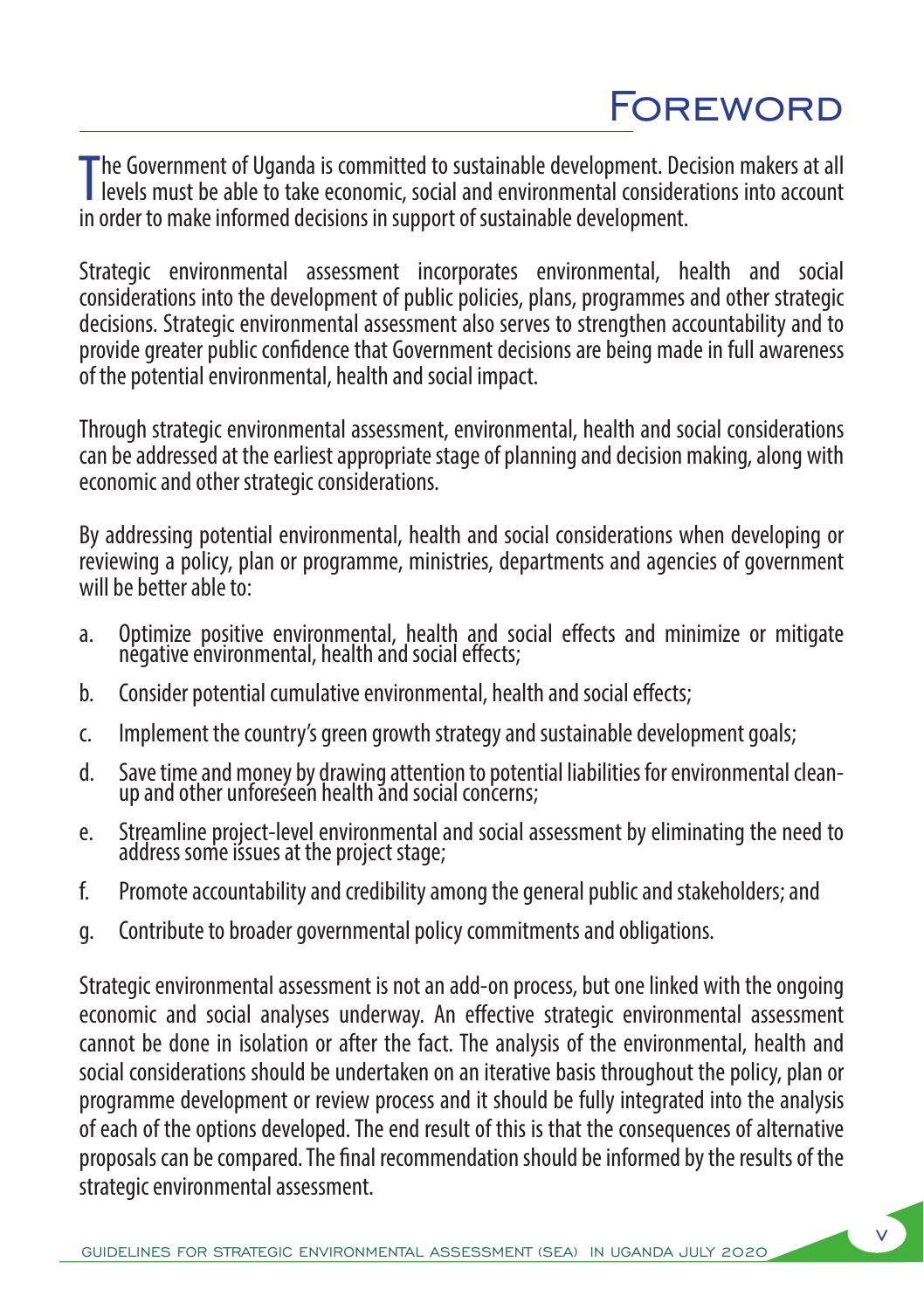The National Environment Management Authority (NEMA) with pleasure presents the Strategic Environmental Assessment (SEA) Guidelines 2020.

The preparation of the SEA Guidelines was a concerted effort involving a number of stakeholders including, Ministries Departments and Agencies (MDAs), private sector and civil society organizations, without whom it would not have been possible to make such comprehensive and streamlined guidelines.

NEMA in particular appreciates the technical/core working group that developed the initial content for the guidelines and worked tirelessly to refine the document until its completion. The group's invaluable contribution is much appreciated.

Of special mention is the staff from NEMA, the First Parliamentary Counsel of the Ministry of Justice and Constitutional Affairs, the Ministry of Water and Environment, the Ministry of Energy and Mineral Development, the Petroleum Authority of Uganda and the Ministry of Works and Transport.

Special gratitude is extended to Ms. Christine Akello Echookit, the Deputy Executive Director of NEMA for her commitment and dedication to leading the technical team in accomplishing these guidelines.

Valuable financial support and technical guidance was received from the Norwegian Environment Agency. Appreciation is also extended to the technical assistance received from various SEA experts from NIRAS, Chalmers University and the Netherlands Commission for Environmental Assessment (NCEA).

It is my hope that the Ministries Departments and Agencies of government will utilise the guidelines in guiding the general conduct and practice of SEA in the country. This will go a long way in ensuring that policies, plans and programmes take into account environmental, health and social issues in their formulation and implementation. If that is done, then the country will be on the path to strategic environmental planning, leading to sustainable development.

……………………………………………….

Prof. Sandy Stevens Tickodri-Togboa **Chairman, NEMA Board**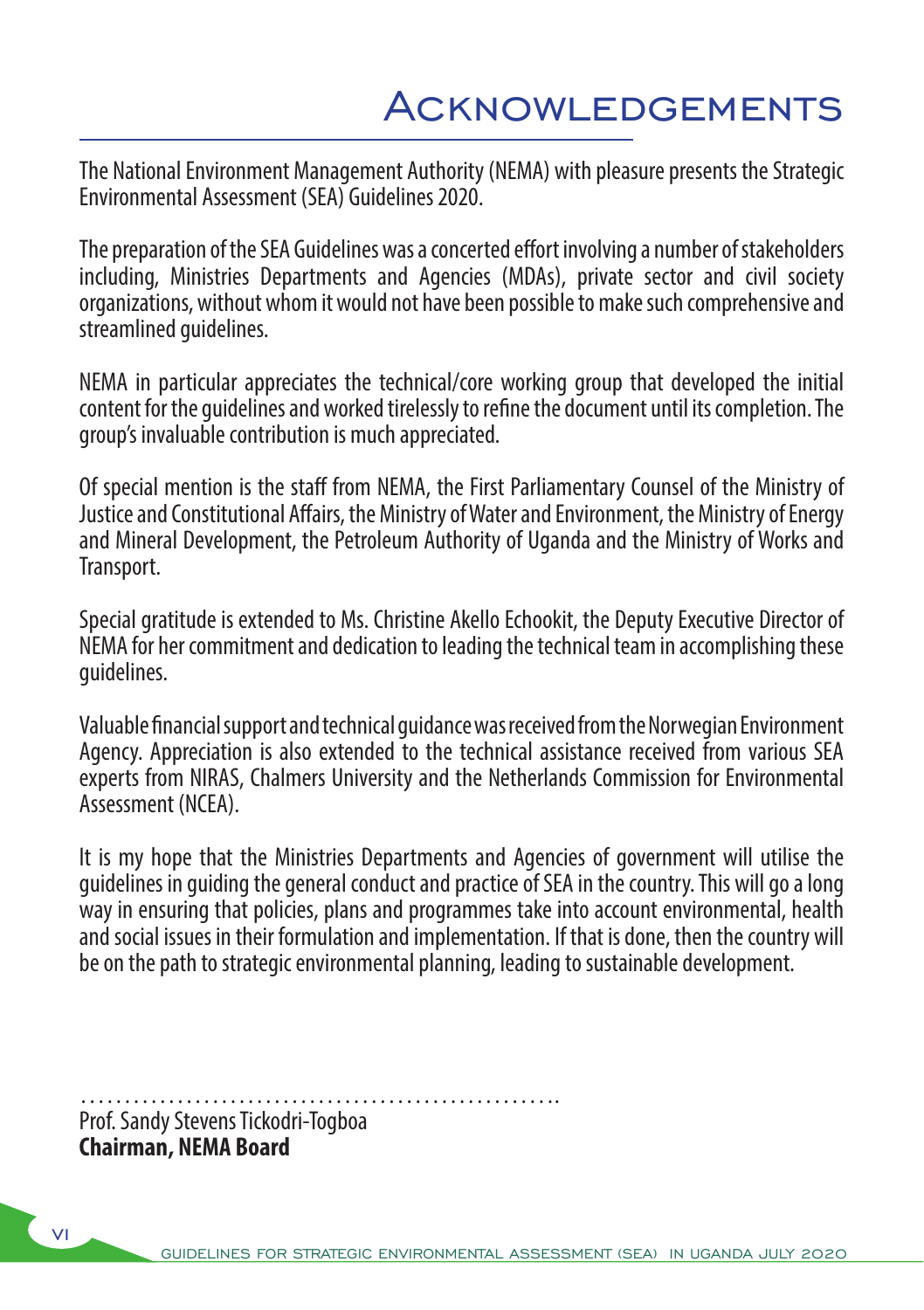## **GLOSSARY**

**"Authority"** means the National Environment Management Authority established under the National Environment Act, No. 5 of 2019.

"**Mitigation measures**" mean actions to avoid, reduce, control or offset the potential adverse environmental and socio-economic consequences of a policy, plan or programme, and include engineering works, technological improvements, management measures and restitution through replacement, restoration, compensation or any other means, to minimise harm to human health or the environment;

"**Plan**" means a purposeful, forward-looking strategy or design, often with coordinated priorities, options and measures that elaborate and implement policy;

"**Policy**" means a general course of action or proposed overall direction, with defined goals, objectives and priorities, that a government is or will be pursuing and which guides decisionmaking;

"**Programme**" means a coherent, organised agenda or schedule of commitments, proposals, instruments and activities that elaborates and implements policy;

"**Project**" means the execution of construction or renovation work or other developments, installations, schemes, activities or other interventions in the natural surroundings and landscape which may have an impact on human health and the environment;

"**Regulatory impact assessment**" means an assessment of the likely impacts of policy, law or regulation options in terms of costs, benefits and the risks of a proposal.

"**Scoping**" means a process of determining the extent and details of a strategic environmental assessment, including identification of significant strategic issues and impacts;

"**Screening**" means the classification of proposed policies, plans and programmes that should be subjected to a strategic environmental assessment;

"**Stakeholders**" means persons or institutions interested in, affected, likely to be affected by or who influence the implementation of a policy, plan or programme.

"**Strategic environmental assessment**" means the systematic and comprehensive process of evaluating the likely environmental, health and social consequences of a policy, plan or programme and its alternatives to ensure that these consequences are integrated and appropriately addressed at the earliest stage of decision making with the same importance as economic and other strategic considerations;

"**Sustainable development**" means development that meets the needs of the present generation without compromising the ability of future generations to meet their own needs.

"**Transboundary impacts**" means an environment, health or social impact of a proposed policy, plan or programme on another state.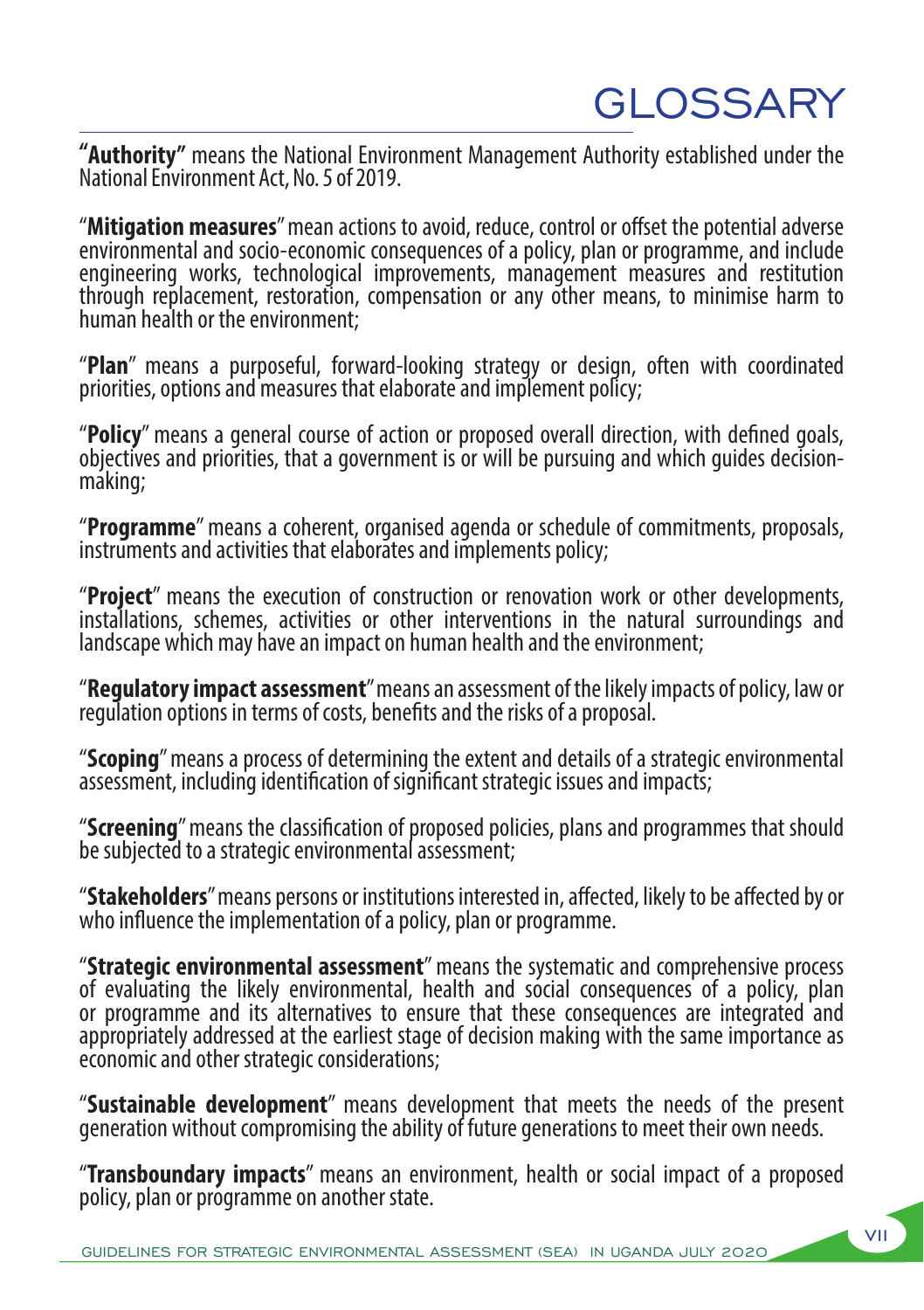## LIST OF ABBREVIATIONS AND ACRONYMS

| <b>ESIA</b> | <b>Environmental and Social Impact Assessment.</b> |
|-------------|----------------------------------------------------|
| <b>NEMA</b> | National Environment Management Authority.         |
| NGO         | Non-Governmental Organisation.                     |
| <b>RIA</b>  | <b>Regulatory Impact Assessment.</b>               |
| <b>SEA</b>  | Strategic Environmental Assessment.                |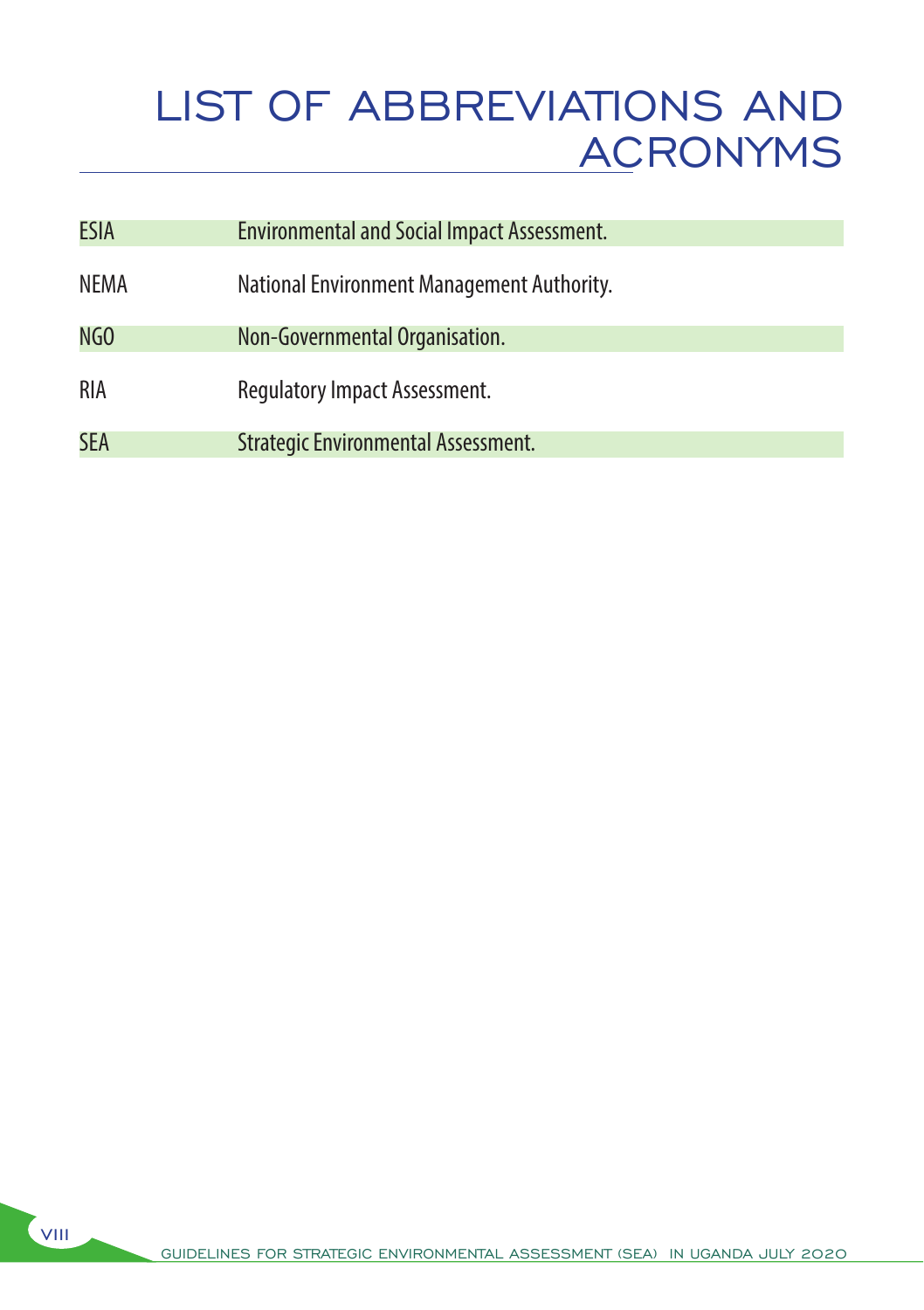## CHAPTER ONE

1

#### Introduction To Strategic Environmental Assessment

#### **1.0 Background**

Strategic environmental assessment (SEA) is the systematic and participatory process of evaluating the likely environmental, health and social consequences of proposed policy, plan or programme initiatives and alternatives, to ensure that they are integrated and appropriately addressed at the earliest stage of decision making in line with economic, environmental, health and social considerations.

The concept of strategic environmental assessments originated from regional development/land-use planning in the developed countries. In 1981, the United States Housing and Urban Development Department published the Area-wide Impact Assessment Guidebook. In Europe, the Convention on Environmental Impact Assessment in a Transboundary Context, the so-called Espoo Convention laid the foundations for the introduction of SEA in 1991. In 2003, the Espoo Convention was supplemented by a Protocol on Strategic Environmental Assessment. The European SEA Directive 2001/42/EC required that all member states of the European Union should have ratified and integrated the Directive into their own country's law by 21st July, 2004.

In Uganda, the National Development Plan III (2020/21 – 2024/25) provides the national development planning framework that forms the basis for the development of sector-wide strategies and plans. Sectorwide strategies and plans should ideally be informed by SEA; however, until the National Environment Act, 2019, SEA in Uganda was largely voluntary and limited to the requirements of development partners.

#### **1.1 Scope and objectives**

These Guidelines are designed to support ministries, departments and agencies (MDAs) of Government as well as practitioners when undertaking SEA. The Guidelines will support operationalization of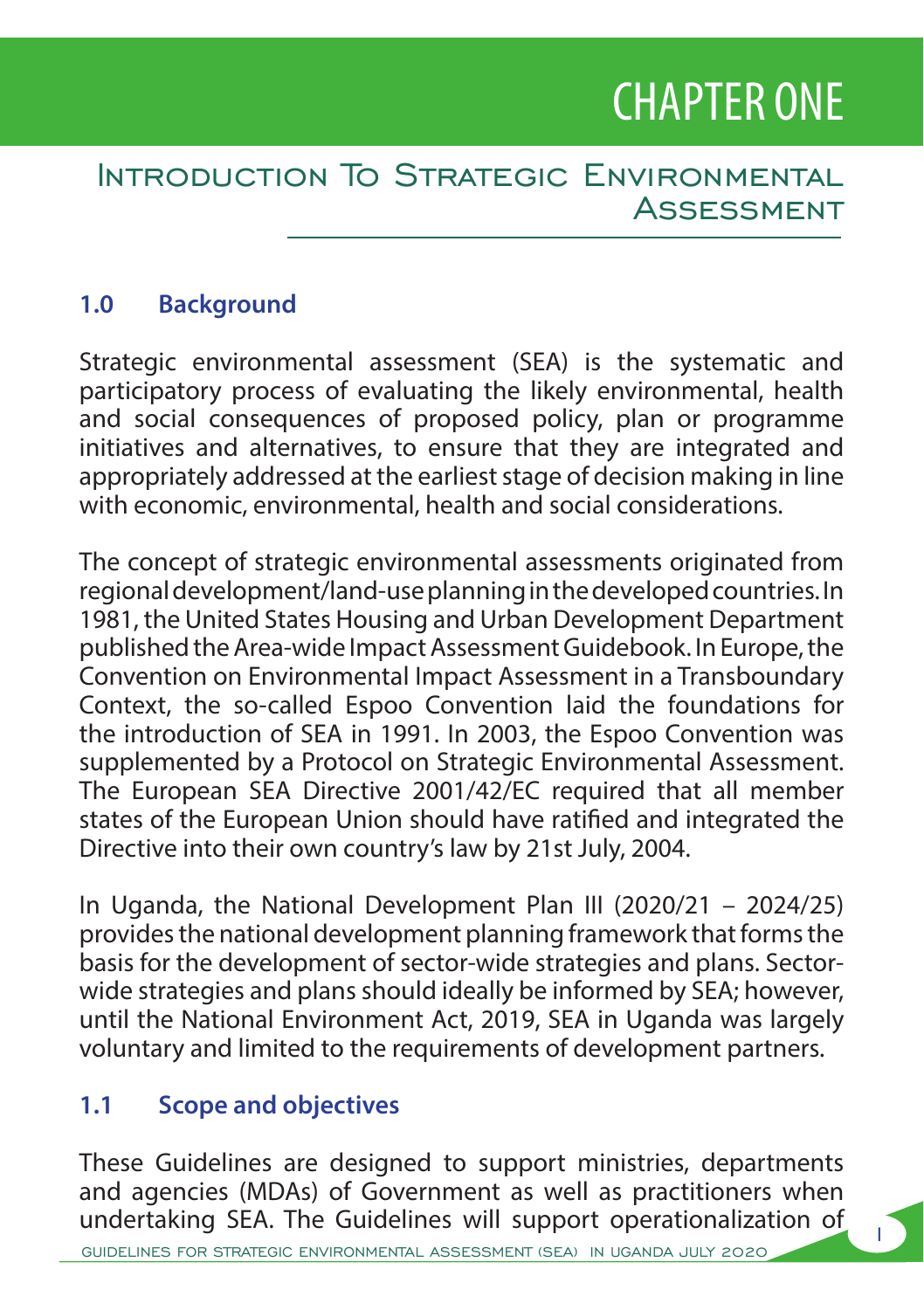the relevant provisions under the National Environment Act, 2019 and the National Environment (Strategic Environmental Assessment) Regulations, 2020.

The quidance is targeted to the various actors in the planning process including:

- $*$  MDAs responsible for the particular policies, plans and programmes;
- $*$  SEA and other relevant expert teams/ practitioners who carry out the analysis and studies for assessment of the policies, plans and programmes;
- $*$  MDAs that will contribute to the SEA process, as well as monitoring and evaluation.

These Guidelines are intended to:

- (a). set up general methodology and the related practical procedures for undertaking SEA in order to strengthen and improve the planning processes at strategic level;
- (b). enable the ministries, departments and agencies of government (MDAs) to appreciate and incorporate SEA approaches, process and practical procedures into their planning and decision making;
- (c). enable identification of potential opportunities and impacts that SEA presents during implementation of policies, plans or programmes at early stages of planning and decision making;
- (d). ensure the considerations of alternatives to policy, plan or programme options, including the do-nothing option, as early as possible when the MDA is able to exercise greater flexibility; and
- (e). put in place measures for the prevention and mitigation actions in the policies, plans or programmes, and for use of these measures as justifications for making decisions on environmental and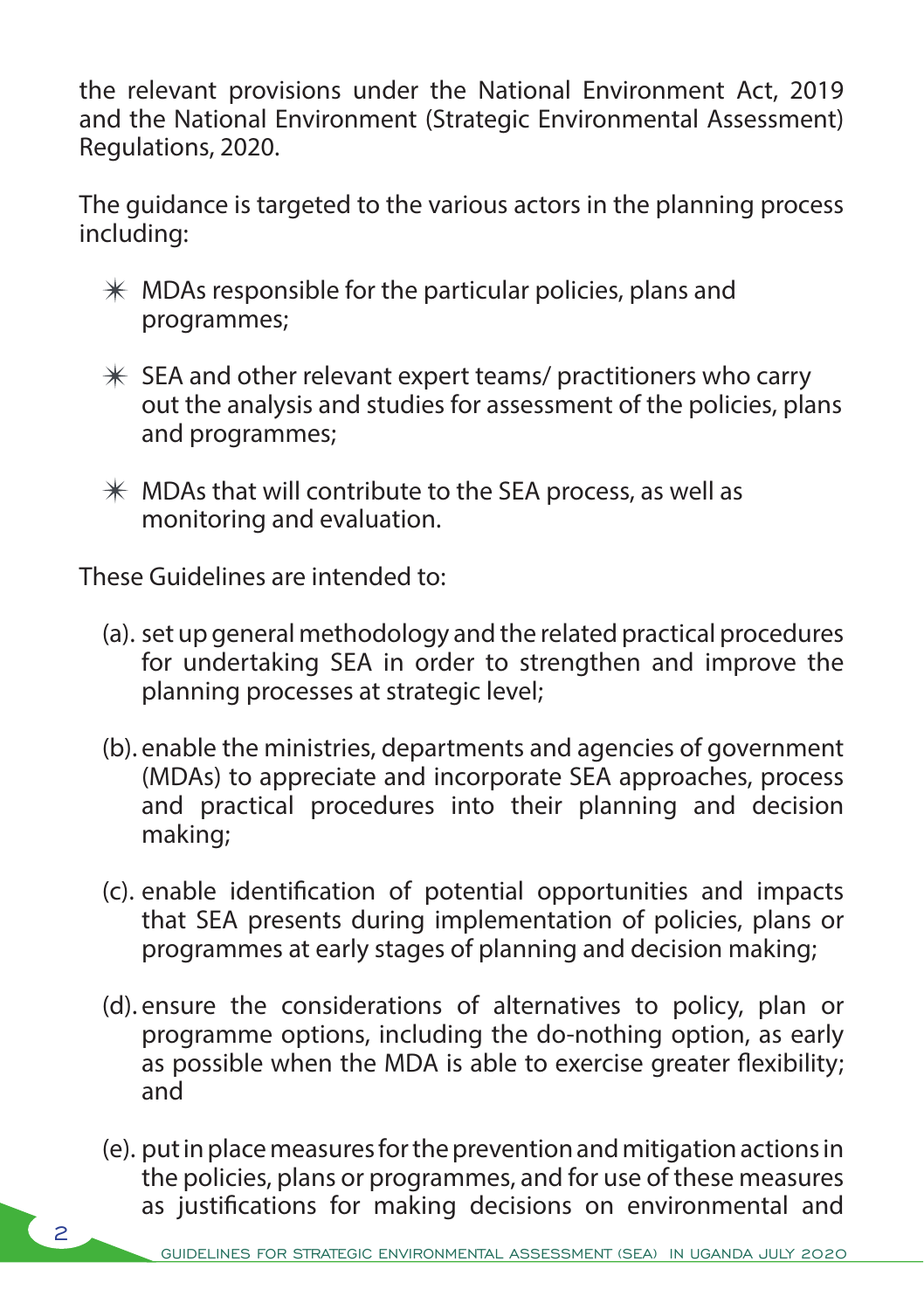social impact assessment.

#### **1.2 Relationship between Strategic Environmental Assessment and Environmental and Social Impact Assessment**

Strategic environmental assessment (SEA) is a family of approaches, which uses a variety of tools, rather than a single, fixed and prescriptive approach. The SEA process identifies, describes and evaluates likely environmental, health and social consequences of, and/or opportunities for a policy, plan or programme which may be secondary, cumulative or synergistic, in the short, medium and long term.

SEA is undertaken much earlier in the decision-making process than environmental and social impact assessment (ESIA), and is, therefore, seen as a key planning tool for sustainable development. SEA compliments rather than replaces ESIA.

The relationship between SEA and ESIAs is summarised in Table 1.1.

| <b>SEA</b>                                                                                                                                                              | <b>ESIA</b>                                                                                                                          |
|-------------------------------------------------------------------------------------------------------------------------------------------------------------------------|--------------------------------------------------------------------------------------------------------------------------------------|
| Applies to policies, plans and<br>programmes.                                                                                                                           | Applies to specific projects.                                                                                                        |
| Ideally takes place at the earliest<br>stage of decision making for<br>policies, plans and programmes<br>as a planning tool.                                            | Takes place at the earliest stage<br>of project planning.                                                                            |
| Focuses on decisions regarding<br>the implications of policies, plans<br>and programmes which should<br>inform decisions at project level.                              | Focuses on decisions regarding<br>projects which should conform<br>to relevant policies, plans or<br>programmes.                     |
| Integrates environmental, health<br>and social considerations into<br>the preparation and adoption of<br>policies, plans and programmes<br>for sustainable development. | Identifies and assesses specific<br>social and environmental<br>impacts arising from<br>implementation and operation<br>of projects. |

 **Table 1.1.Relationship between SEA and ESIA**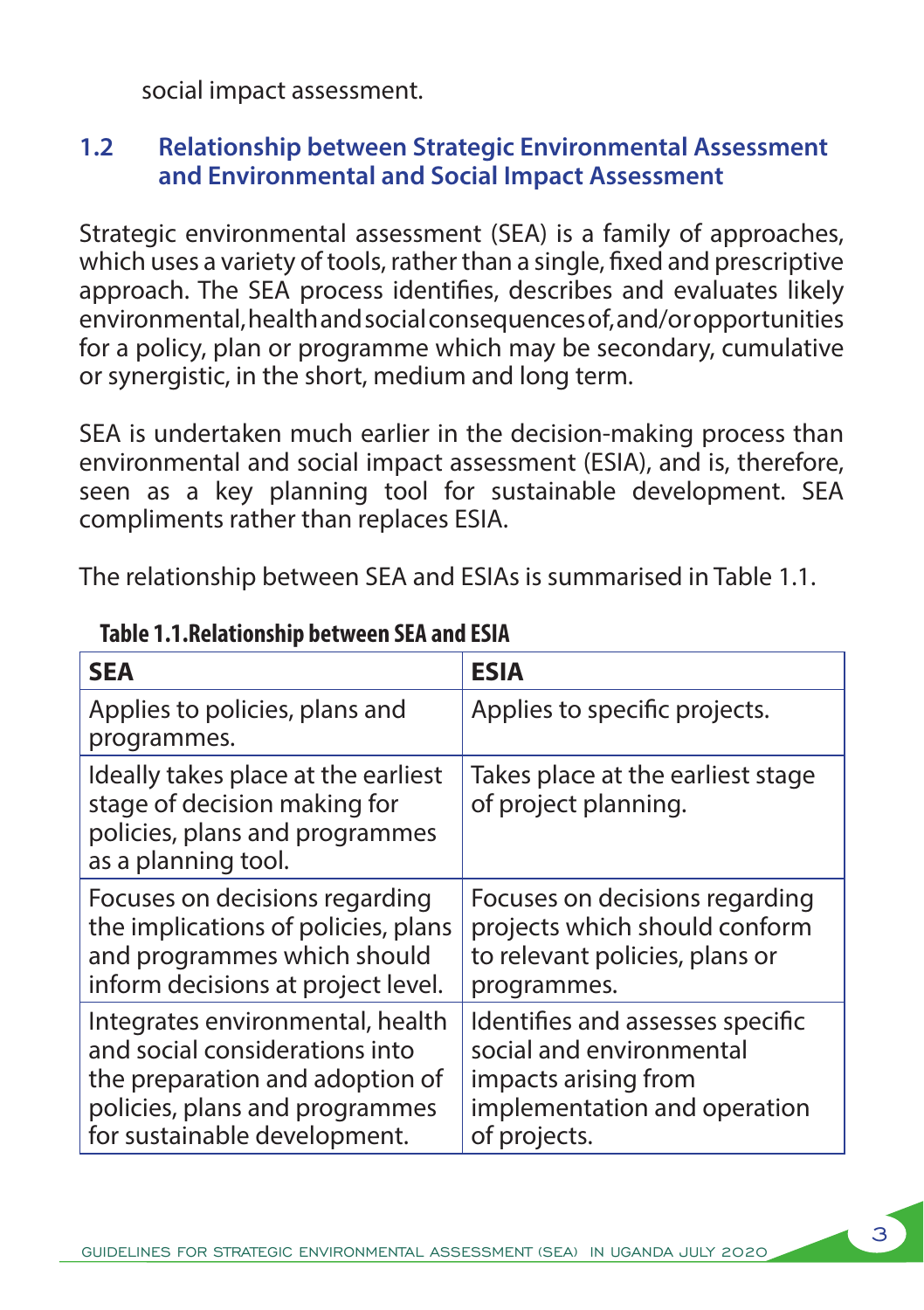| Emphasises meeting balanced                                                                                            | Emphasises mitigating                                                                                                                                                                   |
|------------------------------------------------------------------------------------------------------------------------|-----------------------------------------------------------------------------------------------------------------------------------------------------------------------------------------|
| environmental, health, social                                                                                          | environmental and social                                                                                                                                                                |
| and economic objectives in                                                                                             | impacts of a specific project,                                                                                                                                                          |
| policies, plans and programmes,                                                                                        | but with identification of some                                                                                                                                                         |
| including identifying macro-level                                                                                      | project opportunities, among                                                                                                                                                            |
| development outcomes.                                                                                                  | others.                                                                                                                                                                                 |
| Considers a broad range of                                                                                             | Considers specific project                                                                                                                                                              |
| potential alternative scenarios.                                                                                       | alternatives.                                                                                                                                                                           |
| Inherently incorporates<br>consideration of cumulative<br>impacts on a vast geographical<br>area or multiple projects. | Reviews cumulative impacts,<br>often limited to phases of a<br>specific project or selected<br>projects. Does not usually cover<br>regional-scale developments or<br>multiple projects. |

*Adopted and revised from OECD*

#### **1.3 Rationale for SEA**

SEA is intended to achieve the aspects below:

- 1. To inform, influence, integrate and improve decision-making by:
	- (a) identifying environmental, health and social effects of proposed actions of policies, plans and programmes;
	- (b) considering alternatives, including the best practicable environmental and social option;
	- (c) proposing appropriate mitigation measures.
- 2. To contribute to sustainable development by:
	- (a) anticipating and preventing negative environmental, health and social effects of a policy, plan or programme;
	- (b) identifying and integrating environmental and social opportunities into a policy, plan or programme;
	- (c) enabling early warning of cumulative effects and global risks;
	- (d) establishing safeguards based on principles of sustainable development.
- 3. To reinforce project ESIA by:
	- (a). prior identification of scope of potential impacts and information needs;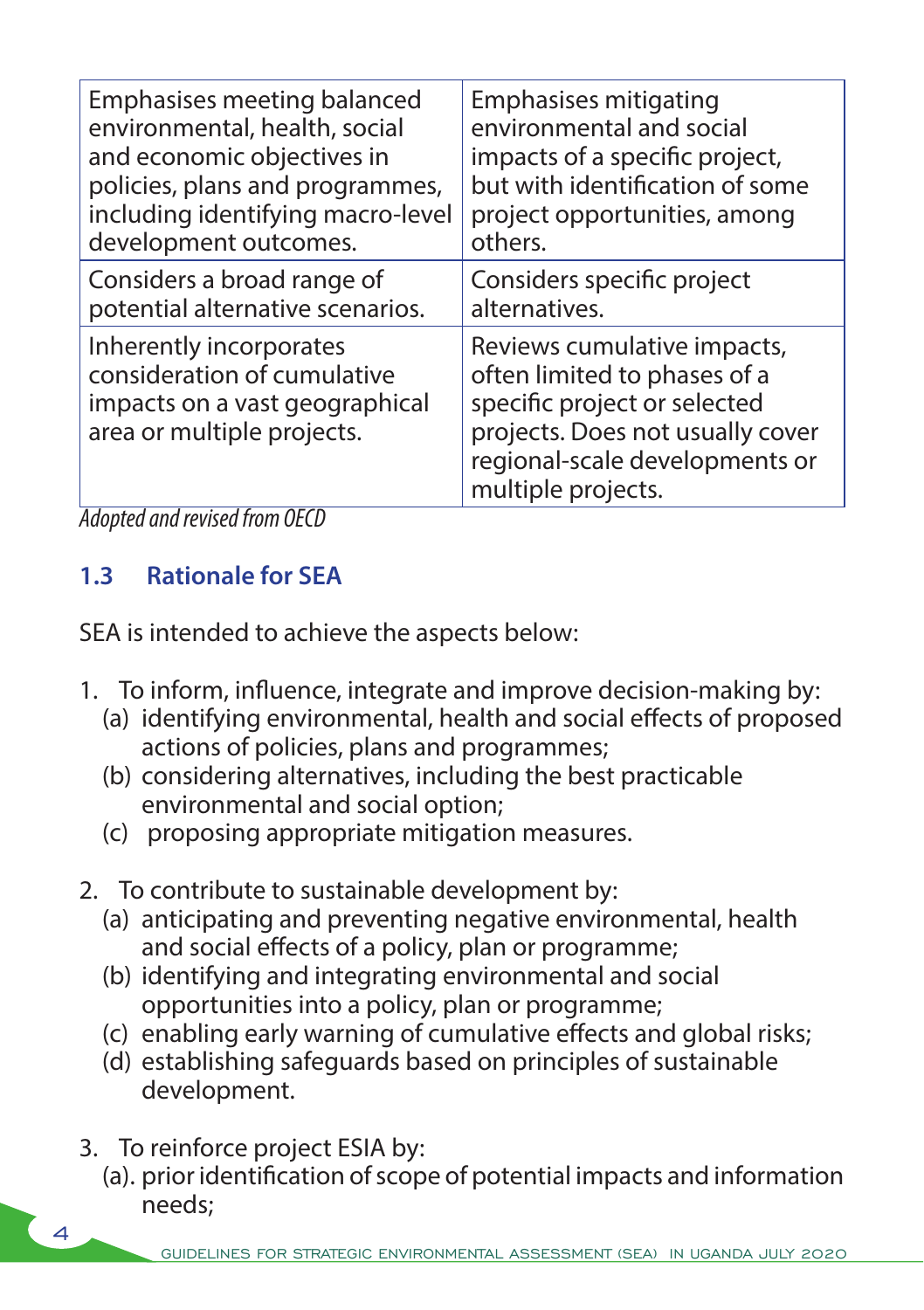- (b). addressing strategic issues and considerations related to justification of proposals;
- (c). undertaking SEA at landscape level or a given geographical area.

#### **1.4 Principles of SEA**

In order to be effective, SEA needs to meet the purpose it is designed for and the goals of the policy, plan or programme.

Principles of SEA include:

- (a). Decision-centredness. SEA should provide sound information in a form appropriate to the level of decision-making.
- (b). Early integration. The consideration of environmental, health and social impacts should begin early in the conceptual planning stages of polices, plans or programmes, before irreversible decisions are made. In this way, SEA can support the analysis of options and identification of issues that may require further consideration.
- (c). Examination of alternative scenarios. A critical aspect of SEA is the opportunity to evaluate and compare the environmental, health and social impacts of alternative scenarios in the development or review of a policy, plan or programme. This comparison will enable modifications or changes to be made to the policy, plan or programme early enough. It will also help identify how modifications or changes to the policy, plan or programme can reduce environmental, health and social risk.
- (d). Flexibility. The SEA process should be flexible and adaptable to planning. MDAs are encouraged to adopt and refine analytical methodologies and tools to address their peculiar needs.
- (e). Self-assessment. Each MDA is responsible for applying SEA to its proposed policies, plans and programmes as appropriate; determining how a SEA should be conducted, undertaking it, and reporting on the findings. The MDA is presented with the opportunity to assess the performance of its policies, plans or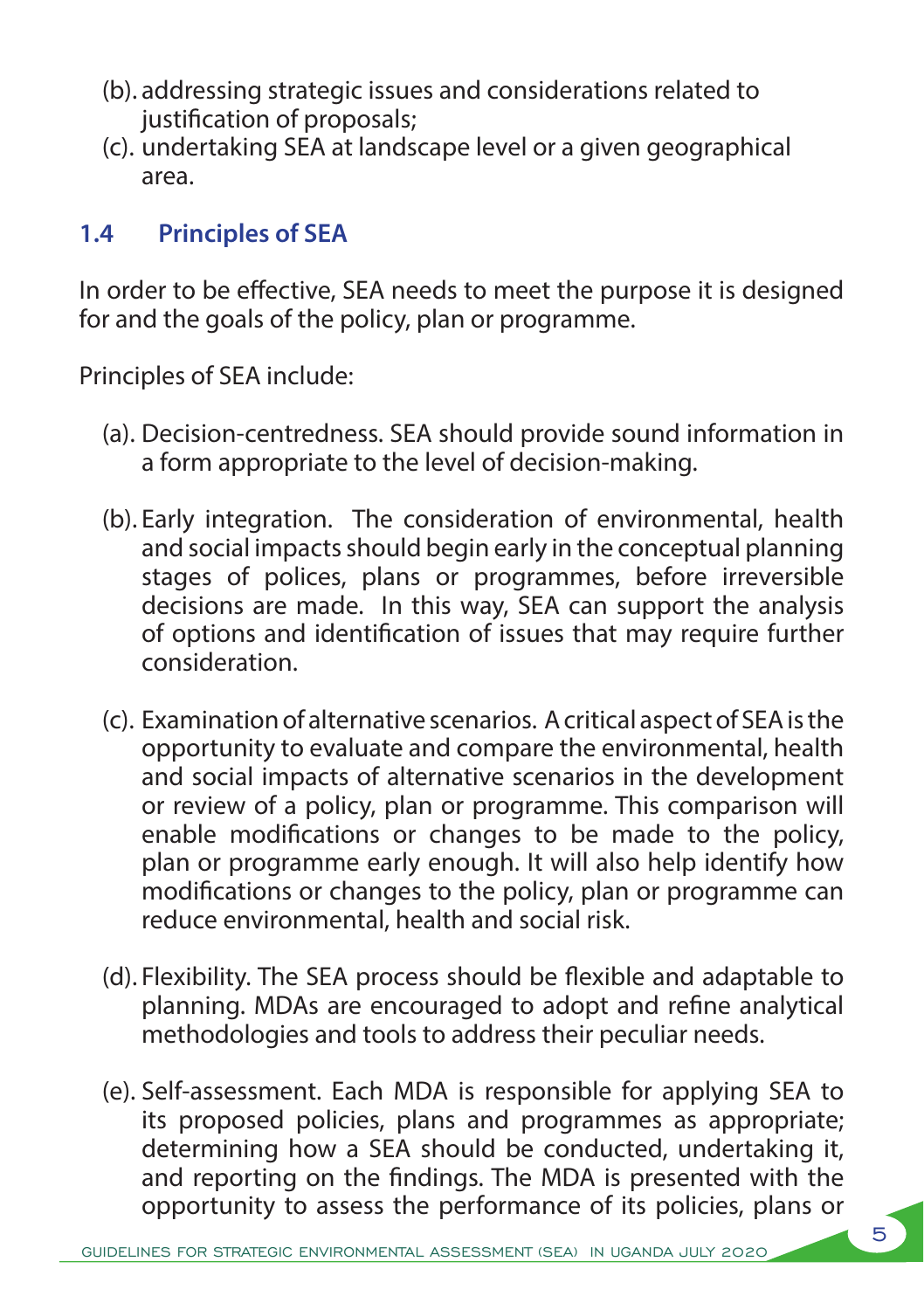programmes vis-a-vis the SEA.

- (f). Appropriate level of analysis. The scope of the analysis should be commensurate to the level of anticipated environmental, health and social effects.
- (g). Accountability. SEA should be part of an open and accountable decision-making process. Accountability should be promoted through the involvement of the affected individuals, institutions, and organisations, as appropriate, and through documentation and reporting mechanisms.
- (h). Stakeholder participation. SEA should provide an opportunity for stakeholder involvement that is appropriate to the level and issues of decision-making.
- (i). Cost effectiveness. Appropriate and cost effective methods and techniques of analysis should be integrated in the SEA. The MDAs should gather information with the detail necessary for sound decision making.
- (j). Use of existing mechanisms. In conducting a SEA, MDAs should use existing assessment mechanisms to conduct any analysis of environmental, health and social effects, involve the public if required, evaluate performance and report the results. Existing reporting mechanisms should also be used to issue statements of environmental, health and social effects.

#### 1.5 **The relationship of SEA with other policy appraisal approaches and supporting tools**

6

During the conduct of a SEA, there is a need for MDAs to recognise, link with and, where feasible, reinforce other policy appraisal approaches used to shape development policies, plans and programmes. This will help ensure that environmental, health and social considerations are not overlooked and that SEA helps in underscoring the sustainability of their outcomes.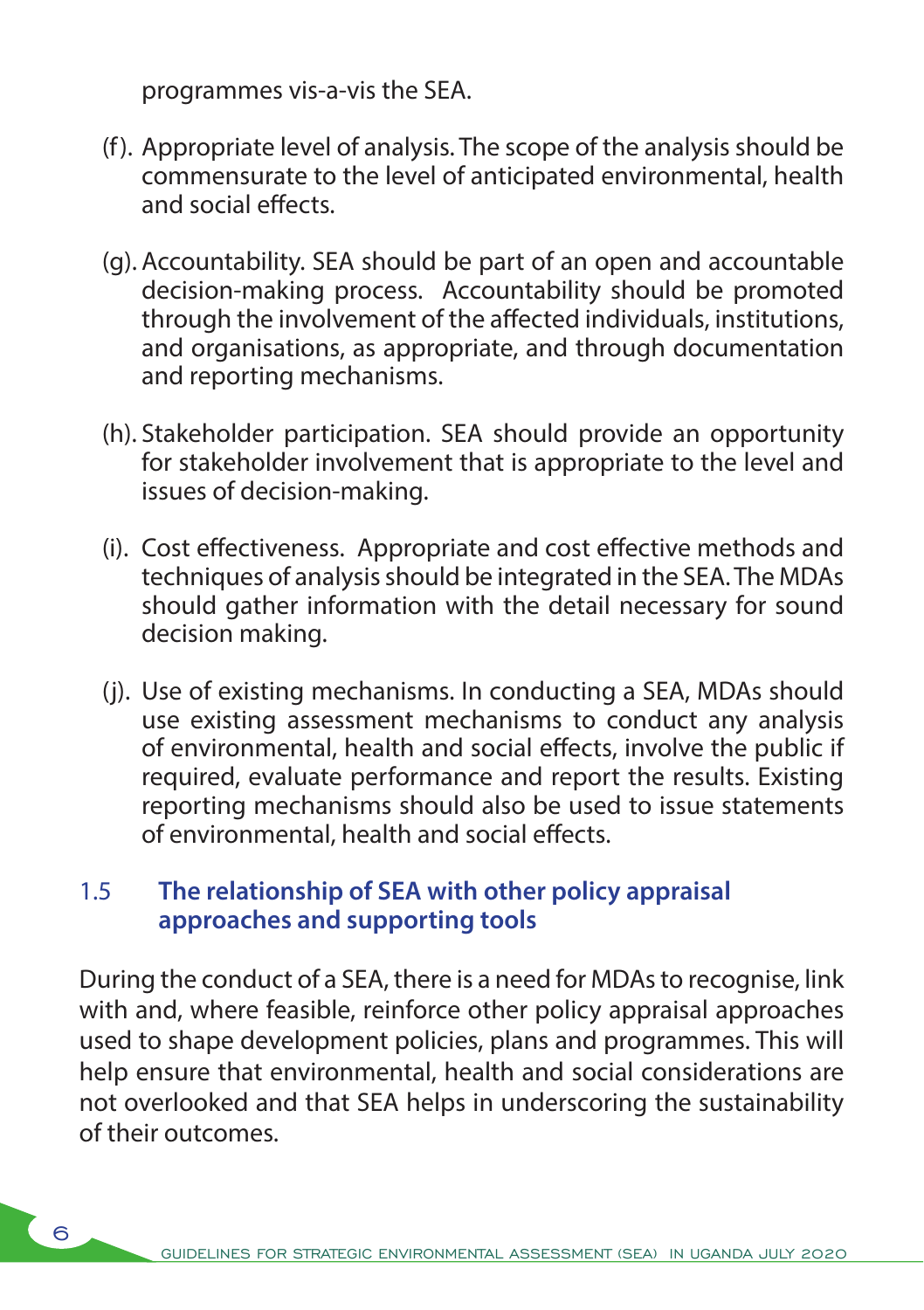#### **1.6 Linking SEA and decision-making process**

SEA should be started early in the process of developing the strategic action and should influence the policy, plan or programme making process from the beginning to the end before the adoption of the policy, plan or programme.

For this purpose, therefore, the following should be noted:

- (a). When setting the context, SEA should help to identify constraints and opportunities of the policy, plan or programme;
- (b). When identifying strategic actions to be undertaken, SEA should help to identify and inform the choice of alternatives.
- (c). As details of the strategic action are being finalised, SEA should identify measures for avoidance, minimization or mitigation of negative effects of the policy, plan or programme and optimising its positive effects; and
- (d). After adoption of the strategic action, the SEA should contain a monitoring mechanism to ensure that the strategic action is implemented well and modified if necessary;

The linkage between SEA and decision making has a number of benefits, some of which are summarized in Text Box 1.1 below.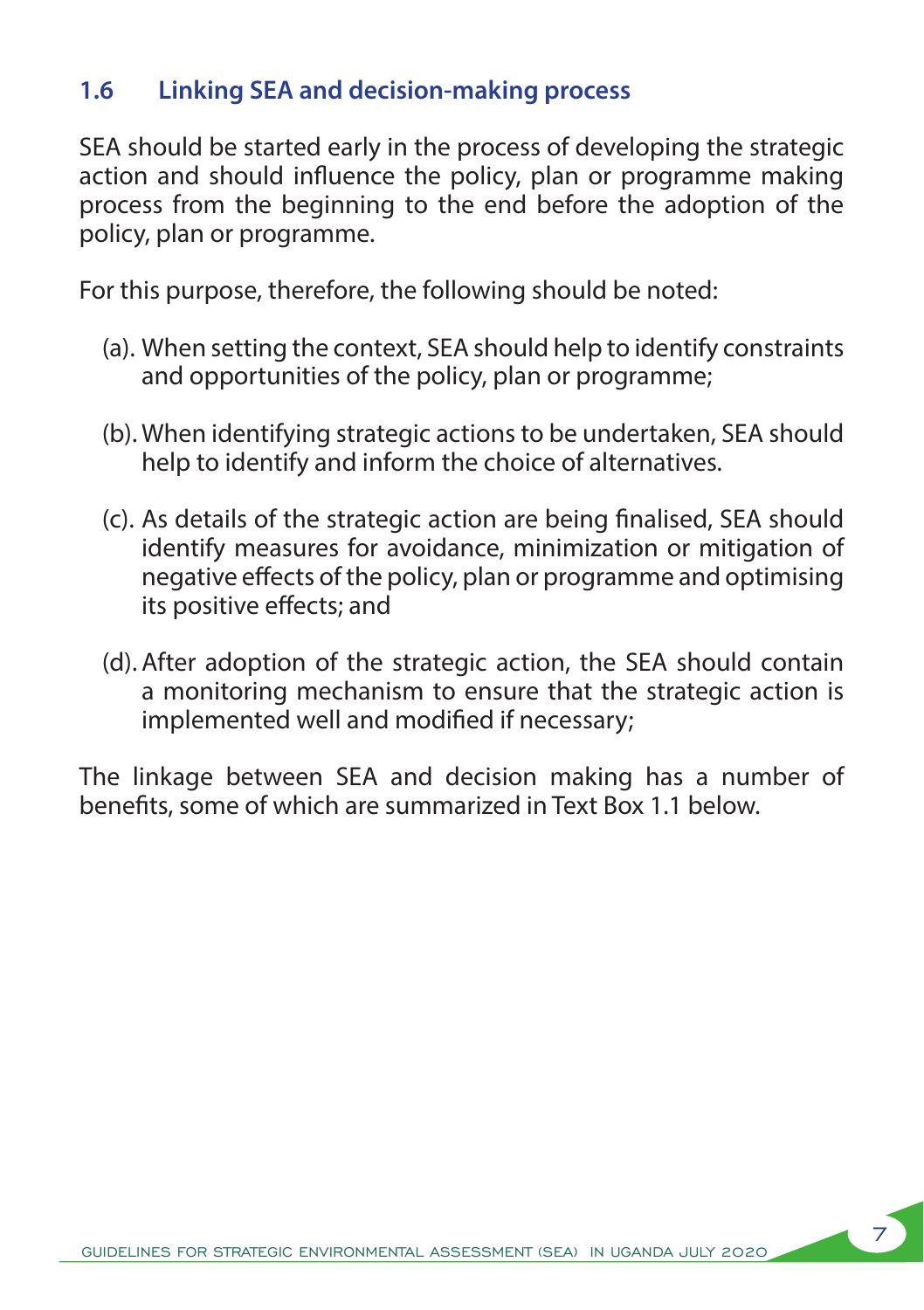#### **Text Box 1.1. SEA benefits at a glance**

- $*$  SEA can safeguard the environmental assets and opportunities upon which all people depend, particularly the poor, and so promote sustainable poverty alleviation, wealth creation and development.
- $*$  SEA can improve decision making related to policies, plans and programmes, and thus improve development outcomes by:
	- 1. Supporting the integration of environment and development.
	- 2. Providing environmental-based evidence to support informed decisions.
	- 3. Improving the identification of new opportunities and better alternatives.
	- 4. Preventing costly mistakes.
	- 5. Building public engagement in decision making for improved governance.
	- 6. Facilitating transboundary co-operation.

*Adopted from OECD*

#### **1.7 Approaches to strategic environmental assessment**

The MDA responsible for a policy, plan or programme shall choose from any one of the recommended SEA approaches depending on the stage of development of the policy, plan or programme. All SEAs should, however, be conducted in a timely and thorough manner. Best efforts should be made to anticipate the need for and complete a SEA well in advance of the completion of a proposed policy, plan or programme.

The following approaches to SEA are recommended:

#### **1. Proactive models**

8

- (a). Where an integrated model is used, environmental, health and social concerns are identified and integrated during formulation of a policy, plan or programme.
- (b). A parallel model also known as a proactive parallel assessment model is used when the policy, plan, or programme is under formulation at the same time as the SEA is being undertaken.
- FOR STRATEGIC ENVIRONMENTAL ASSESSMENT (SEA) IN UGANDA JULY 2020 (c). In a decision-centred model (tailor-made), there is no distinct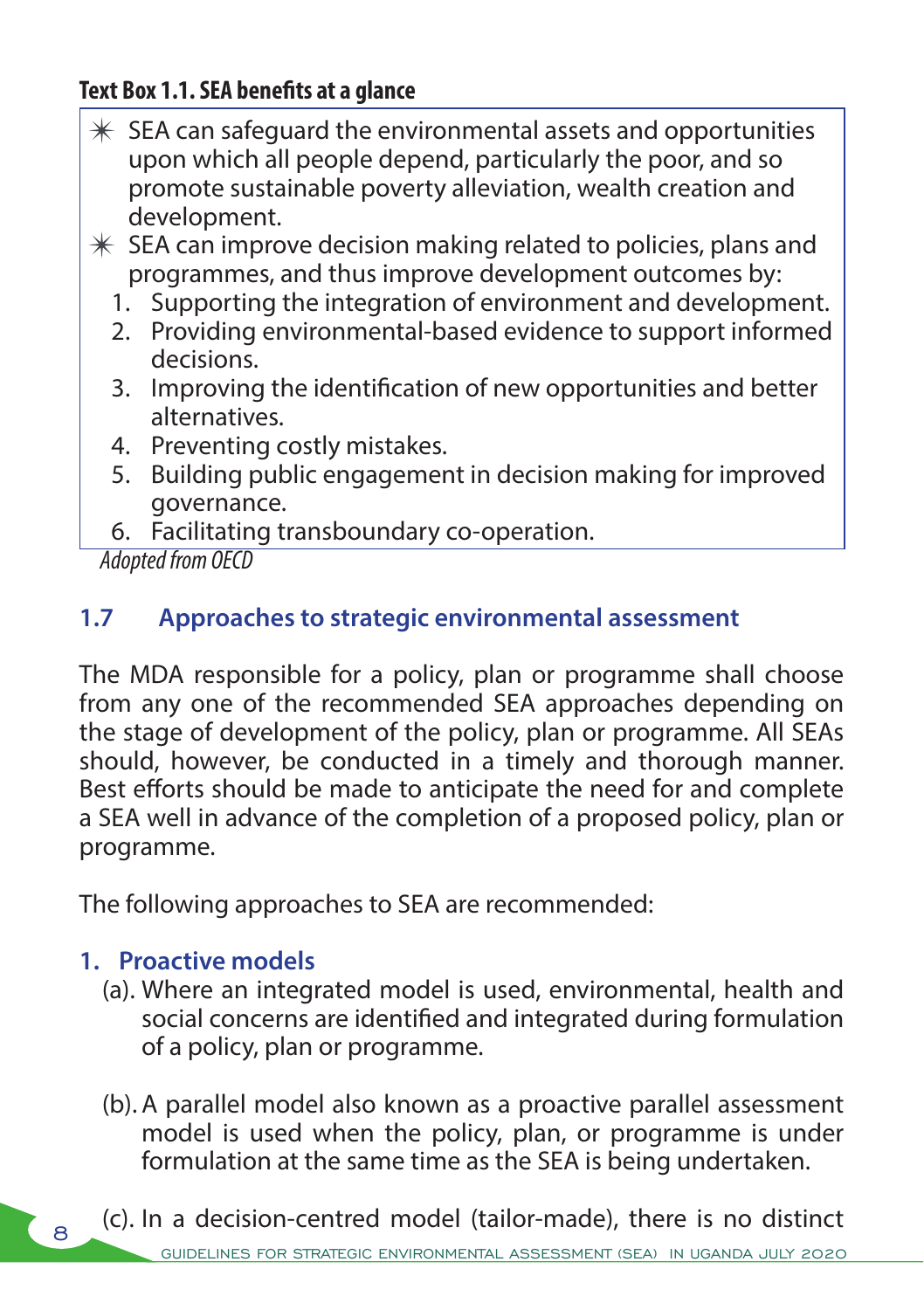SEA process undertaken; however, the environmental, health and social concerns are integrated during formulation of a policy, plan or programme.

The advantage of a pro-active model is that it enables identification, from the outset, of environmental and social objectives to be achieved in the policy, plan or programme (by, for example, providing and including better alternatives).

#### **2. Reactive model**

A single opportunity model or reactive assessment model is used when updating an existing policy, plan, or programme under review in order to integrate environmental, health and social concerns.



#### **1.8 Policy, legal and institutional framework for SEA**

SEA enables achievement of the goals of international treaties and contributes to the achievement of the sustainable development goals and Uganda's development strategies.

The policy framework for SEA in Uganda is provided for by the National Environment Management Policy, 2019 and sectoral policies. The legal basis for SEA is provided by the National Environment Act, 2019 and the National Environment (Strategic Environment Assessment) Regulations, 2020. The MDA is required by these laws to undertake a SEA under their respective mandates. These Guidelines should,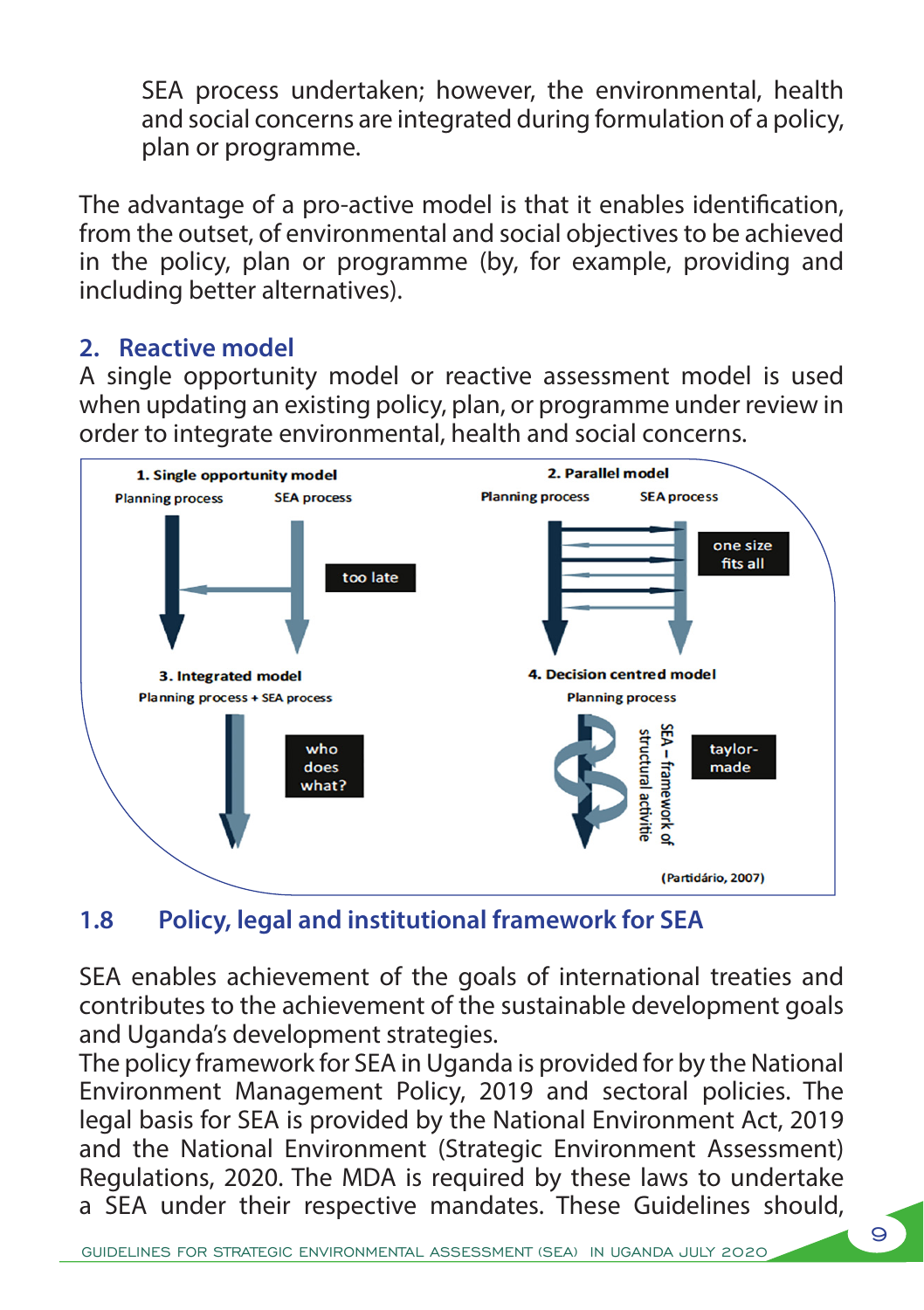therefore, be read and applied in tandem with these laws.

The MDA responsible for the policy, plan or programme is equally responsible for the SEA of that policy, plan or programme. For this purpose, the MDA is required to constitute a multi-sectoral technical committee in accordance with National Environment (Strategic Environment Assessment) Regulations, 2020. Stakeholder consultations are a key component of this process.

#### **1.9 Structure of Strategic Environmental Assessment**

The structure of SEA is based on the following phases:

- (a). Screening to investigate whether the policy, plan or programme falls under the SEA legal framework and to undertake preliminary investigations regarding SEA requirements for it.
- (b). Scoping to define the boundaries of investigation, including assessment of environmental and social issues and opportunities, alternatives, and assumptions required.
- (c). Documentation of the state of the environment and social context - to establish a baseline on which to base judgments. This takes place throughout the SEA process.
- (d).Determination of the likely environmental, health and social impacts - usually to guide the direction of the SEA. The level of detail required depends on the stage of the SEA.
- (e). Informing and consulting this involves consultations with institutions with a mandate on environmental, health and social issues as well as similar institutions in countries where a policy, plan or programme may have transboundary effects, and the public.
- (f). Influencing "Decision-making" Decision-making for the policy, plan or programme should be based on the assessment.
- (g). Monitoring and Evaluation this applies to monitoring the effects of policies, plans and programmes after their implementation and evaluating their effectiveness.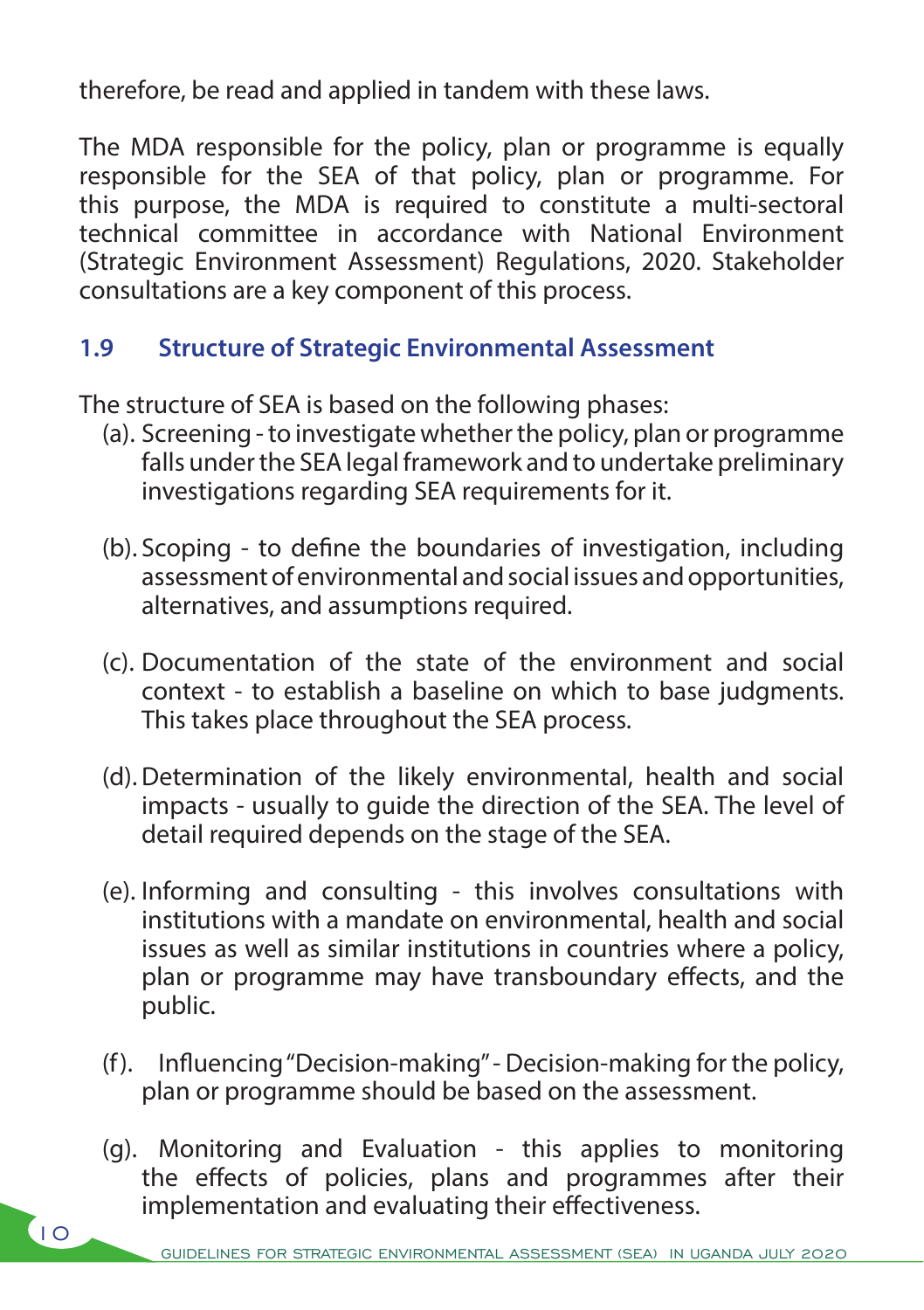## CHAPTER TWO

11

#### SCREENING AND SCOPING FOR STRATEGIC ENVIRONMENTAL ASSESSMENT

#### **2.0 Introduction**

As early as possible in the development or review of a policy, plan or programme, ministries, departments and agencies (MDAs) of Government are responsible for determining whether important environmental, health and social impacts are likely to arise from implementing the proposed or existing policy, plan or programme. The focus should be on identifying strategic considerations at a relatively general or conceptual level, rather than evaluating detailed environmental, health and social impacts, as in a project-level assessment.

There is no single 'best' methodology for conducting a SEA for a proposed policy, plan or programme. MDAs shall apply appropriate methods tailored to particular needs and circumstances; however, general procedural steps are listed below.

#### **2.1 Screening**

It is not always initially known whether a policy, plan or programme will have important environmental, health and social impacts. The process of quickly identifying potential significant environmental, health or social impacts, whether they are positive or negative, is referred to as "screening." Integral to this, will be establishing the objectives of the SEA: how does it intend to improve the planning process; what is its role?

SEA will not be required for a policy, plan or programme where its sole purpose is to serve national defence or emergencies: or a financial or budget policy, plan or programme. In addition, where the policy, plan or programme has previously been assessed for its environmental, health and social impacts, a SEA may not be required.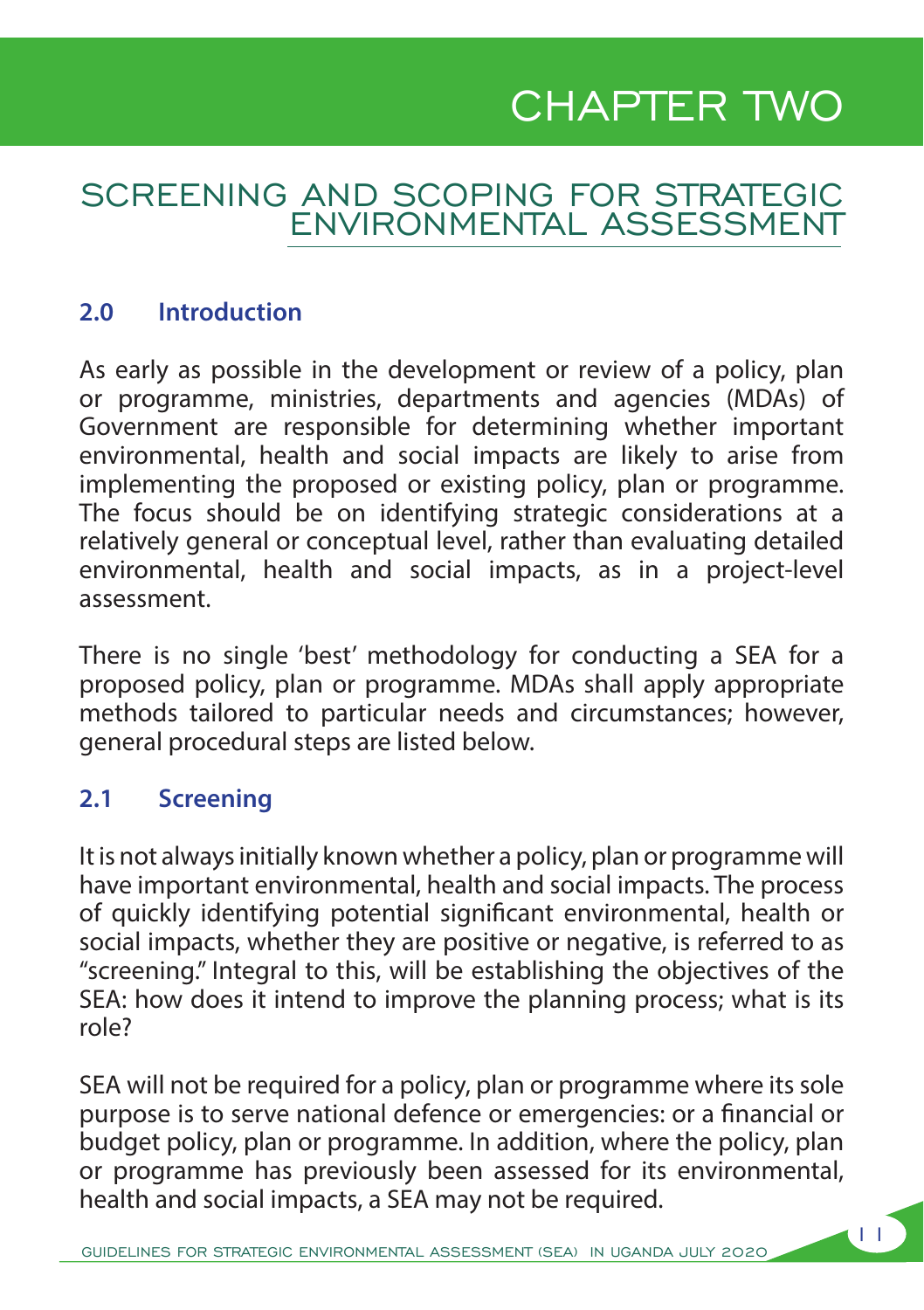SEA is designed to explore and evaluate suitable alternatives. The sooner a SEA is introduced to formulation of policies, plans and programmes, the better the chances are to identify opportunities and influence outcomes.

During the screening process, the MDA needs to identify issues for consideration using the Form set out in Schedule 2 to the National Environment (Strategic Environmental Assessment) Regulations, 2020.

Screening involves identifying key resources and consulting a variety of experts to identify if any significant environmental, health or social impacts may result from a policy, plan or programme.

To conduct a screening of a proposed policy, plan or programme or one under review, the analyst may use a variety of tools, including matrices, checklists and experts available within the MDA responsible for the policy, plan or programme and from other ministries, departments and agencies. It is strongly recommended that the environment specialists in the MDA are involved in this process.

#### **2.1.1 Identifying environmental, health and social issues**

Identifying environmental, health and social issues is an opportunity to define key issues and improve the SEA objectives. The responsible MDA should be aware of many environmental, health and social impacts which they currently face.

It is important, however, to look for any potential issues, on the basis of:

- (a). earlier experience with issues identified in other policies, plans and programmes;
- (b). identification of possible differences with other policies, plans, programmes and environmental protection objectives;
- (c). identification of possible differences between the past and current baseline conditions and existing objectives, targets or obligations; and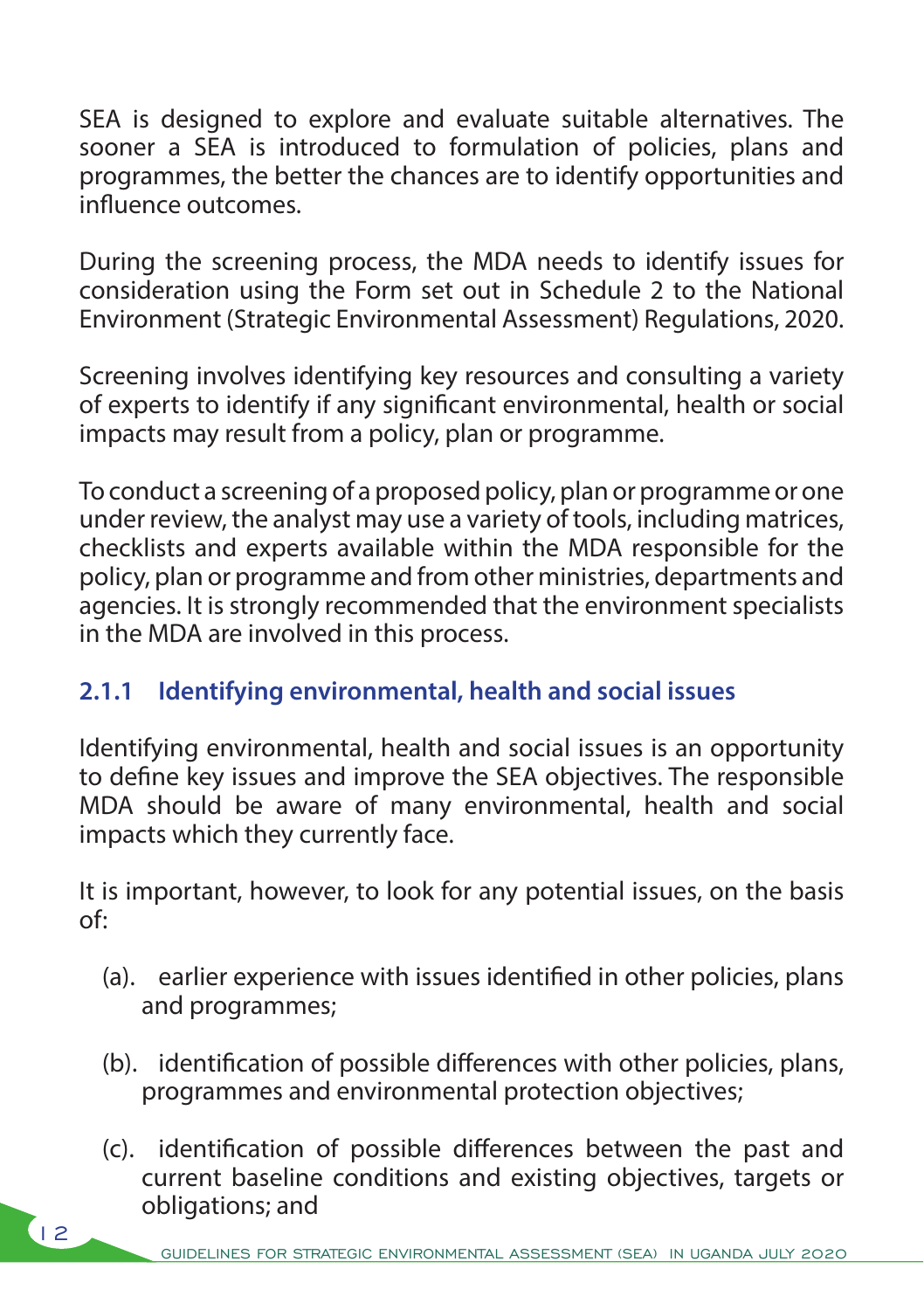(d). consultation with institutions that have a mandate or stake in environmental, health or social aspects, stakeholders and members of the public.

From the outset, it is also important to ensure that environmental, health and social impacts associated with any policy, plan or programme which may seem detrimental are minimized and/or avoided.

#### **2.1.2 Stakeholder consultations**

Stakeholder consultations may be part of the screening for SEA. This can be combined with the consultations for the proposed policy, plan or programme. Questions that can be asked as part of the screening process, to determine if an SEA is required, are presented in the Text Box 2.1. The questions can help in the conduct of the screening process and in enabling the MDA to appreciate the content of the Screening Form outlined in Schedule 2 to the National Environment (Strategic Environmental Assessment) Regulations, 2020 Further detail on stakeholder engagement can be found in section 3.10 and chapter 4.

This information will help establish whether or not there is a need to conduct a SEA for the particular policy, plan or programme.

#### **2.1.3 Screening Form**

In cases where the screening indicates that the implementation of the proposed policy, plan or programme will not result in important environmental, health or social impacts, these findings and the reasons for not requiring a SEA shall be included in a screening Form outlined in Schedule 2 to the National Environment (Strategic Environmental Assessment) Regulations, 2020. The screening report should accompany the proposed policy, plan, or programme as it moves through the MDA approval process. In any case, the findings and conclusions, including the reasons for not requiring a SEA shall be made available to the public.

If the screening indicates that the implementation of the proposed policy, plan or programme may result in significant environmental, health or social impacts, whether positive or negative, a SEA should be conducted. Text Box 2.1 indicates screening questions to determine if a SEA is required and can thus facilitate the required descriptions in the Screening Form referred to above.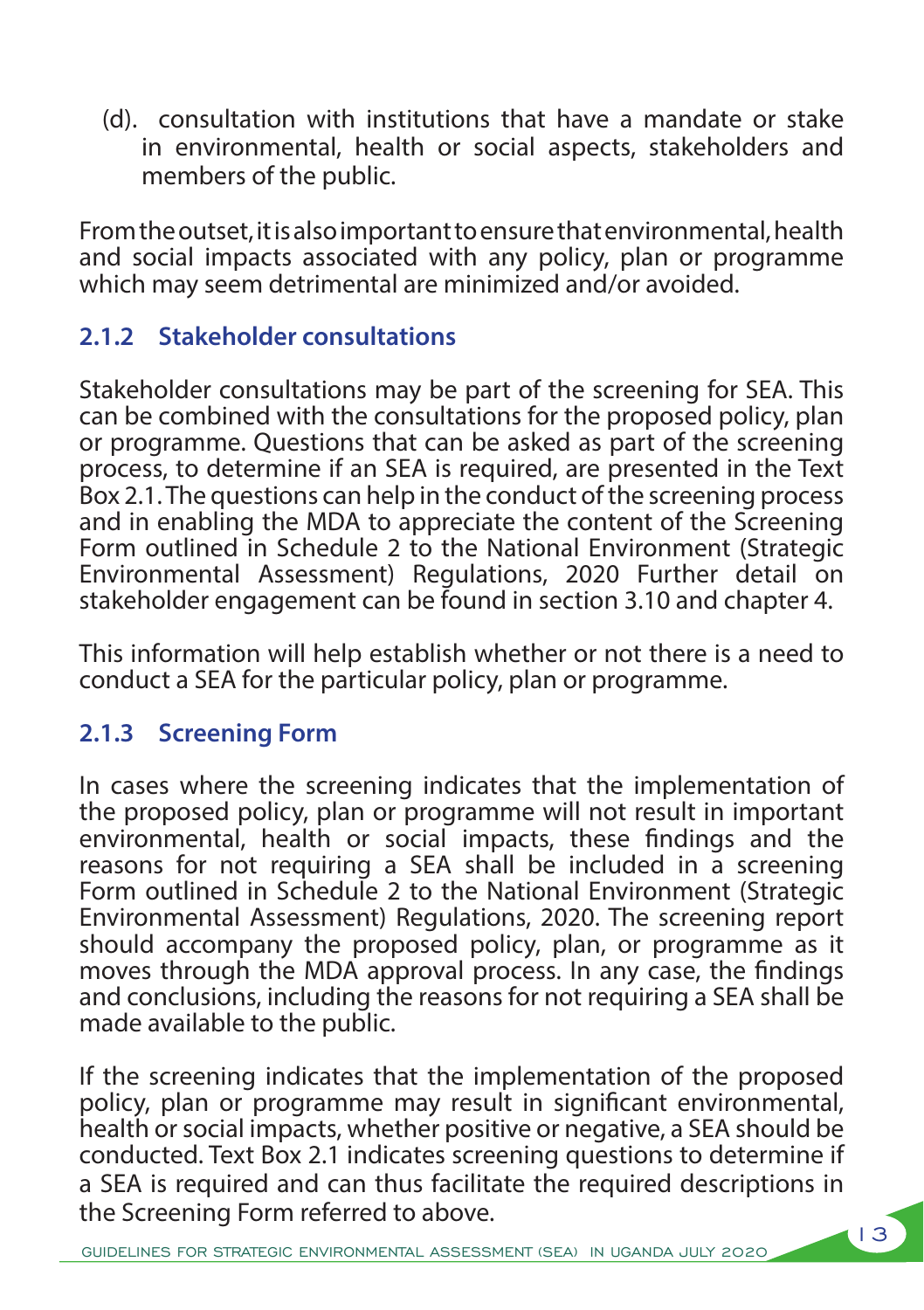As a result of the screening, there will be an enhanced understanding of the environmental, health or social issues, their magnitude, scope, scale and possible cumulative effects. The information will help estimate the level of effort required to complete the SEA, including to establish the context for the SEA objectives, outcomes and SEA recommendations.

#### **Text Box 2.1. Screening to determine if a SEA is required**

The following questions can be used for screening:

- 1. What is the content of the proposed policy, plan or programme?
	- a) Is the proposed policy, plan or programme concerned primarily with strategic/broad general direction(s)?
	- b) Or does the policy, plan or programme address specific issues, include operational measures (e.g. projects)?
- 2. What is the focus of the proposed policy, plan or programme? What area or sector is targeted?
	- a). Is the sector known to have, or is it likely to cause, environmental, health or social effects (e.g. energy, transportation, housing, agriculture)?
	- b). Are there components which are likely to have cumulative or long-term consequences for the environment, health or society?
- 3. What are the resource needs and sources of funds for the proposed policy, plan or programme, including the SEA should it be conducted?
- 4. What environmental, health or social considerations are raised by the proposed policy, plan or programme? Does it appear likely to:
	- a) . Initiate activities that will have direct or evident environmental, health or social impacts?
	- b). Raise broad environmental, health or social implications and/ or issues that should be addressed?
	- c). Have little or no environmental, health or social consequences?
- 5. If there are environmental, health or social considerations, what are the perceived social benefits of the policy, plan or programme?
- 6. Which relevant authorities are being/to be consulted and at what stage(s) in the screening process?
- 7. What considerations are there for public consultations? Who will be consulted and at what stage in the screening process?

 *Sadler and Verheem, 1996.*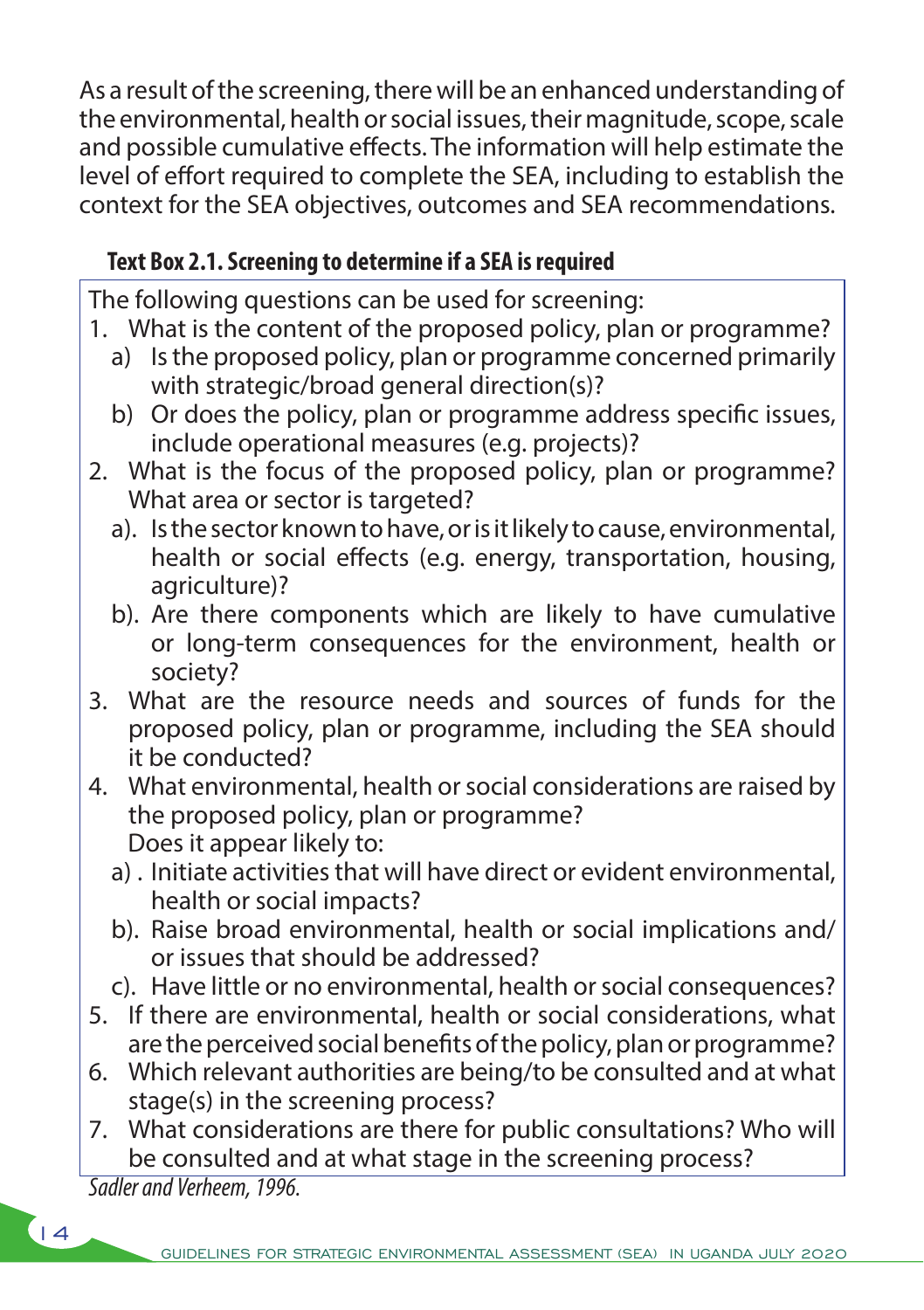When the screening form is completed, it shall be submitted to the multi-sectoral technical committee set up by the MDA responsible for the policy, plan or programme in accordance with regulation 8 of the National Environment (Strategic Environmental Assessment) Regulations, 2020. This will be for their consideration and advise as to whether it is necessary or not to proceed to the scoping stage.

#### **2.2 Scoping**

The purpose of scoping is to define the level of detail to be covered in the assessment, and to reach agreement on the consultation timescales.

Scoping shall be undertaken by the MDA. The scope of work is usually determined with the help of experts. The scoping process should actively engage key stakeholders to identify significant issues associated with the proposed policy, plan or programme or one to be revised and the main alternatives. Based on these issues, and the objectives of the SEA, decision criteria and suitable indicators of desired outcomes should be identified.

The scoping process should establish the content of the SEA, the relevant criteria for assessment (e.g. goals set out in the Green Growth Development Strategy and the National Development Plan). Based on initial identification of key issues, stakeholder agreement should be reached on the most important issues

and objectives to be addressed in the SEA. It is also important to identify environmental and sustainability objectives and challenges that complement the already identified objectives in the policy, plan or programme. These should be set out in a scoping report. A pragmatic view needs to be taken on how much can be achieved given the timescale, available resources, and existing knowledge about key issues. An open and systematic process should be followed. Scoping may also recommend alternatives to be considered, suitable methods for analyses of key issues and sources of relevant data.

Scoping procedures and methods, such as matrices, overlays, and case comparisons, can be used to establish cause-effect links between different specific policies, plans or programmes or to identify the environmental and social implications of more general policies or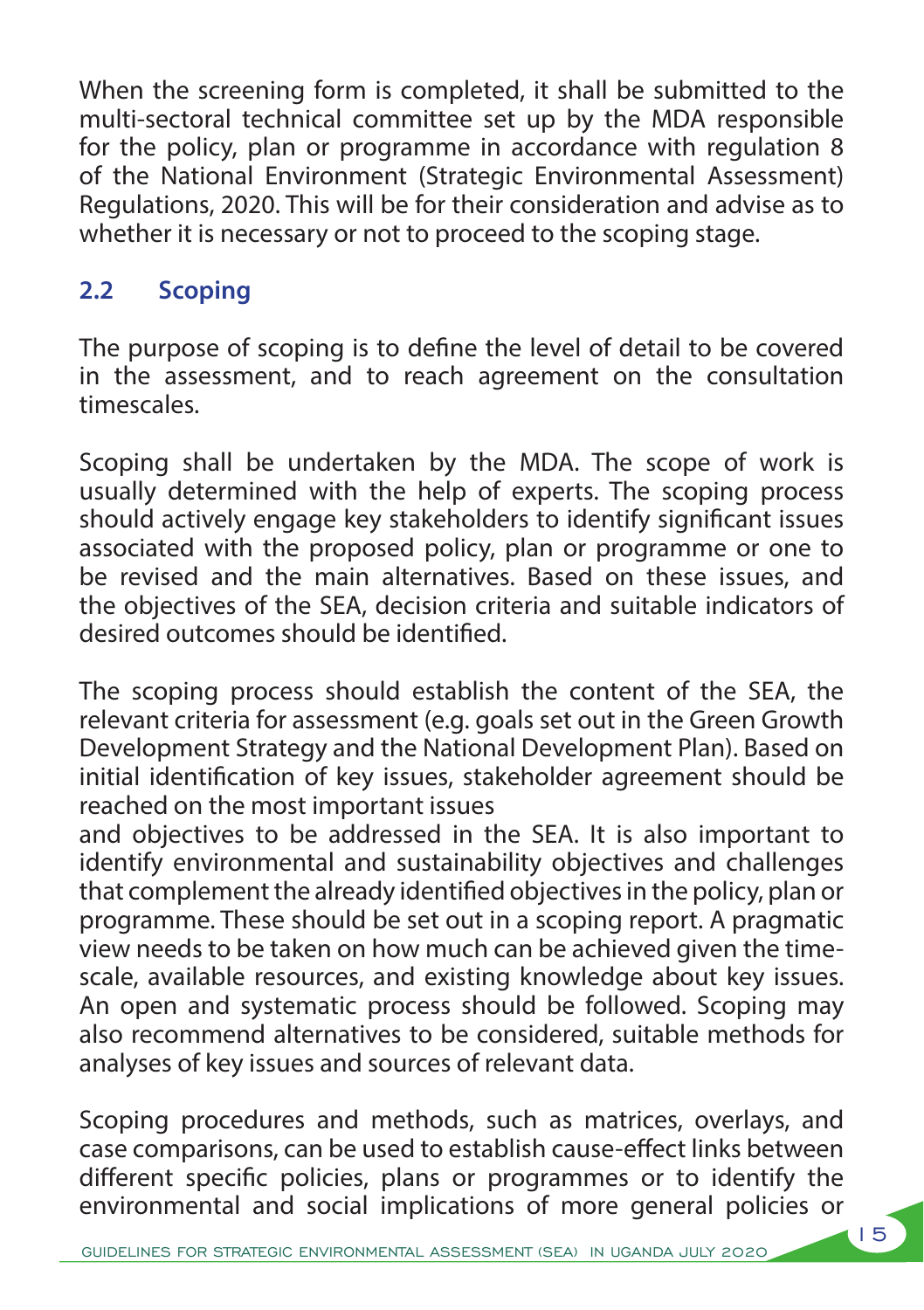strategies. A review of detailed options may be undertaken as part of the scoping process to clarify the environmental, health and social advantages and disadvantages of different potential courses of action.

Scoping meetings with relevant lead agencies and stakeholders should result in a revision of the scope or focus of the SEA and improvements (as needed) to the draft engagement plan developed during screening. The responsible MDA has to contact the authorities with the mandate on environmental, health and social aspects before approving the terms of reference for the SEA. This will enable determination of the scope and level of detail of information to be included in the SEA Report and the proposed length of the period of public consultation.

Scoping is an important stage and should be undertaken as early as possible in the preparation process for the policy, plan or programme.

#### **2.2.1 Preparatory phase of scoping**

During this phase, a number of preparatory tasks may be considered. The MDAs responsible for the policy, plan or programme shall;

(a). establish terms of reference;

 $(16$ 

- (b).set up a steering committee and designate a SEA coordinator;
- (c). ensure that the team to undertake a SEA are qualified and may seek external assistance, if necessary (Text Box 2.2 guides on the SEA team requirements);
- (d). clarify and confirm the specific goals and objectives of the SEA in relation to the objectives of the policy, plan or programme;
- (e). develop a capacity-building and a communication plan for the SEA.
- (f). determine if the objectives of the policy, plan or programme are in line with existing objectives (environmental, health and social and other objectives) and development goals of the sector, country or region;
- (g).set appropriate decision criteria for these objectives and the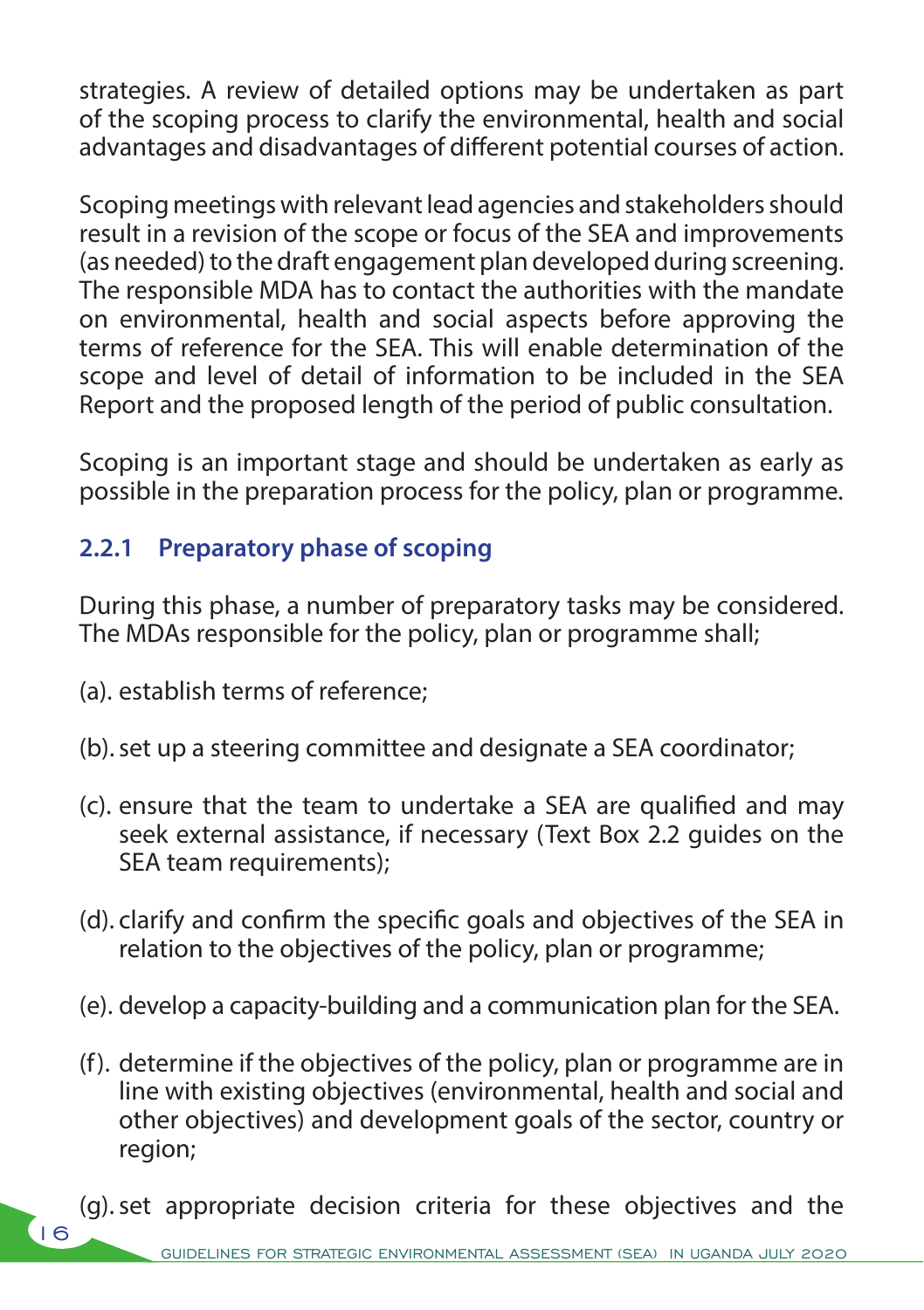broader development agenda.

- (h).set definite and realistic timescales;
- (i). agree on the required documentation;
- (j). confirm sources of funding;
- (k). notify the key stakeholders at the commencement of the planning process, and bring key stakeholders together to agree on the problem, objectives, alternatives and measures for quality control; and
- (l). determine whether other institutions (including development partners) have carried out or intend to carry out, a SEA relevant to the policy, plan or programme in question and, in such circumstances, seek to engage them in a joint scoping process.

#### **Text Box 2.2. Setting up a SEA team and requirements of SEA experts.**

When deciding the composition of the SEA team, make an inventory of number of staff and related expertise from the ministry, department or agency of Government responsible for the SEA, relevant lead agencies, consultants, and other key players, like technical institutes. If needed, prepare terms of reference for experts undertaking individual sector assessments.

#### **Requirements to SEA Experts**

SEA experts should not only have (environmental or social) knowledge, but also communication and dialogue abilities and networks with planners/decision makers. This is because knowledge generates information for stakeholder dialogue, and from dialogue, knowledge questions arise. The same holds true for the planning/ decision making process. A network with planners is essential to find out what their information needs are and when they need the information.

There are different options when it comes to the structure of the SEA team: three basic models can be considered for taking the SEA forward. Each option is summarised below.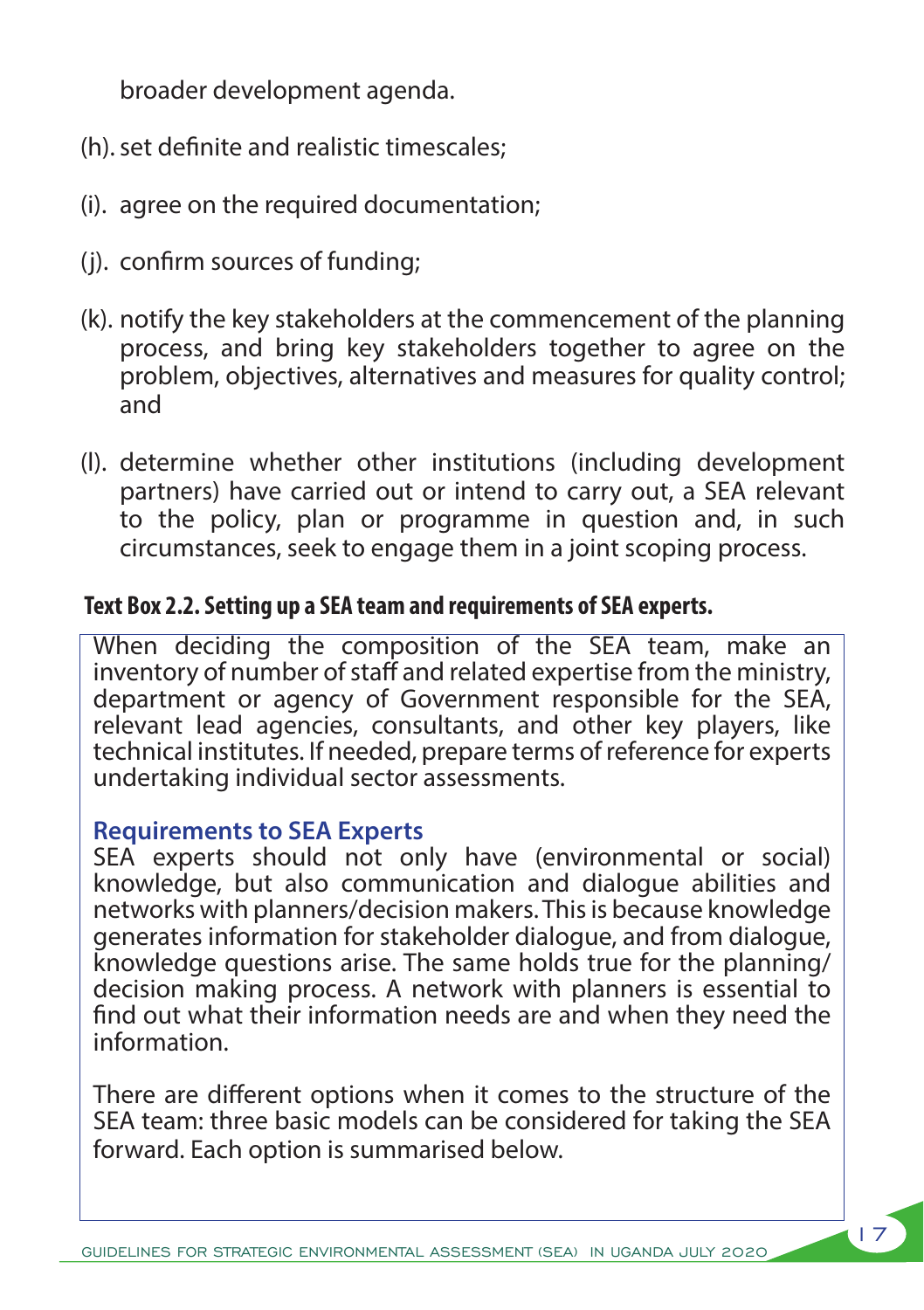#### **1. Consultancy way of undertaking the SEA**

This would entail;

- $*$  Drafting terms of reference.
- $*$  Organising a procurement process.
- $*$  Appointing the preferred consultant or team of consultants.
- $*$  Supervising the consultants' work against the timetable and programme of deliverables.

#### *Advantage;*

 $*$  Responsibility for the work can be assigned, thus reducing the amount of time and involvement of the MDA responsible for the SEA.

#### *Disadvantage;*

- $*$  It will take time to identify an appropriate consultant.
- $*$  Achievement of the overall goal /objectives will rest with a third party whose performance cannot be anticipated in advance.
- $*$  Costs may be higher than with alternative options.
- $*$  It may be difficult to secure Government's ownership of the final product.

#### **2. Internal Government Study Team undertaking the SEA**

The project could be treated as a government assignment, with a group of specialists being assembled from key MDAs.

#### *Advantage;*

- $*$  The process is likely to strengthen links and cooperation between MDAs.
- $*$  Direct costs will be reduced.
- $*$  There is ownership of the SEA Report.
- $*$  The end product stands a good chance of being adopted by Government.

#### *Disadvantage;*

- $*$  Focus on the SEA is likely to divert staff time from existing commitments.
- $*$  Additional training/supervision might be required from within Government.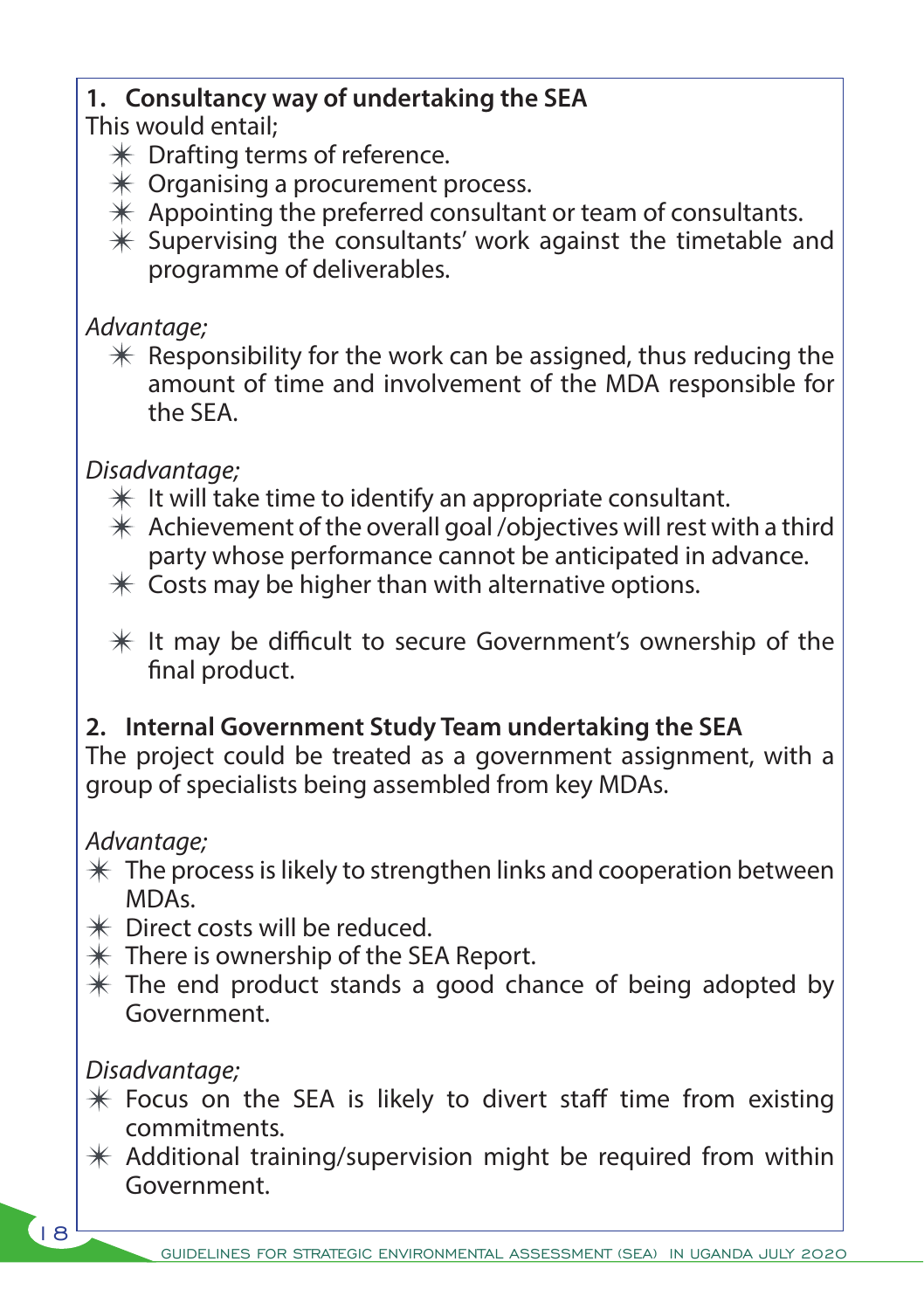**3. Combined Consultancy/Government Team undertaking the SEA** A joint team of 2 or more consultants and 2 or more seconded officers could be established.

#### *Advantage;*

- $*$  This model can work effectively, providing the team is led by an experienced environmental assessor – preferably with direct experience in carrying out SEA.
- $*$  The process can be cost-effective, using paid consultancy time supported by benefits in kind (staff time/vehicles) from Government.

#### *Disadvantage:*

 $*$  The team structure requires a strong willingness to cooperate between private and public sector (which may not be easy to establish unless the individuals already know and respect each other).

A variant on this model is to consider employing academics (university researchers) instead of, or in addition to, consultants.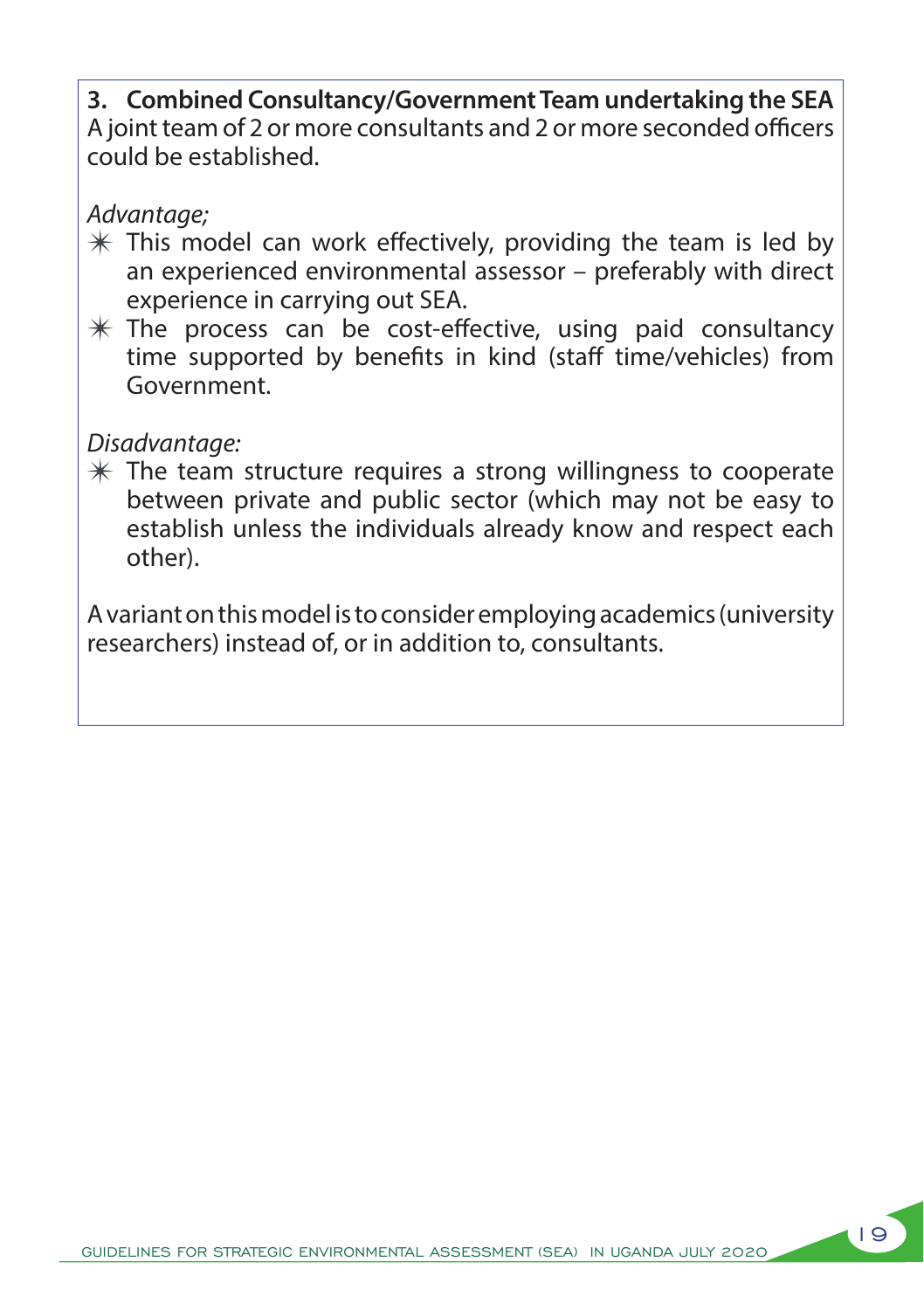The question in Text Box 2.3 will assist with practical arrangements for scoping.

#### **Text Box 2.3. Practical arrangements for scoping**

The following set of questions can assist with practical arrangements for the scoping process:

- 1. What model should be used to conduct the SEA? Relevant approaches are described in chapter 1.
- 2. What is the information needed to carry out SEA scoping effectively (including reference policies, plans, programmes and laws to be considered), and when is this information available during policy, plan or programme development?
- 3. What information needs to be generated during scoping in order to determine the scope of the SEA report?
- 4. What baseline information is available (environmental, health and social)?
- 5. What practical arrangements should be made to consult relevant authorities (and possibly the public concerned)? Which other relevant stakeholders should be consulted?
- 6. Should scoping be carried out as a single procedural step or rather as an iterative process starting with early advice and developed in detail over time as the policy, plan or programme is developed?
- 7. What environmental, health and social issues need to be investigated further, and how will these be taken into account in the proposed policy, plan or programme or one to be revised?
- 8. Methods of data analysis required and the sources of relevant data as well as information available.
- 9. A clear justification of the scoping methodology and why some issues have been excluded.
- 10. What is the current stage reached in the decision making process for the policy, plan or programme?
- 11. What is the budget and time required for making the policy, plan or programme, in order to determine the time and money available for the SEA?
- 12. What are the decisions to be taken in the planning process and when will these be made?
- 13. Spatial and time horizon; is the policy, plan or programme geographically defined (if yes, how?) and for how long will it be made (10, 20, 30 years or more?)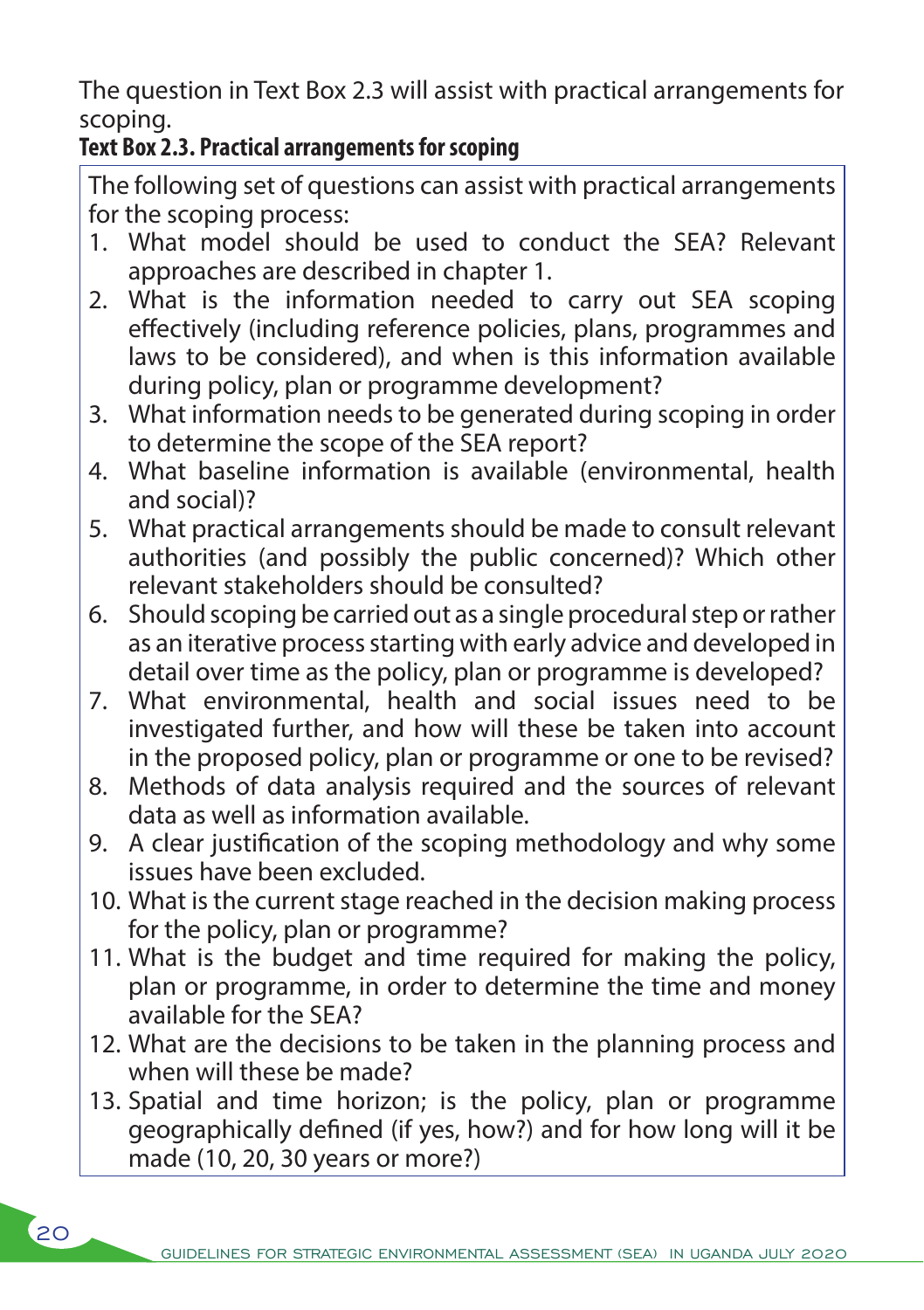Having responded to the above questions, the MDA compiles a scoping report in accordance with Schedule 3 of the National Environment (Strategic Environmental Assessment) Regulations containing the information in those questions, to guide a detailed analysis of environmental, health and social effects.

#### **2.2.2 Identifying other relevant plans, programmes and environmental protection objectives**

A policy, plan or programme may be influenced in various ways by other policies, plans or programmes, or by external environmental protection or social enhancement objectives such as those laid down in policies or legislation. These relationships enable the MDA to take advantage of potential synergies and to deal with any inconsistencies and constraints.

Some issues may already have been dealt with in other policies, plans and programmes, and need not be addressed further in the policy, plan or programme which is being developed.

Where significant differences or inconsistencies arise, it may be helpful to consider the following:

- (a). Principles of precedence between levels or types of policies, plan or programme;
- (b). Relative timing of the policy, plans or programmes concerned;
- (c). Degree to which the policies, plans, programmes accord with current policy or legal requirements; and
- (d). Extent of any strategic environmental assessments which have already been conducted.

A helpful tool in this regard is a so-called consistency analysis: Its purpose is to check the consistency of the plan/SEA to be developed with existing policies, plans and programmes. This requires an inventory of development sectors to ensure compatibility of policies, plans and programmes (both public and private, at international, transboundary, national, regional and local level).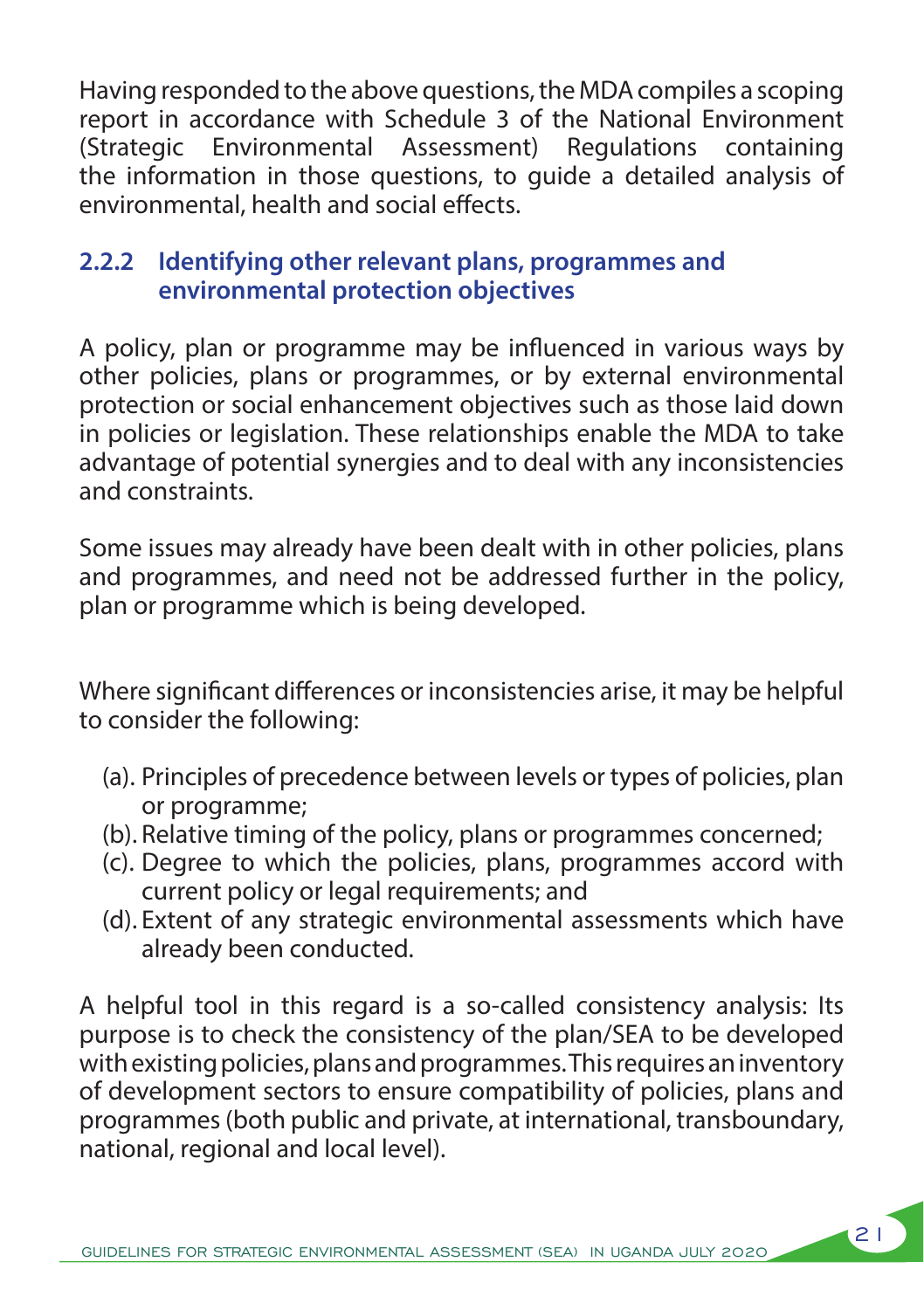The SEA should make an inventory and analysis of:

- (a) Which policies/plans/programs generate opportunities for the new policy, plan or programme;
- (b) Which ones set environmental and socio-economic conditions (criteria) for the new policy, plan or programme; and
- (c) Which ones have the potential to conflict with the new policy, plan or programme and how these conflicts can be solved.

#### **2.2.3 Data collection, baseline information and background studies needed during scoping**

During the scoping process, the MDA should start collecting baseline data. Data collection should be focused on the objective of the SEA. It is important to distinguish between baseline data which are already available (perhaps to be formatted for the purpose of the SEA), and data which need to be collected especially for the SEA.

Usually not all information is available immediately. This does not have to be a problem, because it can still be collected during the planning process. Furthermore, the choice of objectives and alternative planning solutions determine whether more information is needed, the type of information needed and the level of detail. As a rule of thumb, it is important to limit the data requirement to those themes which are of crucial importance to the questions the SEA will attempt to address, and to the decisions to be taken.

When collecting baseline information, it is important that the information is:

- (a) relevant and appropriate to the spatial scale of the policy, plan or programme;
- (b) sufficient to identify the (key) environmental, health and social issues for the policy, plan or programme;
- (c) focused on aspects on which the policy, plan or programme may have significant effect; and
- (d) relevant to the objectives of the SEA.

SEA needs to be based on a thorough understanding of the potentially affected environment and social systems. This must involve more than a mere inventory, e.g. listing flora, fauna, landscape and urban environments. Particular attention should be paid to important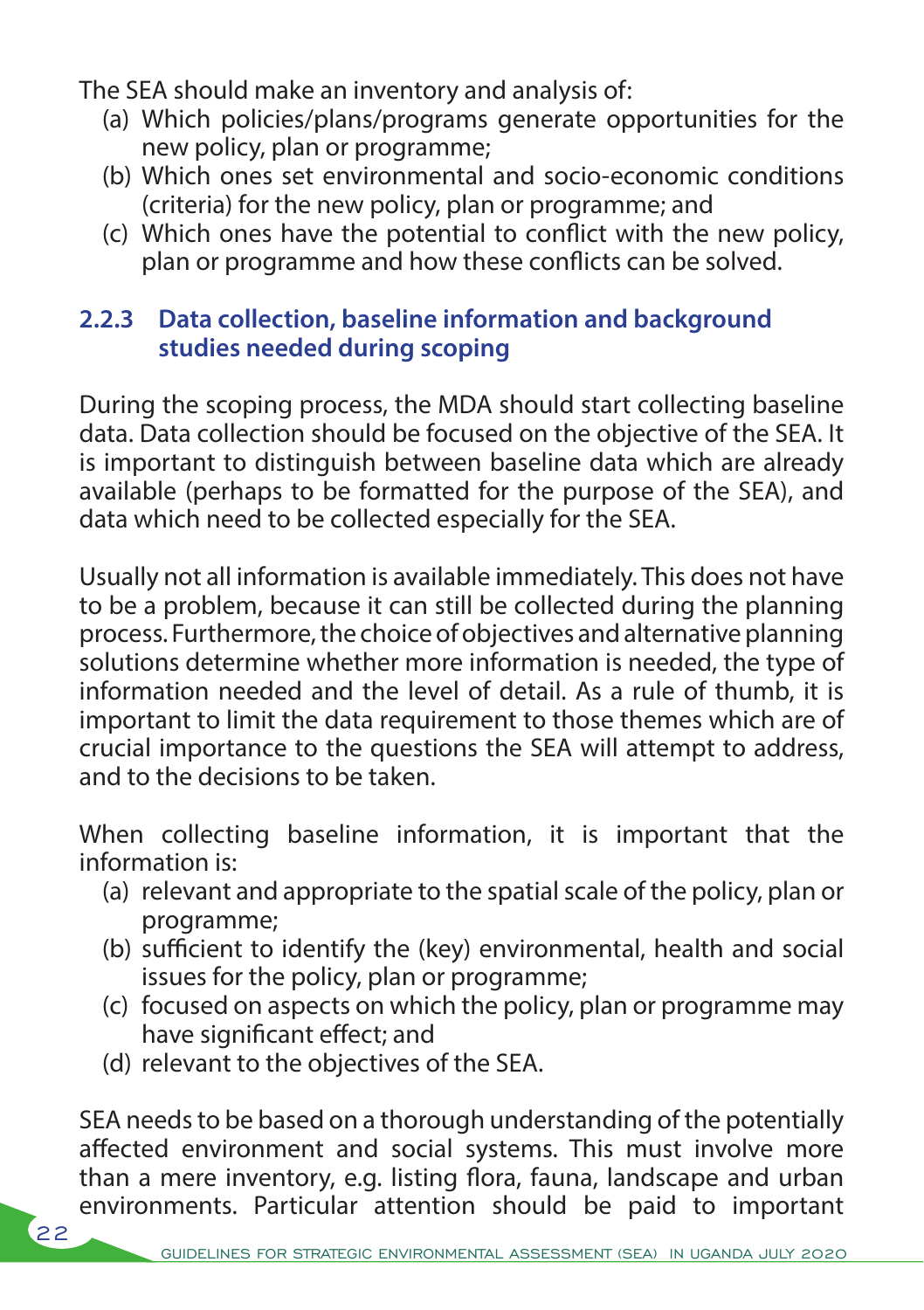ecological systems and services, their resilience and vulnerability, and significance for human well-being. Existing environmental protection measures and/or objectives set out in international, national or regional legislative instruments should also be reviewed.

The baseline data should reflect the objectives and indicators identified in the scoping report. For spatial plans, the baseline can usefully include the stock of natural assets including sensitive areas, critical habitats, and valued ecosystem components.

For sector plans, the baseline will depend on the main type of environmental, health and social impacts anticipated, and appropriate indicators can be selected (e.g. emissions-based air quality indicators for energy and transport strategies). In all cases, the counterfactual (or no-change scenario) should be specified in terms of the chosen indicators. Text Box 2.4 indicates the kind of questions that can be asked in respect of each indicator.

The environment and socio-economic baseline is the current status of the environment or socio-economic situation, and its likely future status in the absence of the strategic action. Information about the environment and socio-economic baseline helps to identify existing problems that the strategic action should try to solve; sets a context for the impact prediction and evaluation stage; and provides a basis against which the impacts of the strategic actions can later be monitored.

The baseline data in SEA can be drawn from a wide variety of sources depending on the environmental and socio-economic issues that are likely to be of concern. Data sources can include the state of the environment reports, other environmental assessments, maps, reconnaissance surveys, environmental monitoring data, and information provided by experts, NGOs/CSOs and other stakeholders.

SEAs typically focus on overarching themes/objectives to represent larger clusters of environmental, health and social data, and more detailed indicators to act as representative examples of such data for monitoring purposes.

The baseline description in SEA can take various forms including maps,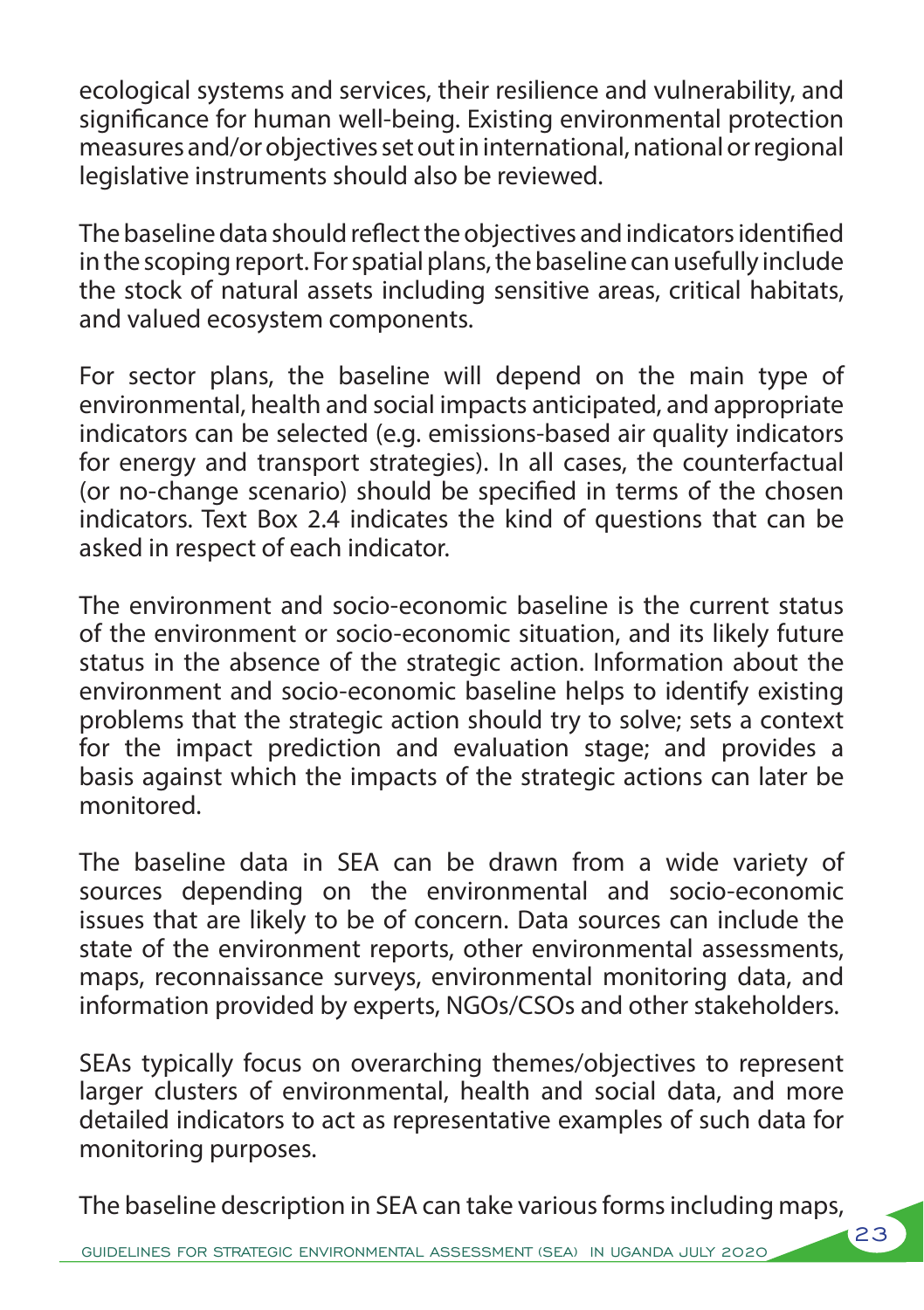text, matrices/tables.

#### **Text Box 2.4. Indicator questions**

For each indicator selected, enough information is needed to answer the following questions:

- 1. How good or bad is the current situation? Do trends show that it is getting better or worse?
- 2. How far is the current situation from any established thresholds or targets?
- 3. Are sensitive or important elements of the receiving environment affected, e.g. vulnerable social groups, non-renewable resources, endangered species, rare habitats?
- 4. What is the current state of health and other social issues? Are any health and social impacts envisaged?
- 5. Are the impacts reversible or irreversible? How difficult would it be to offset or remedy any damage?
- 6. Have there been significant cumulative impacts over time?

#### **2.2.4 Developing SEA objectives**

SEA objectives are a recognised way of considering the environmental, social and health impacts of, and opportunities for, a policy, plan or programme and comparing the impacts of alternatives. They serve a different purpose from the objectives of the policy, plan or programme, although in some cases they may overlap.

SEA objectives can be derived from environmental, health and social objectives which are established in law, or other policies, plans or programmes, or from a review of baseline information and environmental, health and social issues. They can be used or adapted for SEAs of related policies, plans and programmes, whereas each individual policy, plan or programme has its own specific objectives.

Objectives can be expressed in the form of targets, the achievement of which is measurable using indicators.

Objectives, targets and indicators can be revised as baseline information is collected and environmental, health and social challenges identified, and can be used in monitoring the implementation of the policy, plan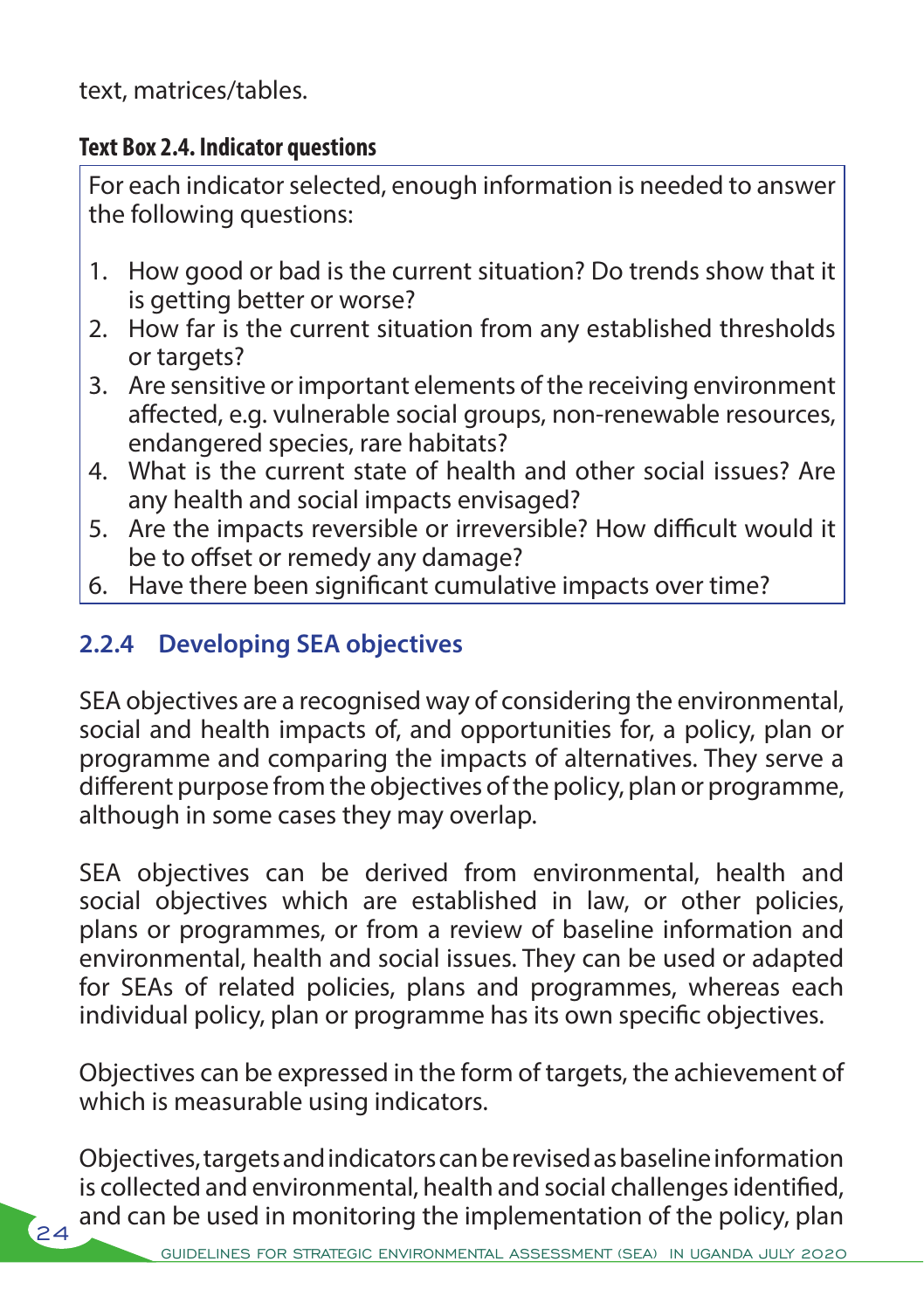or programme.

#### **2.2.4.1 Criteria for environmental quality, health and social objectives**

Environmental quality objectives should be formulated based on the concept of sustainability and should be translated into contextspecific criteria and indicators. These objectives, criteria and indicators should relate to the environmental resources identified in the scoping phase and to the nature and scale of the policy, plan or programme. The sustainability objectives may then be translated into sustainability criteria. These should reflect the social, economic and bio-physical context of the policy, plan or programme. The criteria are based on limits for acceptable change within the environment and may be quantitative or qualitative. Measurable sustainability indicators may then be identified to determine whether the criteria are being met. Sustainability criteria and indicators may be used to compare alternatives and monitor the implementation of the policy, plan or programme.

It will also be useful to define health and social related objectives, and to develop context-specific criteria and indicators.

#### **2.2.5 How much information should be provided at scoping?**

A meaningful scoping exercise can lay down the foundation for an effective assessment process and a proportionate SEA Report. To maximise the benefits of this stage, the responsible MDA has to invest time in taking into account the views and opinions received.

The scoping stage is the ideal opportunity to explain the objectives of a policy, plan or programme; where, how and when they can be achieved, and what the likely environmental, health or social outcomes could be. Some policies, plans and programmes are straight forward or standard, requiring only a simple description. Others, including those which are strategic or non-spatial, may have to provide a more detailed explanation of a policy, plan or programme to enable full understanding of the likely environmental, health and social impacts. In such cases, a well-developed and focused summary of the policy, plan or programme, along with consideration of relevant information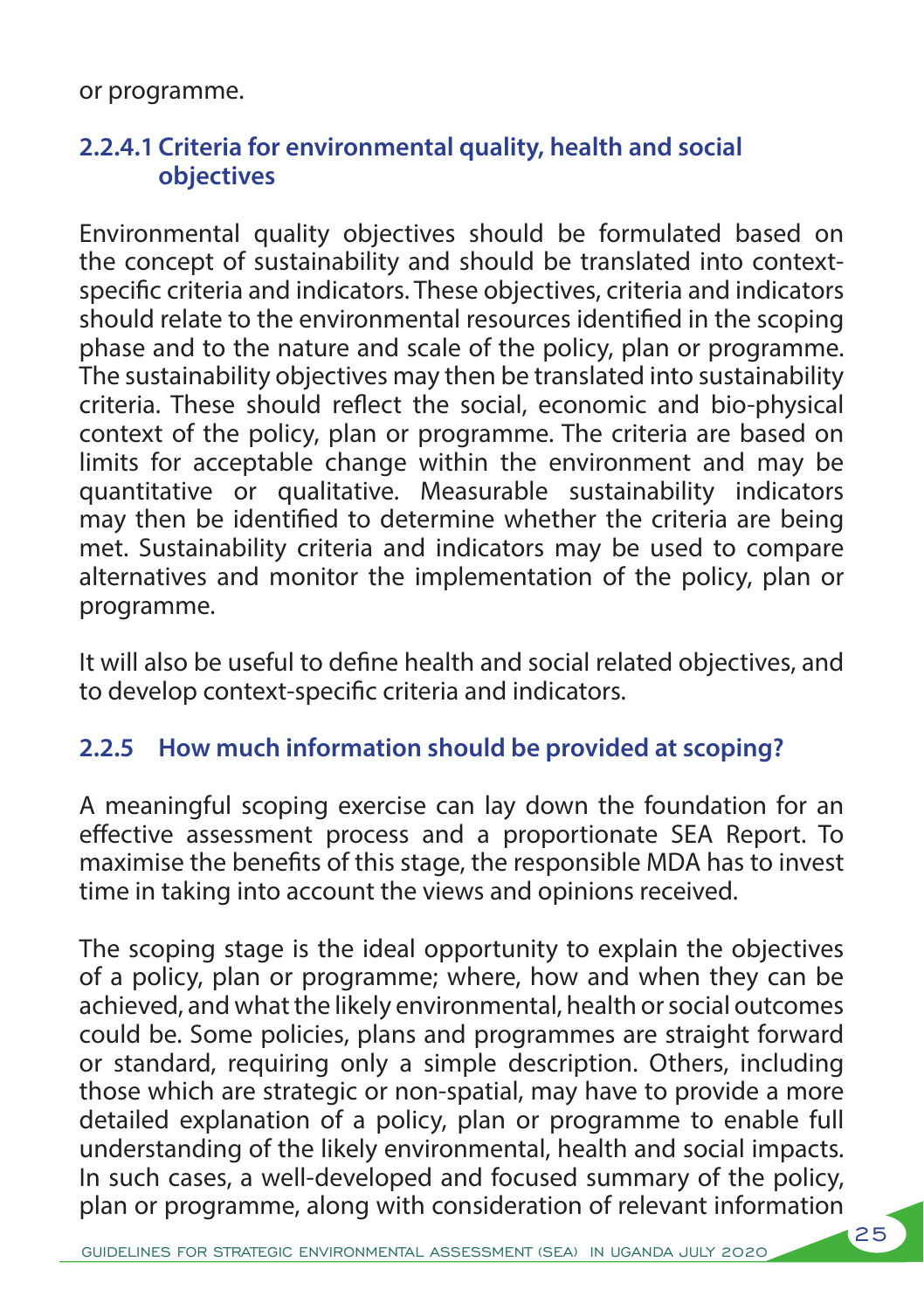to inform the environmental, health and social baseline is important. This can help those being consulted to understand, and ideally fully explore, the key issues and accurately judge the information that would, and would not be required in an assessment.

The MDA responsible for the policy, plan or programme has to provide sufficient information at scoping to allow stakeholders to gain an understanding of the likely significant environmental, health and social impacts and the inter-relationship between them.

Identifying where significant environmental, health or social impacts are likely to arise, allows the experts to undertake the assessment to understand the scale of the assessment required. A concise and reasoned justification, backed up where possible by data, is useful and can provide a useful audit trail for later reference.

The stakeholders consulted provide views, comments and recommendations on the likely environmental, health and social impacts arising from a policy, plan or programme, based on the scoping submission. The aim of this information is to enhance the assessment process, thereby ensuring that the likely environmental, health and social impacts are clearly understood, and to identify and capitalise on opportunities to influence the policy, plan or programme. To achieve this successfully, the MDA responsible for the policy, plan or programme has to outline what is going to be assessed, why it is to be assessed, how it is going to be assessed and how this is going to be outlined within the SEA Report.

#### **2.3 Useful information to include in scoping reports**

 $\mathcal{L}_{26}$ 

Text Box 2.5 indicates useful information to be included in a scoping report, in addition to requirements as spelled out in Schedule 3 of the National Environment (Strategic Environment Assessment) Regulations, 2020.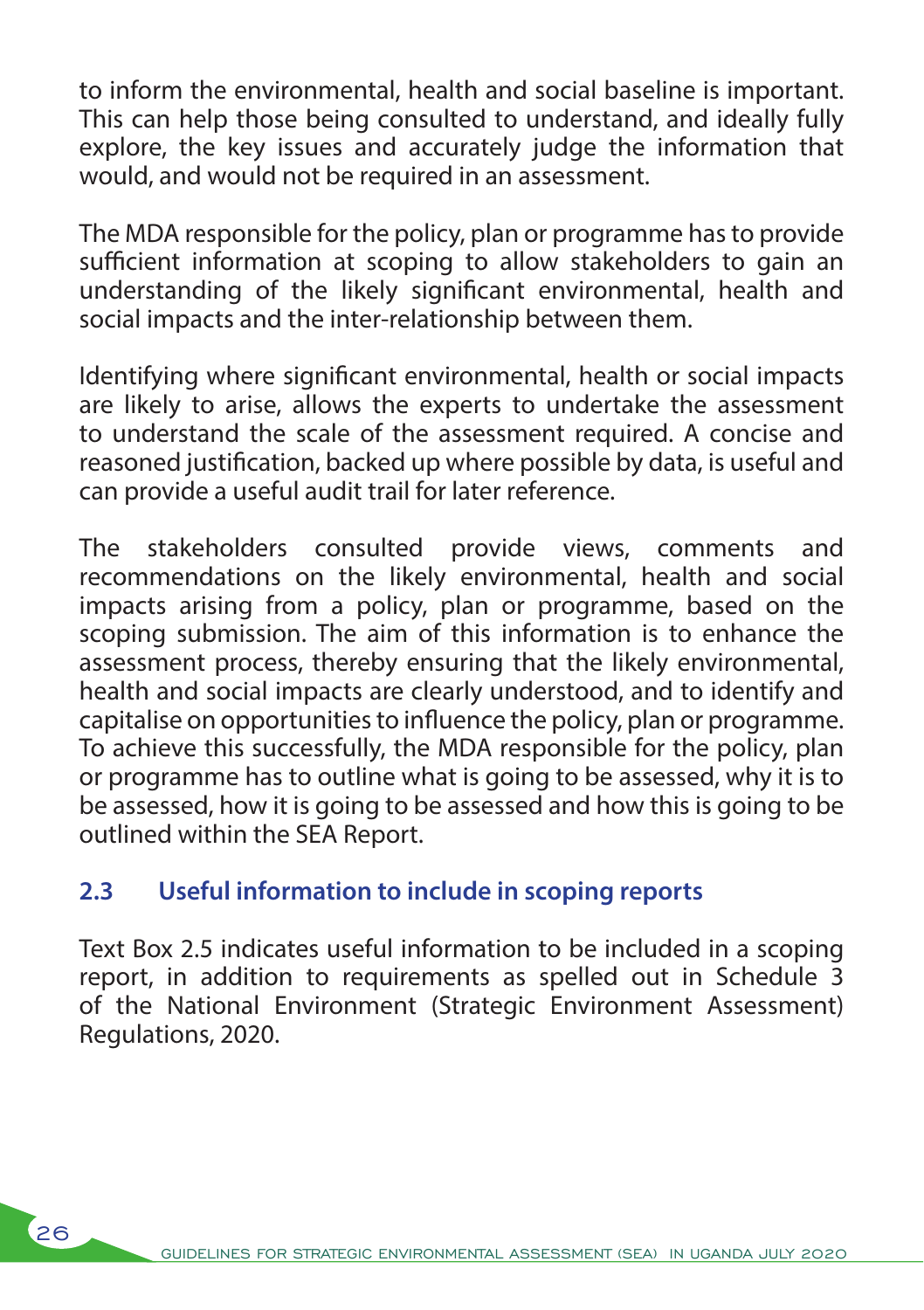#### **Text Box 2.5. Useful information in a scoping report**

*A brief outline of the main objectives and contents of the policy, plan or programme.*

This allows those being consulted on the scoping report to understand what the main role of the policy, plan or programme is and what it aims to deliver. If an early draft of the policy, plan or programme has been produced, it is helpful if this is shared.

*A short summary of other relevant policies, plans, programmes or strategies that can influence the policy, plan or programme being subjected to assessment.*

This should be restricted to only the most relevant policies, plans or programmes or strategies that directly impact on or are likely to be impacted by the policy, plan or programme and ideally include a brief comment on why each is relevant.

*A summary of environmental, health and social issues to be covered by the policy, plan or programme.* 

The summary should be concise and focused on the key issues for the assessment and include information about any relevant environmental, health and social issues within the policy, plan or programme.

Baseline maps can be a good way to present information. Ideally, the environmental, health and social information should be well developed to enable those being consulted to understand the key issues and help identify where there may be inaccuracies or omissions. To avoid delays, however, it is acceptable to outline the baseline information sources which will be referred to in the SEA Report.

*A statement about whether any environmental, health and social topics will not be subjected to further assessment and the reasons why.* 

To aid proportionality, the MDA responsible for the policy, plan or programme should aim only to scope in those SEA environmental, health and social topics, upon which the policy, plan or programme is likely to have significant environmental, health and social effects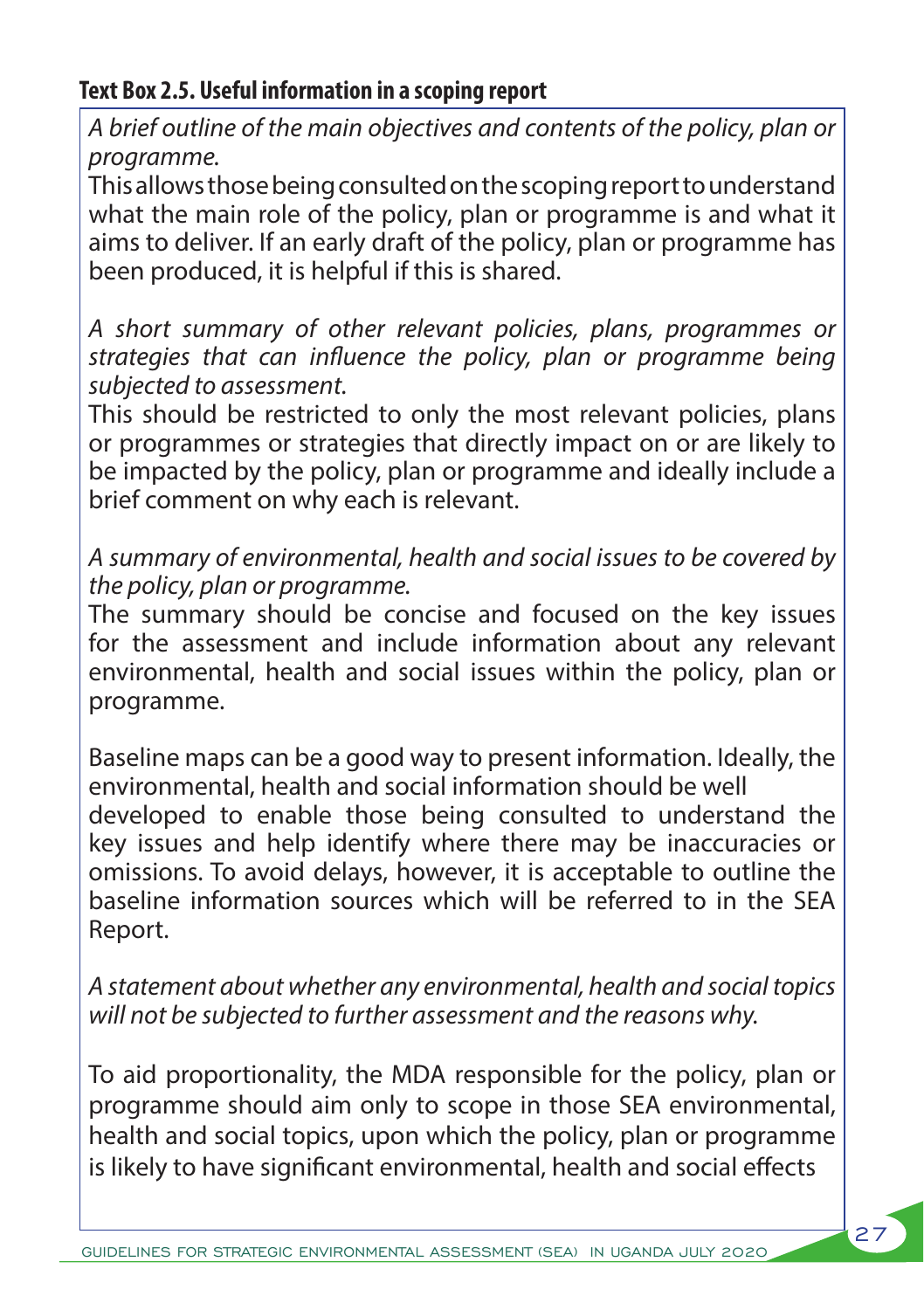Therefore, elements of a policy, plan or programme that are unlikely to have significant effects on the environmental and social aspects or that have already been meaningfully assessed for other related policies, plans or programmes, would not have to be assessed and could be dropped from further assessment. A concise explanation within the scoping report should be provided in this regard.

If there is uncertainty about whether a significant environmental, health or social effect is likely to arise, a precautionary approach may be advisable, scoping the issue in until such time as it becomes clearer. In case of (large) uncertainties in future developments, it is advisable to use scenarios or ranges of developments. It is also important to remember that if an environmental, health or social topic is scoped in, information should be proportionate to the level of significance. Not all aspects of an environmental, health or social topic will be relevant.

### *A brief description, if available, of the type and range of reasonable alternatives that are or could be considered.*

While it is not a requirement at this stage and in many cases it may be too early to define alternatives, inclusion of potential reasonable alternatives, where feasible, allows those being consulted to understand what alternatives are likely to be addressed in the assessment. Where a decision is taken to consider alternatives, it is advisable to present only reasonable alternatives.

Options include (a combination of) alternatives (example, Energy):

- 1. to reflect the 'extremes' as to what would be possible (e.g. nonrenewable versus only renewable energy)
- 2. that reflect views of stakeholders, e.g. what would the Ministry of Energy like? What would the people who use energy like? What would civil society like? What would private enterprise like?
- 3. that are built around the most pressing political dilemma (e.g. what the current government wants versus what the opposition wants)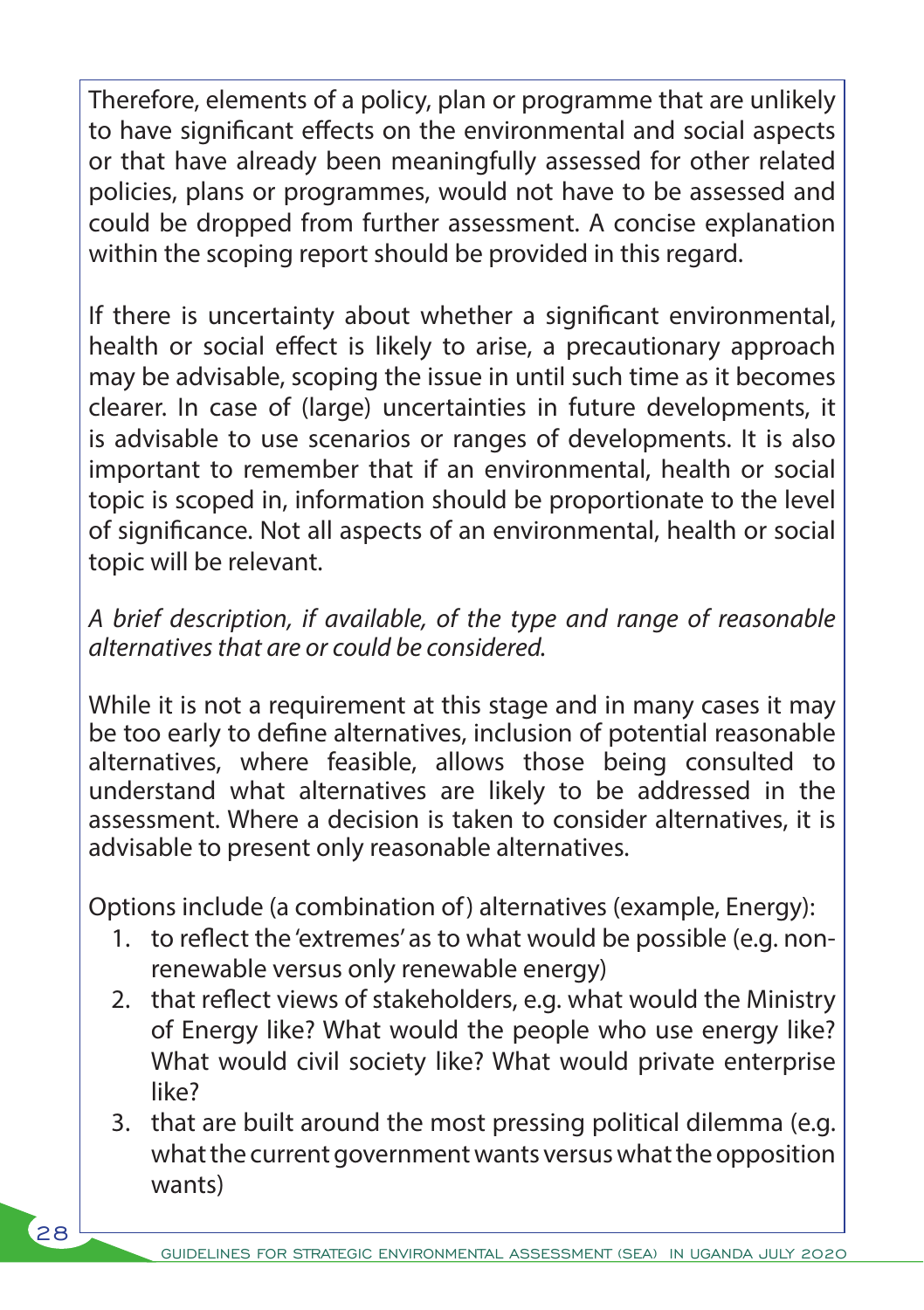- 4. build around scenarios for economic growth (e.g. the best option for medium economic growth versus the best for high economic growth)
- 5. build around visions about important issues in the policy, plan or programme; what is to be achieved in 20-30 years' time? What is to be achieved for people, for nature, for the economy?
- 6. build on demand/supply alternatives: energy production for the national market, regional self-sufficiency in energy or energy production for the international market?

#### *A summary of the intended approach to the assessment and its level of detail.*

This can include details of proposed environmental, health and social objectives or indicators which may be used to support an assessment or other methods of assessment. It can be useful to include an example of the proposed approach. The summary should include information to describe the proposed level of detail of the assessment.

### *The proposed period of consultation on the SEA Report.*

Typical consultation periods range from 3 to 12 weeks depending on the scale and nature of the policy, plan or programme being assessed. The stakeholders to be consulted are likely to confirm in their responses whether or not the proposed period is acceptable.

### **2.4 Approval of terms of reference for the strategic environmental assessment**

Once the scoping report is prepared, it should be used to inform the terms of reference for the SEA. The MDA shall consult the National Environment Management Authority (NEMA) and relevant lead agencies and obtain their comments before approving the terms of reference. The comments after these consultations should be received within 7 days from the date of receipt of the request for comments. This will enable the actual assessment to commence without delay, should the decision warrant that the assessment should be done. Nevertheless, the scoping report and terms of reference for the SEA shall be reviewed and approved by the multi-sectoral technical committee set up for the purpose.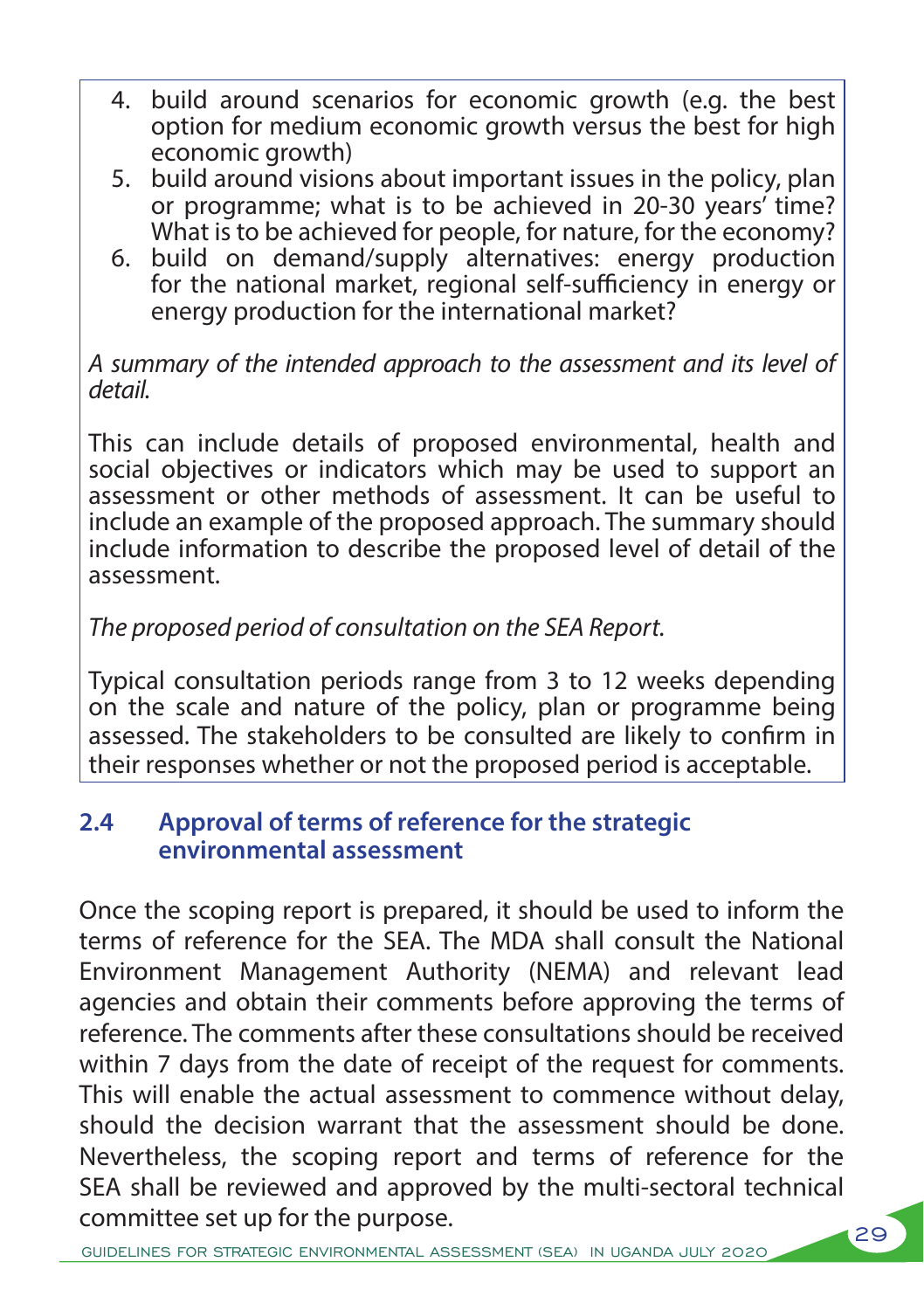# CHAPTER THREE

# CONDUCT OF STRATEGIC ENVIRONMENTAL ASSESSMENT

### **3.0 Undertaking Strategic environmental assessment**

The ministry, department or agency (MDA) of Government responsible for the policy, plan or programme shall proceed to conduct a SEA after scoping and shall undertake the assessment of identified environmental, health and social issues.

The SEA should contain an appropriate level of detail. The following are key considerations.

### **3.1 Testing the policy, plan or programme objectives against the SEA objectives**

The objectives of the policy, plan or programme will need to be tested against the SEA objectives in order to identify both potential synergies and inconsistencies. This information may help in developing alternatives during the development of the policy, plan or programme, and may in some cases help to refine the objectives of the policy, plan or programme itself. Where a policy, plan or programme has several objectives, it may also be helpful to test them against each other, as inconsistencies may give rise to adverse environmental, health and social impacts.

### **3.2 Identification and evaluation of strategic options**

The consideration of alternatives from the earliest possible stage of the formulation or planning process for a policy, plan or programme is the most effective way to shape the outcome of the process. For this reason, a SEA should allow for an early comparative evaluation of the needs and impact of different options, including a broad range of alternatives, well before any irrevocable decision is made.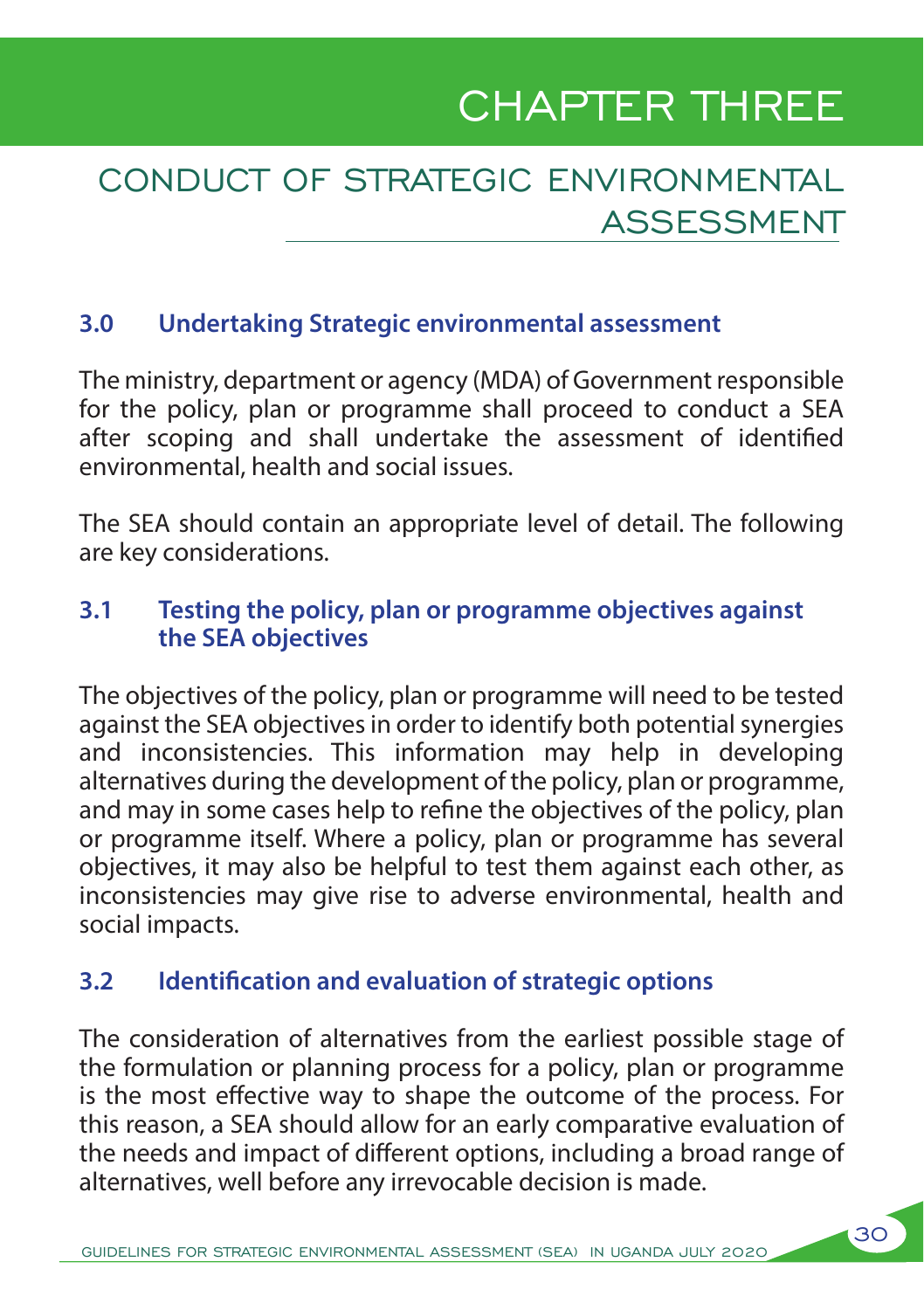Each alternative/option can be tested against the SEA objectives, with positive as well as negative impacts being considered, and uncertainties about the nature and significance of impacts noted.

The early consideration of alternatives can reduce the need for remedial measures at later stages in the development planning process. This is particularly so when alternatives become increasingly constrained as one moves down the hierarchy of the process for the formulation of a policy, plan, programme and ultimately arrives at project level.

The list of possible alternatives shall include those that are environmentally, technically and economically feasible. Alternative solutions can be proposed by stakeholders and considered on the basis of expert judgment through scenario setting and forecasting. Preliminary impact and issue analysis is carried out for each of the alternatives proposed. This will often be an iterative process, with the alternatives being revised as part of the SEA to enhance positive impacts and reduce negative ones.

Assessing positive and negative impacts in alternative options may entail assigning a monetary value to the benefits associated with a strategic action as compared to its costs. The purpose of this is to assist decision makers translate environmental, health and social benefits and costs into monetary terms. This allows alternative options to be assessed at the same footing.

Alternatives considered often include scenarios termed 'no policy, plan or programme' and 'business as usual'. It is important to be clear what these alternatives mean in relation to a particular policy, plan or programme.

"No Policy, plan or programme" might mean not introducing the policy, plan or programme where none already exists, or it might in effect propose no further action to implement a policy, plan or programme (for instance, no more developments in a particular area).

"Business as usual" usually means a continuation of an existing policy, plan or programme, instead of preparing a new one.

It is important to be aware that baselines will change over time under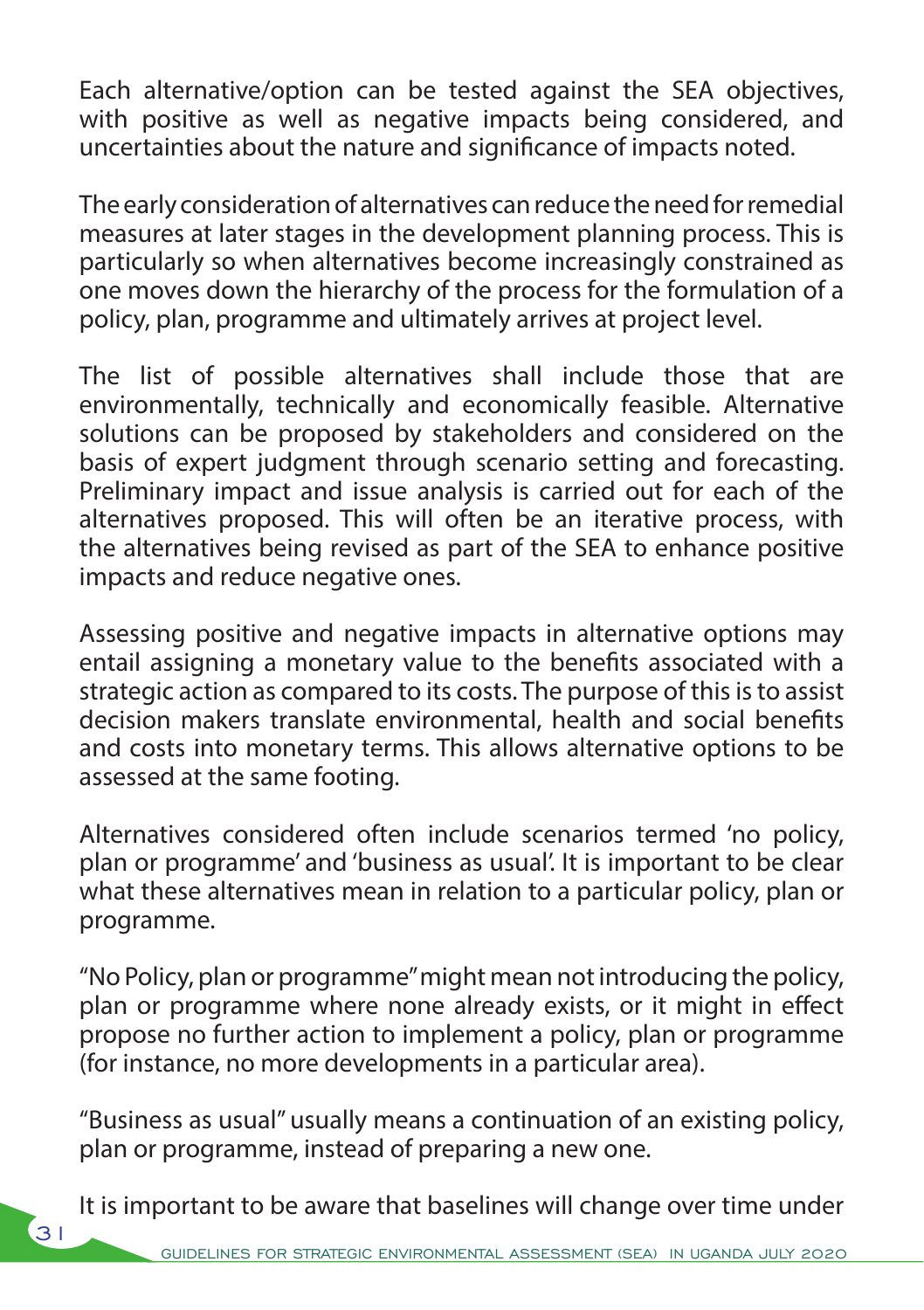"no policy, plan or programme" and "business as usual" alternatives, as well as under new policies, plans or programmes.

Alternative scenarios may consider mitigation and management actions. It is also important, however, to consider risks and opportunities of each alternative scenario independent of any proposed mitigation and management action that may or may not be implemented.

The final choice of a preferred alternative should consider:

- (a) mitigation requirements and residual impacts of the preferred alternative scenario(s);
- (b) management actions and resources required for implementation to ensure environmental safeguarding; and
- (c) justification for the preferred alternative.

At this stage it may be possible to drop some alternatives from further consideration and document the reasons for eliminating them. Once alternatives/strategic options have been identified, there is need to compare these alternatives, including the proposed policies, plans and programmes and selected alternatives/options on the basis of rigorous criteria, set out in Text Box 3.1, resulting from the assessment. Environmental, health and social indicators shall be defined, weighted, quantified and valued, where possible. The optimal alternative shall be the most environmentally and socially sustainable and be technically and economically feasible. Stakeholders should be involved in the process of analysing alternatives/options through appropriate consultation mechanisms.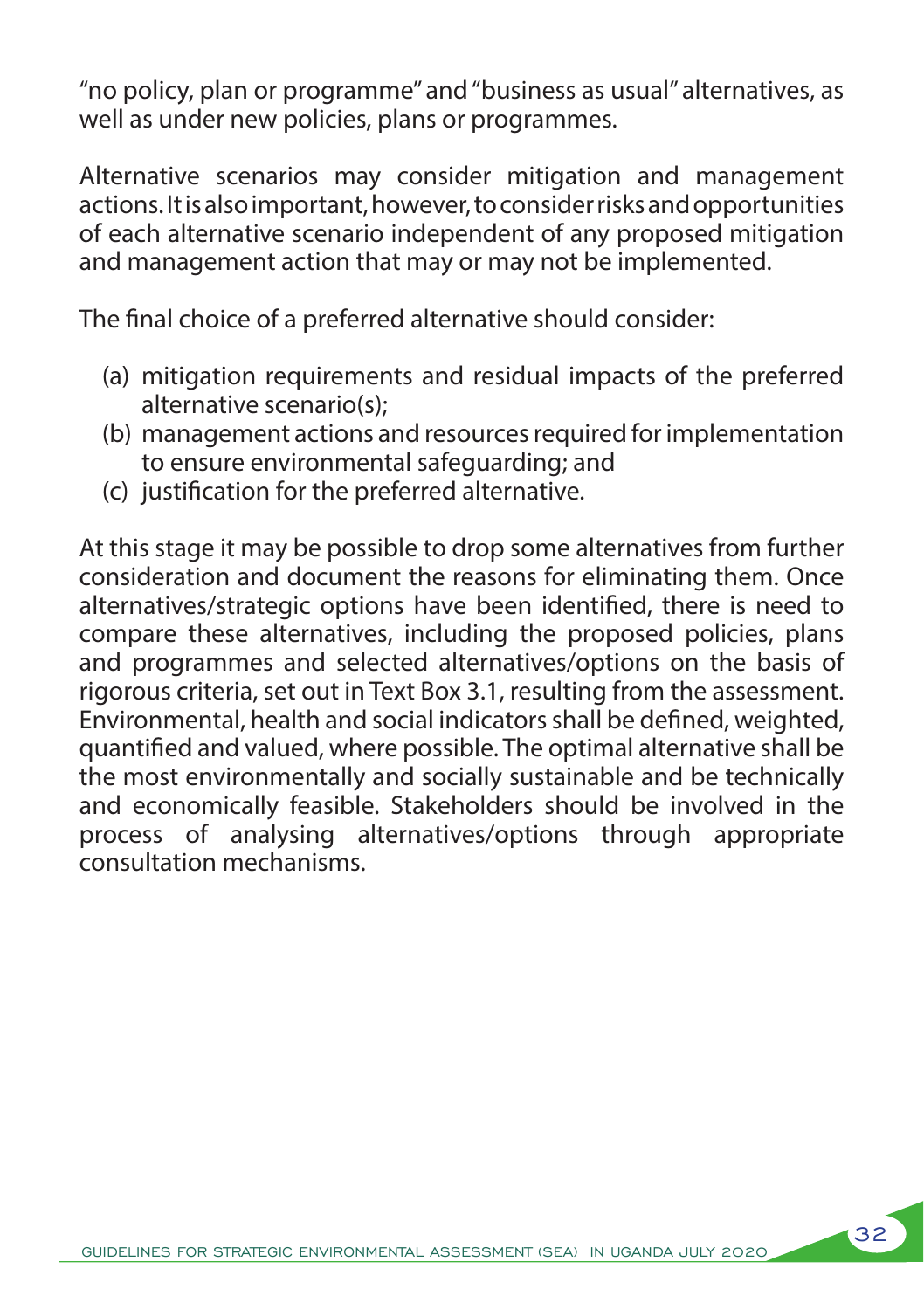**Text Box 3.1. Hierarchy of alternative options that could be addressed in the SEA process**

### **Is the proposed development necessary? (Need or demand management options)**

Can the need or demand be met without a new policy, plan or programme? Are there any realistic opportunities for managing development demand (e.g. through regulatory, economic or administrative tools or other measures that promote behavioral changes?

# $\downarrow$

# **How should it be done? (Method or process options)**

Are there methods, technologies or processes that can meet the development demands with less environmental damage than 'obvious' or traditional methods?

# $\downarrow$

Where? (Location options) Where is the location of the proposed development?

### $\downarrow$

When? (Timing or sequencing options)

When, in what form and in what sequence should developments be carried out?

*Adapted from the Ministry of Natural Resources and Environment, Vietnam 2008.*

Perhaps the above becomes clearer by giving an example:

For a national transport master plan, the following alternatives can be considered:

- (a). Prevent the need for transportation (related to housing sites and transport nodes);
- (b). Invest in different types of transportation (public, private, air, water, rail);
- (c). Adopt cleaner technology for cars;

33

(d).Develop fiscal policy to make lead more expensive in gasoline, routing, mitigation (more bridges and intersections of roads etc.)

### **Some other considerations on how to develop alternatives in SEA:**

One way: find 'quick wins', 'no regret options' or measures which are absolutely necessary, and combine with options: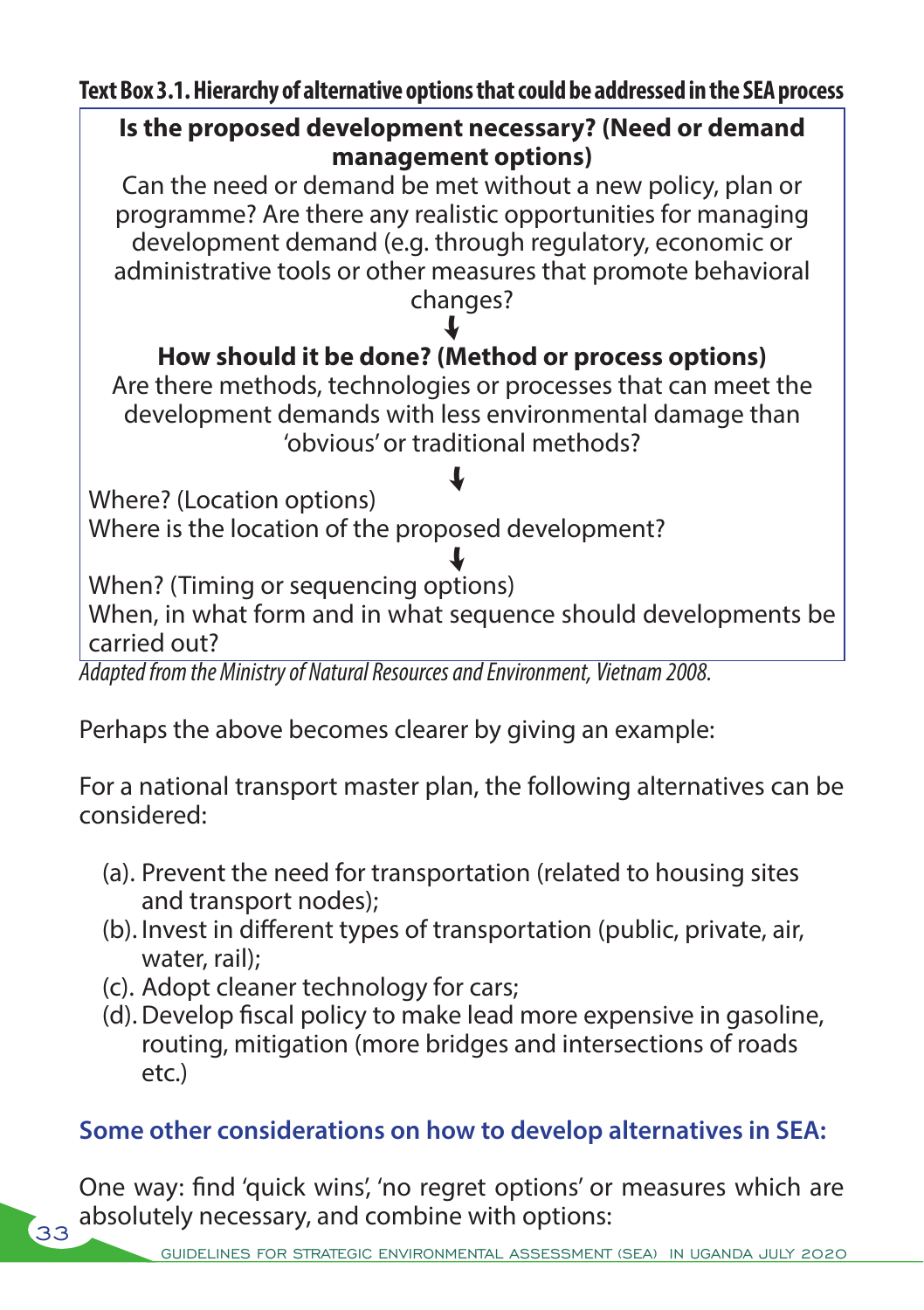- $*$  Yes/no
- $*$  Difference in locations
- $*$  Difference in scale or size
- $*$  Difference in ambition or phasing

Selection based on criteria like:

- $*$  Urgency of solving problems (which ones have highest priority?)
- $*$  Achieving the targets
- $*$  Environmental, social and economic impacts
- $*$  Legal or practical barriers, costs

Alternatives are used to make decisions/choices; if there is nothing to choose from, alternatives will not be useful.

Alternatives should be reasonable, realistic and relevant, in line with policies and standards; distinct and comparable. Keep it simple, it is not useful to develop too many alternatives.

## **3.3 Scope and nature of potential impacts**

The assessment should build on the screening and scoping stage to describe, in appropriate detail, the scope and nature of environmental, health and social impacts that could arise from implementing the proposed or revised policy, plan or programme; and how these impacts could affect Uganda's development agenda.

Environmental, health and social impacts could be cumulative, positive as well as adverse. The question in Text Box 3.2 will assist in determining the scope of the impacts.

### **Text Box 3.2. Questions on potential impacts**

- 1. What are the potential direct and indirect outcomes of the proposed or revised policy, plan or programme?
- 2. How do these outcomes interact with the environment and human well-being?
- 3. What is the scope and nature of these environmental, health and social interactions?

environmental, health and social impacts and gauging the appropriate  $_{\mathcal{34}}$ GUIDELINES FOR STRATEGIC ENVIRONMENTAL ASSESSMENT (SEA) IN UGANDA JULY 2020 Factors that should assist the assessors in assessing potential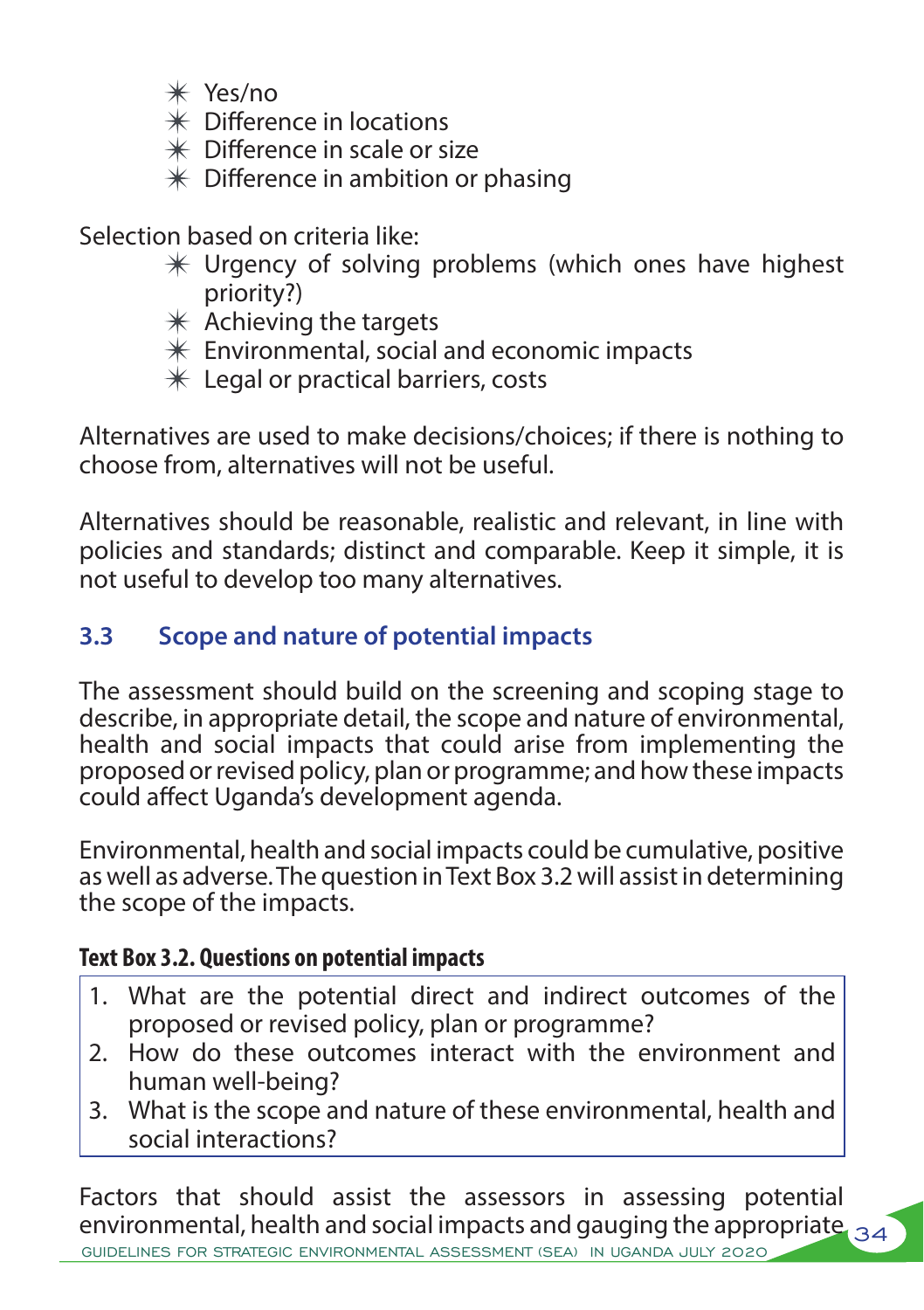level of detail in the analysis are included in Text Box 3.3.

### **Text Box 3.3. Factors to apply in assessing potential environmental, health and social impacts**

- 1. Frequency and duration Will the impact be a one-time-only occurrence? Will it have short-term or long-term effects?
- 2. Location and magnitude What is the anticipated scale of the impacts? Will it be local, regional, national or international in scope?
- 3. Timing Is the effect likely to occur at a time that is sensitive to a particular environmental feature or social consideration?
- 4. Risk Is there a high level of risk associated with the impact, such as exposure of humans or flora and fauna to contaminants or pollution, or a high risk of accident?
- 5. Irreversibility Is the impact likely to be irreversible?
- 6. Cumulative nature Is the effect likely to combine with other effects in the region in a way that could threaten a particular environmental component?

The following questions may also help in determining which impacts to consider at strategic level:

- 1. Will there be a large change in environmental or social conditions?
- 2. Will the effect extend over a large area?
- 3. Will many people will be affected?
- 4. Will many receptors of other types (fauna and flora, businesses, facilities) will be affected?
- 5. Will valuable or scarce features or resources be affected?
- 6. Is there a risk that environmental standards will be breached?
- 7. Is there a risk that protected sites, areas or physical features will be affected?
- 8. Is there a high probability of the effect occurring?
- 9. Will the effect be permanent rather than temporary?
- 10. Will it be difficult to avoid, or reduce or repair or compensate for the impact?

At SEA level, is can also be helpful to describe impacts in terms of processes affected, for instance;

- 1. Occupation of space (is conversion of land needed?).
- 2. Fragmentation of natural habitats.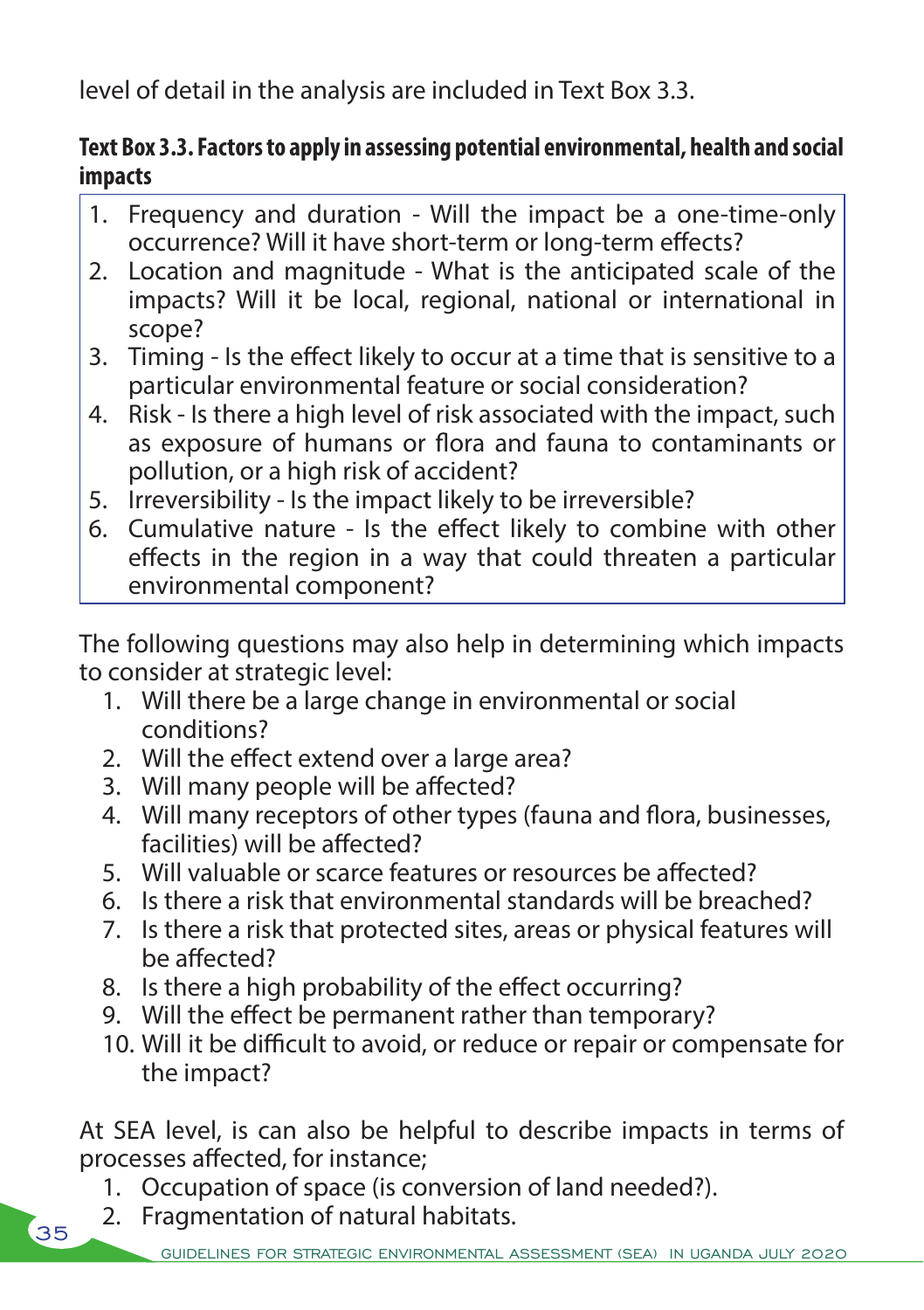- 3. Emissions of gaseous, liquid or solid waste.
- 4. Extraction of raw materials (wood, water, etc.), or minerals (ores).
- 5. Depletion of scarce natural resources.
- 6. Introduction of any non-native and/or invasive species.
- 7. Potential for disturbance of key processes of importance for ecosystem maintenance (e.g. wetlands hydrology, migratory pathways, breeding cycle of fish, etc.)

The impacts do not always have to be expressed in quantitative terms. Quantification is not always practicable, and qualitative, broad-brush methods can be equally valid for an SEA. However, qualitative should not mean "guessed". The conclusions of the assessment should be supported by evidence, such as the results of studies undertaken, expert discussions or consultation.

Impacts may be expressed in easily understood terms such as "getting better or worse" or a scale from ++ (very positive) to - - (very negative). But predictions could also be more detailed/quantitative, e.g. a measurable effect would be: "20% reduction of noise nuisance".

When using symbols or other ways of presenting information regarding impacts (e.g. positive, negative, uncertain, not significant), always explain and justify the choice of symbol with reference to the baseline situation relevant to the SEA objective.

Also consider the effects of displacement of environmental and social problems to other areas as a result of the policy, plan or programme.

If there are risks or uncertainties, these should be clearly stated. If effects are uncertain, work with effect ranges.

Many environmental and social problems result from the accumulation of multiple small and often indirect effects, rather than a few large and obvious ones. Examples include loss of tranquility, changes in the landscape and climate change. It is at the SEA level that those effects are most effectively identified and addressed.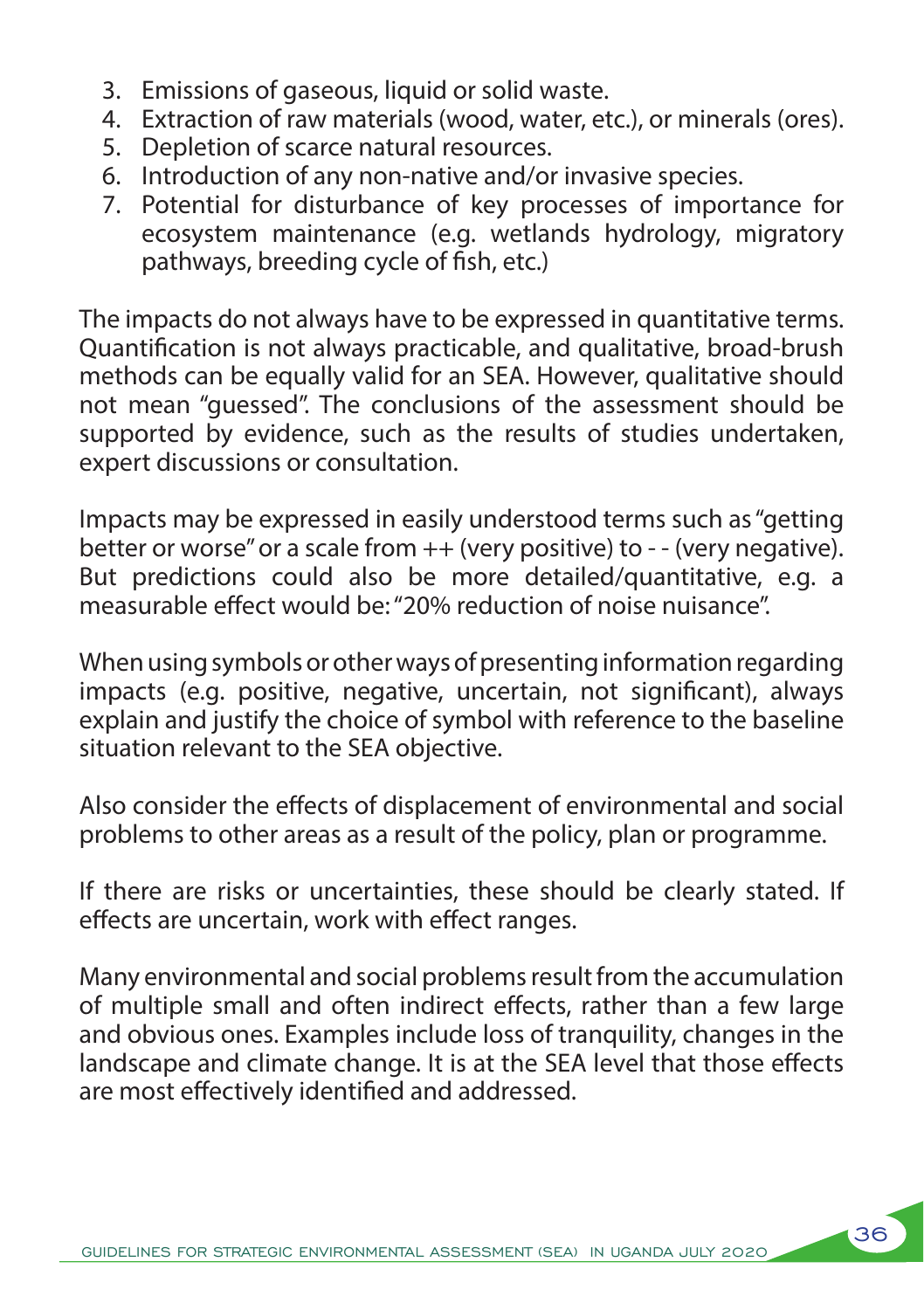### **3.4 Identification and evaluation of environmental issues and linkages**

There is need to carry out a strengths, weaknesses, opportunities and threats (SWOT) analysis to identify environmental and social constraints, issues, opportunities and linkages based on the findings of baseline studies. In the identification and examination process, there is need to take into account both the characteristics of the cause and effect of the impact (i.e. what generates the impact and who are or what is affected). The guidance to enable identification and evaluation of environmental, health and social issues and linkages is indicated in Text Box 3.4.

### **Text Box 3.4. Guidance questions for identification and evaluation of environmental issues and linkages**

- 1. Are there any potential areas of conflict, either within the sector or with other sector policies, plans and programmes?
- 2. Is institutional capacity within and outside the sector able to deal with, adapt to, and take advantage of, the environmental, health and social impacts and opportunities that may arise because of the sector policy, plan or programme?
- 3. What internal strengths and weaknesses of the implementing MDAs need to be analysed? Which aspects need to be assessed (human and financial resources, training needs, etc.)?
- 4. What existing measures and institutional mechanisms should be assessed? Is there need to develop new measures and mechanisms for the proper implementation of the proposed policy, plan or programme or one to be revised?
- 5. Does the sector policy, plan or programme involve dialogue and coordination with other MDAs for cross-sectoral interventions? *Adopted from OECD 2006.*

### **3.5 Identification of risks and opportunities**

 $\left(37\right)$ 

The implementation of policies, plans or programmes in any given setup comes with risks and opportunities. It is always expected that policies, plans or programmes will entail the use of various resources including human, financial and natural resources. It is important, therefore, that while undertaking a SEA, risks and opportunities are identified. Risks will take the form of adverse impacts whilst opportunities will take the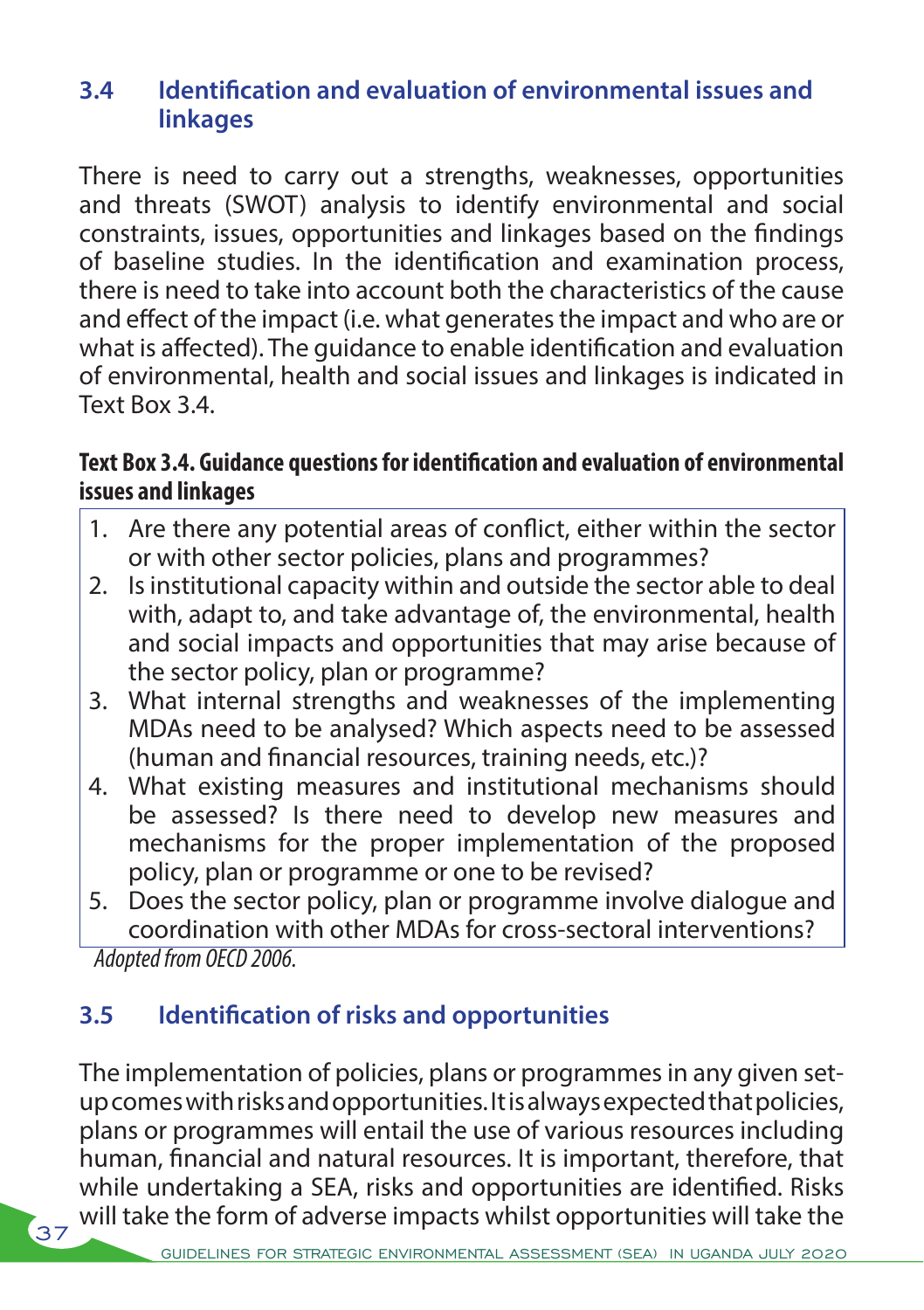form of positive or beneficial impacts in the SEA process. Some of the types of impacts or risks could be direct, indirect, cumulative, negative, positive and residual.

There is need to independently review the quality of the assessment. The guiding questions in Text Box 3.5 below are useful in this regard. Also refer to 3.15.

### **Text Box 3.5. Guidance Question to gauge quality of the assessment**

- 1. What are the key linkages between the sector policy, plan or programme elements and the environment?
- 2. How do environmental, health and social issues in the sector influence favorably, or affect, national development priorities?
- 3. Have environmental, health and social direct and indirect impacts and opportunities been considered in the sector policy, plan or programme? How will these impacts and opportunities be managed and implemented?
- 4. Who are the relevant stakeholders for the sector policy, plan or programme?
- 5. Are their priorities and environmental, health and social concerns well understood in relation to the sector policy, plan or programme?
- 6. What would be the effects of socio-economic impacts on consumption and production patterns, and consequently on the state of the environment and the sustainability of natural resources and the environment?

*Adopted from OECD 2006.*

# **3.6 Enhancement and mitigation measures**

The MDA should consider opportunities, where possible, to enhance potential environmental, health and social benefits. The MDA also needs to consider mitigation measures that could reduce or eliminate potential adverse environmental, health and social consequences of the proposed policy, plan or programme or one to be revised.

Enhancement: This is an act of improving upon the positive impacts or opportunities associated with the policy, plan or programme. In cases where sensitive or important ecosystems and other environmental and social features are likely to be impacted by a policy, plan or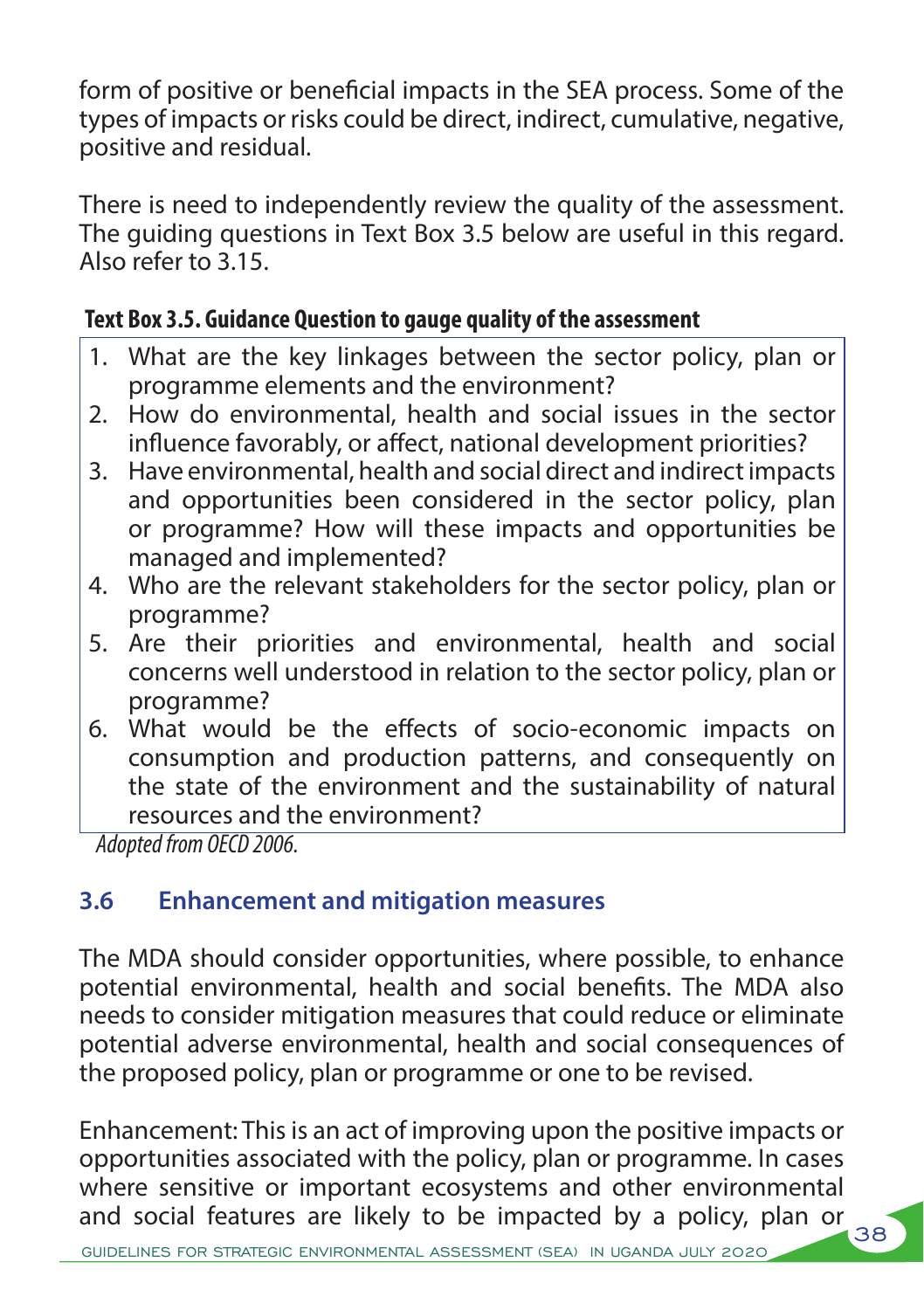programme, either directly or indirectly, measures can be put in place to ensure long-term protection of these ecosystems and features.

Mitigation: This step involves identifying measures to avoid, minimise, restore or compensate for adverse impacts as well as to enhance potential benefits of the selected alternative. Mitigation measures must be considered during the preparation of policies, plans and programmes to address impacts identified in the SEA. The MDA needs to allow time for these mitigation measures to be considered and for the policy, plan or programme to be revised, where appropriate.

Different types of mitigation measures are presented below. In selecting mitigation measures, preference should be given to the following order:

- (a). Avoidance: This is the most effective way to ensure protection. It implies that the policy, plan or programme has been adjusted in such a way as to avoid impacts on areas of concern.
- (b). Minimisation: Minimisation of impacts is done by modifying a policy, plan or programme to include actions that will serve to limit the degree to which environmental, health and social impact or risk would be noticeable.
- (c). Restoration: This involves rectifying an impact or risk by bringing the affected environment to its original state, or at least as close to its original state as is technically possible. It can be complete or partial restoration.
- (d).Offsets/Trade-offs: SEAs can address complex development problems and alternatives under conditions of high uncertainty, where multi-stakeholder groups with diverse and sometimes conflicting objectives could be affected. Although "winwin" scenarios are the ideal, a common situation is to have offsets/"trade-offs". An offset or a trade-off usually refers to the case where society loses with respect to one aspect, while gaining on another aspect. Note that an offset or a trade-off decision is made with full comprehension of both the pros-andcons of a particular choice. As further described below, offset or trade-off decisions are generally of two types: Compensation or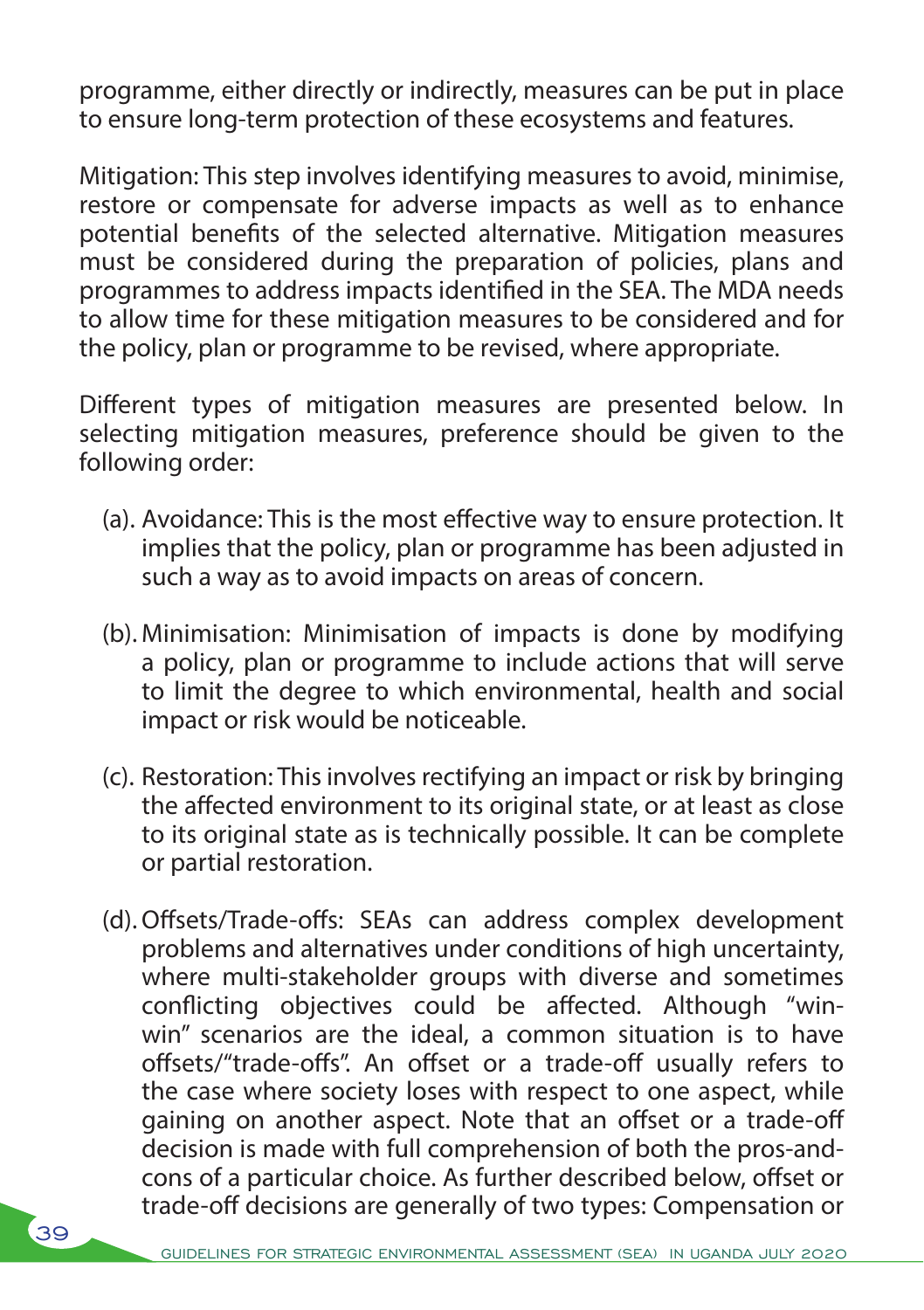substitutions and Net-gain-and-loss calculations:

- (e). Compensation and substitutions: In ecological terms, compensation is the act of providing a natural habitat of a size, function, quality and value equivalent or of greater value to one affected by the policy, plan or programme. Compensation may be in terms of land, money, buildings, and access roads, substituted ecological area as would be negotiated with the interested and affected parties.
- (f). Net-gain-and-loss calculations: Net-gain-and-loss calculations are not always done explicitly or openly and the measurement and comparisons are often difficult and sometimes objectionable. Although offsets/trade-offs may not always be acceptable, it is necessary to provide a justification for an offset/trade-off and to conduct the process in as transparent a manner as possible. There are a number of tools specifically designed to assess offsets/ trade-offs (for instance, cost-benefit analysis and consideration of opportunity costs, matrix-based appraisal methodologies, multicriteria analysis, scenario comparisons, and life cycle analysis).
- (g). Caution should be exercised if the analysis indicates a potential for major, irreversible or negative impacts on the environment. Often this may suggest selecting less risky alternatives. For lessthreatening situations, standard mitigation measures can be used to minimise an adverse impact to "as low as reasonably practicable" (ALARP level).
- (h).Once mitigation has been taken into account, the significance of residual adverse impacts can be evaluated. The assessment should, therefore, describe, in appropriate detail, the potential environmental, health and social impacts that may remain after taking into account enhancement and mitigation measures. This is an important measure of the environmental acceptability of the policy, plan or programme; it is usually carried out against selected environmental objectives and criteria.

### **3.7 Recommendations on each evaluated strategic option**

The assessment should state recommendations on all the strategic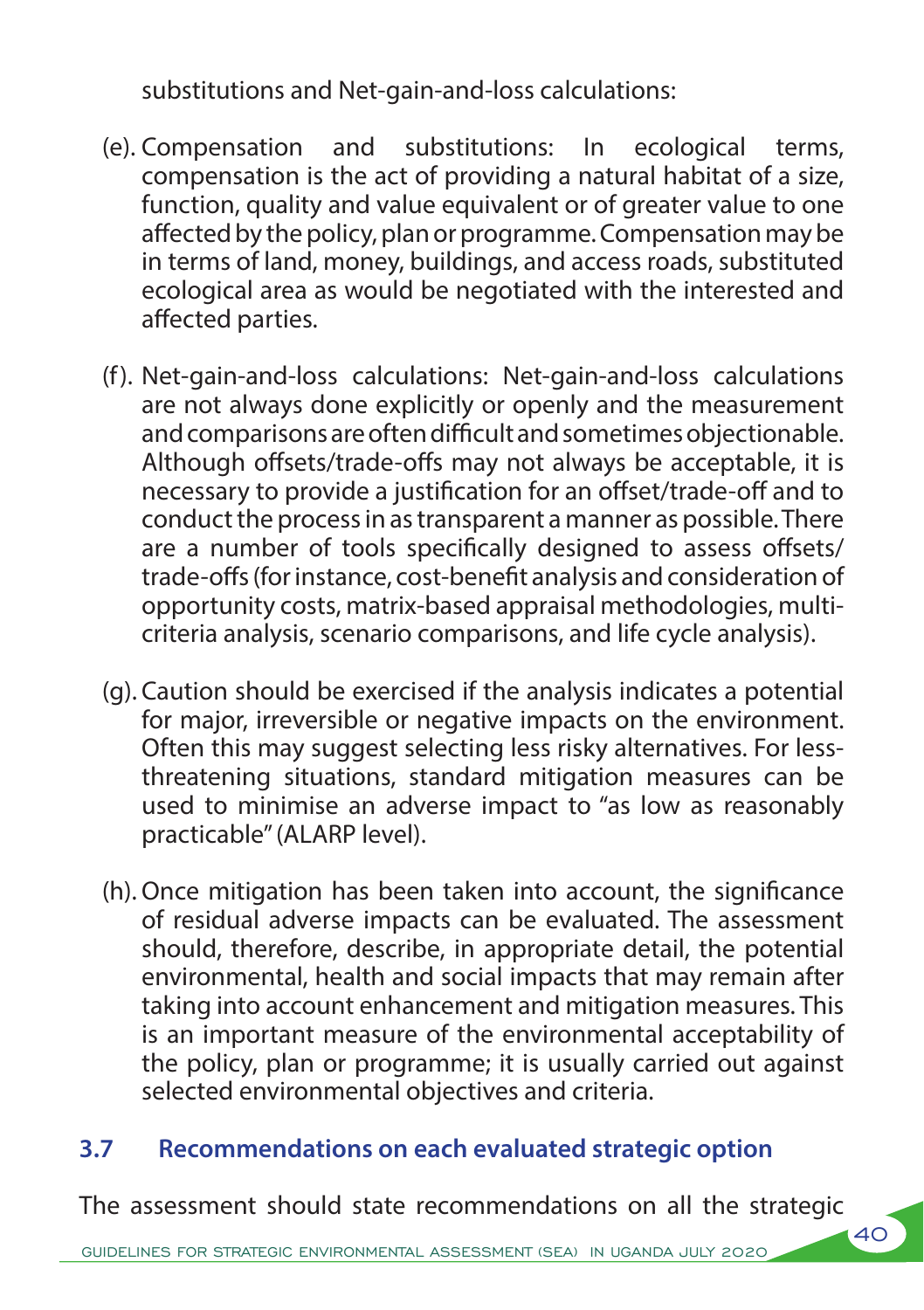options/alternatives evaluated. Justifications for these choices will need to be robust, as they can affect decisions on major developments. It is not the purpose of the SEA to decide the alternative to be chosen for the policy, plan or programme. This is the role of the decisionmakers who have to make choices on the policy, plan or programme to be adopted. The SEA simply provides information on the relative environmental, health and social performance of alternatives, and can make the decision-making process more transparent. The recommendations provided to the policy makers could consider offsets/trade-offs as indicated above.

## **3.8 Strategic environmental management and monitoring plan**

The significant environmental, health and social impacts of the implementation of policies, plans and programmes must be monitored to identify any unforeseen adverse impacts and to enable appropriate remedial action to be taken. Decisions on what to monitor and how to do it need to be considered early in the SEA process, and throughout the course of preparing the policy, plan or programme. A strategic environmental management and monitoring plan will need to be developed.

### **3.9 Monitoring**

The strategic environmental assessment should consider the need for follow-up measures to monitor environmental, health and social impacts of the policy, plan or programme, or to ensure that implementation of the policy, plan or programme supports the national development strategies and sustainable development goals. It is important to monitor overall potential environmental, health and social impact of the policy, plan or programme after opportunities for enhancement and mitigation have been taken into account.

### **3.10 Public and stakeholder concerns**

The assessment should identify for decision makers, where appropriate, concerns about the environmental, health and social impacts among persons likely to be most affected, and among other stakeholders and members of the public. Through the involvement of interested parties, decision makers can, at an early stage, identify and address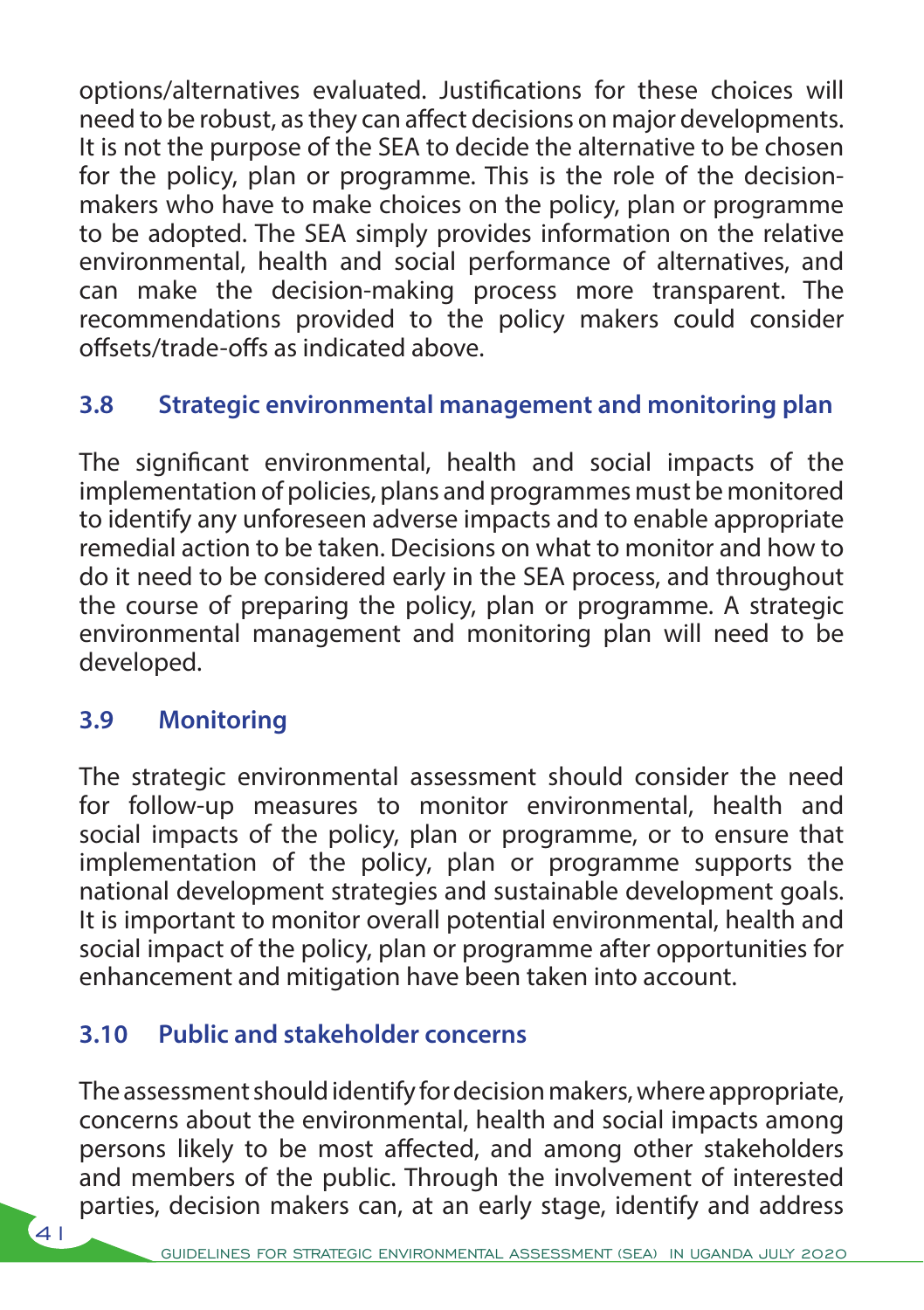public concerns about a proposed policy, plan or programme or one under review that could otherwise lead to delays or the need for further analysis later in the process. Stakeholders and the public can be an important source of local and traditional knowledge about likely environmental, health and social impacts. Chapter four is dedicated to stakeholder engagement and should be internalised in order to guide the process of stakeholder consultation.

Sources of information on public concerns could include:

- 1. Economic and social analysis underway on the proposed policy, plan or programme or one under review.
- 2. On-going public consultation mechanisms in the MDA responsible for the policy, plan or programme.
- 3. MDAs and local governments.
- 4. Non-governmental organizations, private sector and other stakeholders outside the Government.

In particular, institutions with the mandate for environmental, health and social impacts must be consulted at least 30 days before the preparation of the SEA Report. This allows those institutions sufficient time to ensure that key environmental, health and social concerns relevant to the policy, plan or programme are taken into account.

### **3.11 Coordinating SEA within the policy, plan and programme formulation process**

SEA is most useful if it is initiated in a timely manner during formulation of the policy, plan and programme, and, therefore, its coordination is critically important.

The questions in Text Box 3.6 are intended to facilitate the application of practical arrangements to coordinate SEA within the formulation process for the policy, plan and programme.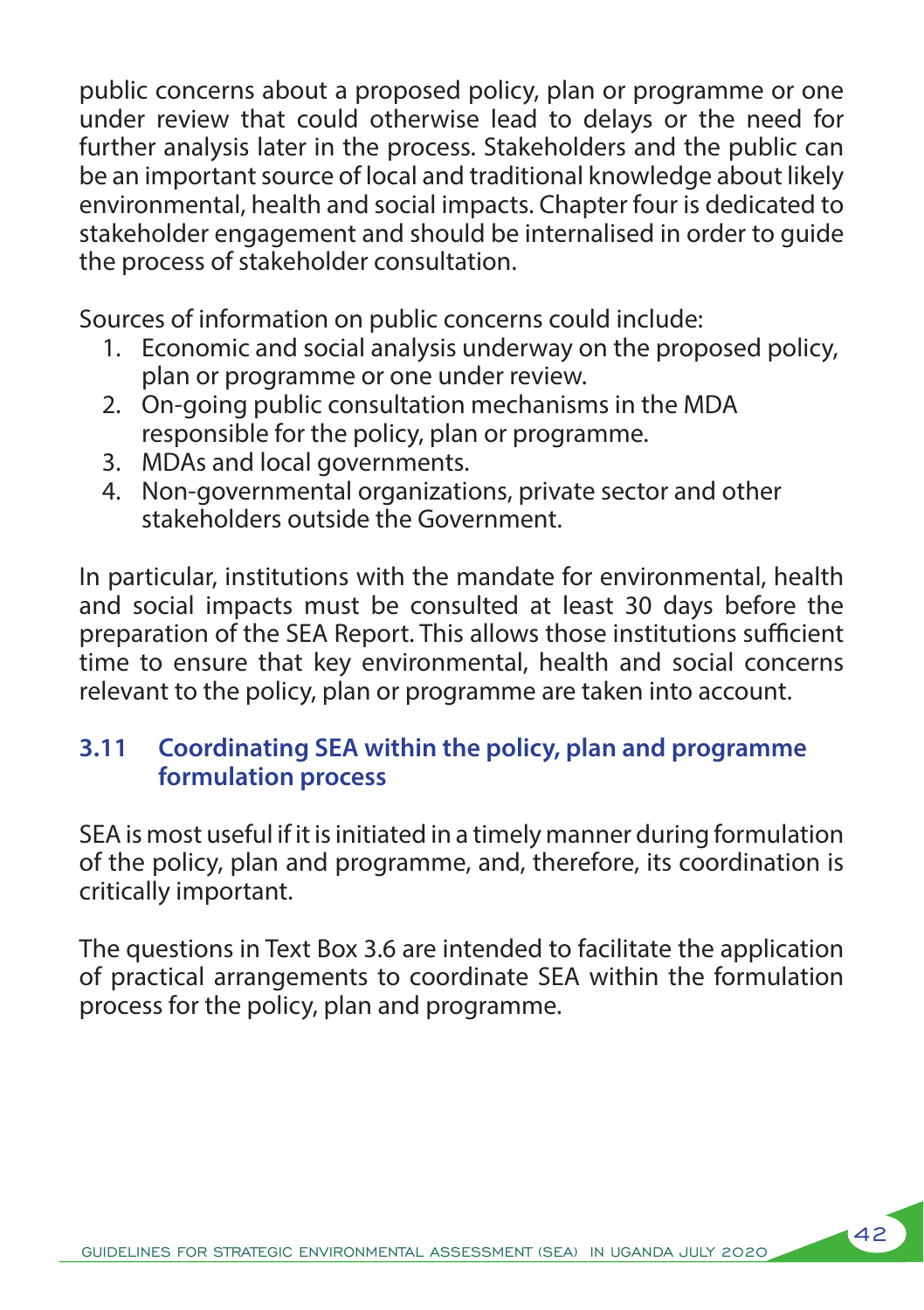**Text Box 3.6. Practical arrangements to coordinate SEA within the formulation process for the policy, plan and programme** 

- 1. How can SEA and policy, plan and programme experts work together for effectiveness?
- 2. How would the synchronization of SEA into the policy, plan and programme process be managed?
- 3. What would be the main advantages and disadvantages if SEA were;
	- (a) carried out in isolation from policy, plan and programme development?
	- (b) begun only after the policy, plan and programme has been drafted?
	- (c) partially integrated into the policy, plan and programme development?
	- (d) fully integrated into the policy, plan and programme development?

### **3.12 Ensuring that SEA is integrated in the policy, plan and programme process**

It is important to ensure that appropriate attention is paid to the outcomes of SEA as contained in the SEA report and to the measures recommended therein to prevent or mitigate adverse impacts. It is also important that attention is paid to the outcomes of consultations with government institutions and the public.

The set of questions that may facilitate an understanding of how to ensure due consideration of SEA outcomes in policy, plan and programme formulation is contained in Text Box 3.7.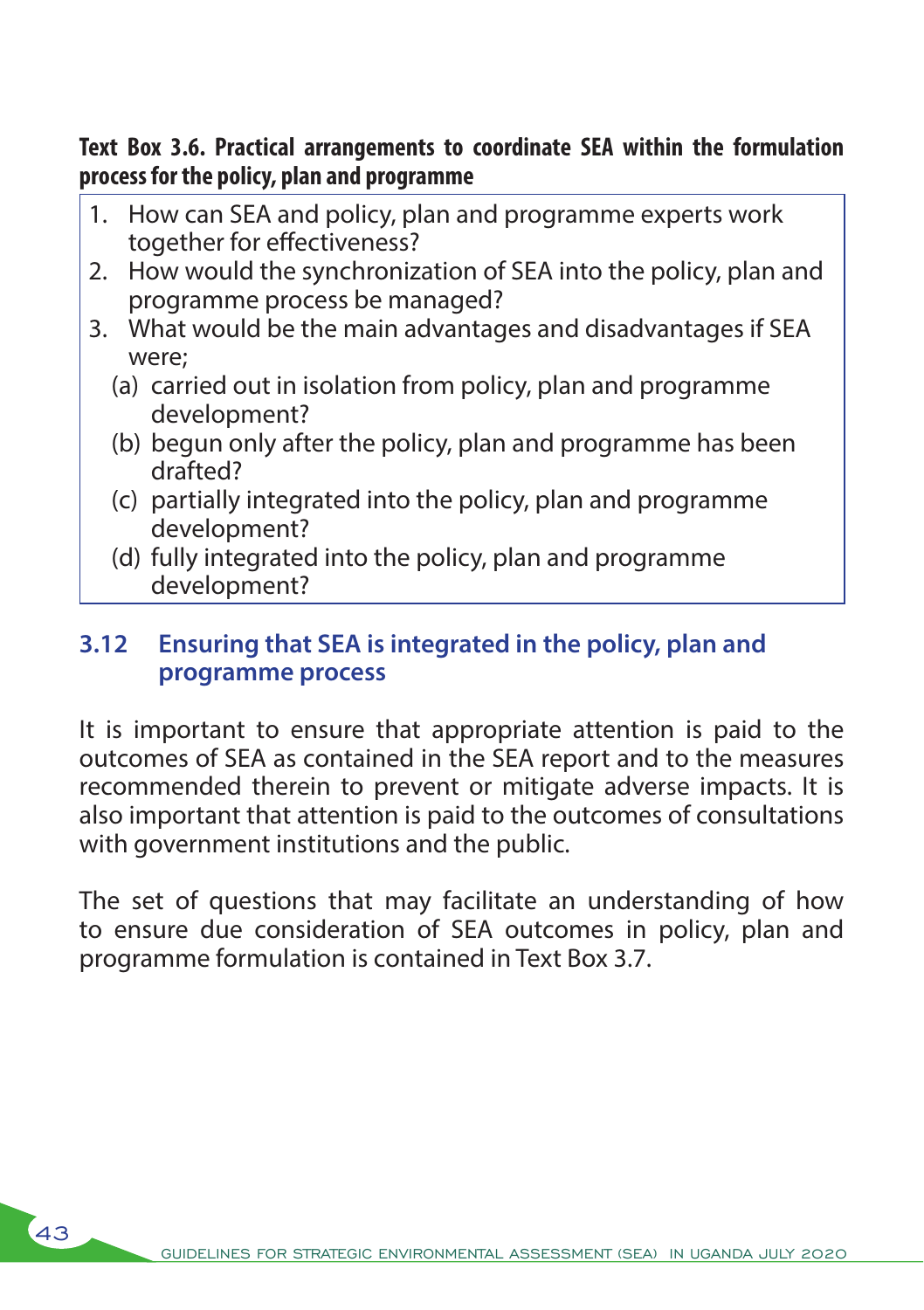### **Text Box 3.7. How to ensure due consideration of SEA outcomes in policy, plan and programme formulation**

- 1. What are the benefits of integrating SEA outcomes in the policy, plan and programme process?
- 2. What regulatory framework exists for integrating SEA outcomes in the policy, plan and programme process?
- 3. What would happen if SEA were partially integrated into policy, plan and programme development but SEA and policy, plan and programme experts could not reach consensus on certain issues?
- 4. What would happen if SEA was fully integrated into policy, plan and programme development but SEA and policy, plan and programme experts could not reach consensus on certain issues?
- 5. What would happen if SEA was carried out in isolation from policy, plan and programme development or started only once the policy, plan and programme was drafted?
- 6. What would happen if SEA, including consultations with MDAs and the public, came up with proposals for major changes in a policy, plan or programme once drafting of the policy, plan or programme had been completed?

# **3.13 Preparation of SEA Report**

Once the assessment is complete, a draft SEA Report should be compiled, outlining the considered alternatives and their potential beneficial and adverse environmental, health and social impacts or risks. The draft Report should have the content in Schedule 4 of the National Environment (Strategic Assessment) Regulation, 2020.

The draft SEA Report should contain the strategic environmental management and monitoring plan and the respective MDA should develop monitoring tools. A Strategic Environmental Management and Monitoring Plan shall, according to regulation 13(4) of the SEA regulations, include:

- (i). summary of impacts.
- (ii). description of the risks, mitigation measures and the residual impacts associated with the preferred alternative scenario(s).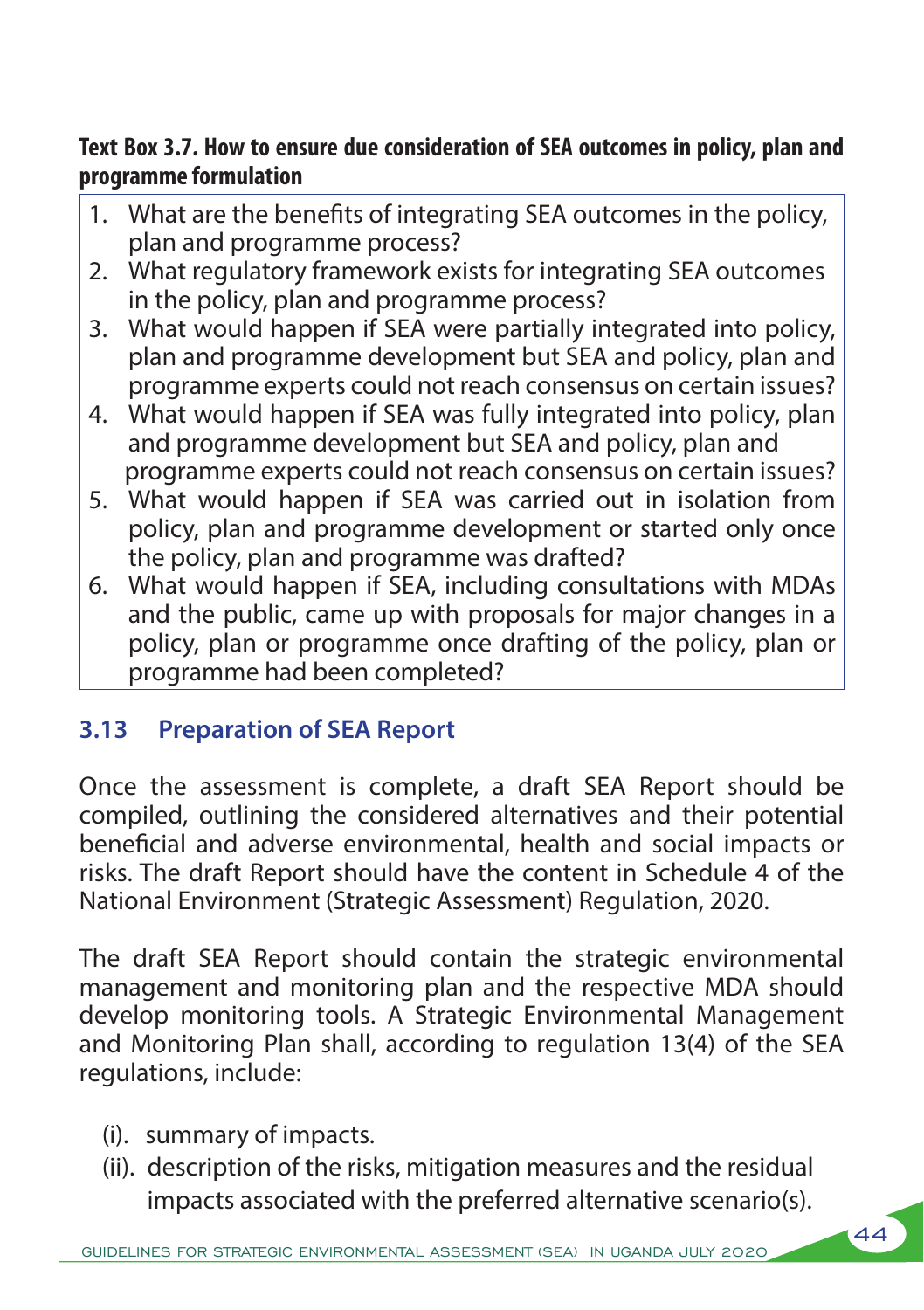- (iii). environmental, health and social performance targets to be achieved.
- (iv). indicators to be measured and methods to be used.
- (v). description of environmental monitoring measures.
- (vi). definition of thresholds that will signal the need for corrective actions.
- (vii).institutional arrangements for monitoring.
- (viii).SEA proposed implementation process.
- (ix).implementation schedule including, frequency of monitoring and reporting procedures.
- (x). cost estimates regarding monitoring activities.

### **3.14 Transboundary environmental impacts of a policy, plan or programme**

Where an MDA considers that the implementation of a policy, plan or programme is likely to have significant transboundary environmental, health and social impacts or where the State likely to be significantly affected so requests, it shall, as early as possible before the adoption of the policy, plan or programme, notify the State likely to be affected, through the ministry responsible for foreign affairs.

Notification of the country likely to be affected by the implementation of the policy, plan or programme is important to ensure that significant transboundary impacts are identified and mitigated. For this reason, the notification should contain adequate detail on possible transboundary environmental, health and social impacts. It should also contain information regarding the decision-making procedure, including an indication of a reasonable time schedule for the transmission of comments by that State.

Comments from the other State should be received through the Ministry of Foreign Affairs within such time period as agreed with the MDA. These comments should be considered and, as much as possible, incorporated by the MDA before the final SEA Report is sent for approval.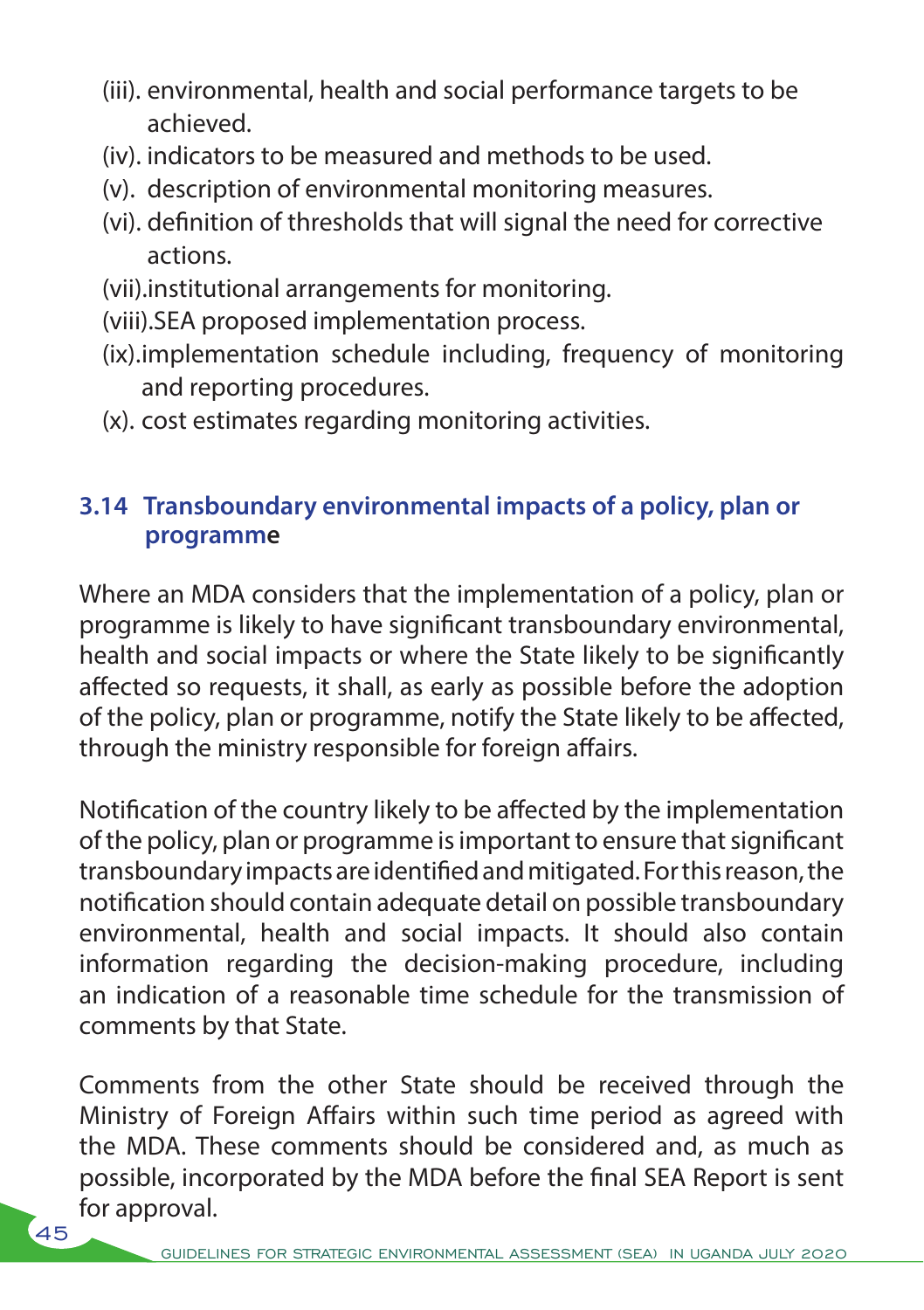### **3.15 SEA Report review process**

Once the draft SEA Report has been compiled, the MDA should convene a validation meeting with NEMA and other lead agencies with a mandate to handle environmental, health and social issues, as well as with other stakeholders. This meeting should ideally take place within 30 days of conclusion of the draft SEA Report.

NEMA, the other government institutions and stakeholders consulted shall assess the SEA Report on the basis of the following:

- (a) Quality of information this is intended to look into the scope and scale of the issues identified, the method of evaluation and analysis of the results of the information, to guide decision making.
- (b) Level of stakeholder participation to capture all salient concerns.
- (c) Defined objectives of the SEA to reflect the purpose of the policy, plan or programme.
- (d) Assessment of identified environmental, health and social impacts - to determine whether the policy plan or programme should be developed or revised and if so, to inform the potential mitigation measures.
- (e) Accuracy of assumption made during the SEA to set the various scenarios of the potential impacts of the policy, plan or programme.
- (f) Comparison of environmental, health and social alternatives in order to inform the decision about the most viable options.
- (g) Mitigation requirements and residual impacts associated with the preferred alternative scenario(s) - this quides in the determination of costs associated with implementing the policy, plan or programme.
- (h) Influence of the SEA on the policy, plan or programme process it steers the development agenda of the country including how the policy, plan or programme contributes to the achievement of the Strategic Development Goals, Green Growth Strategies and the National Development Plan.
- (i) SEA proposed implementation process to bring the key actors together and create synergies in implementation of the SEA.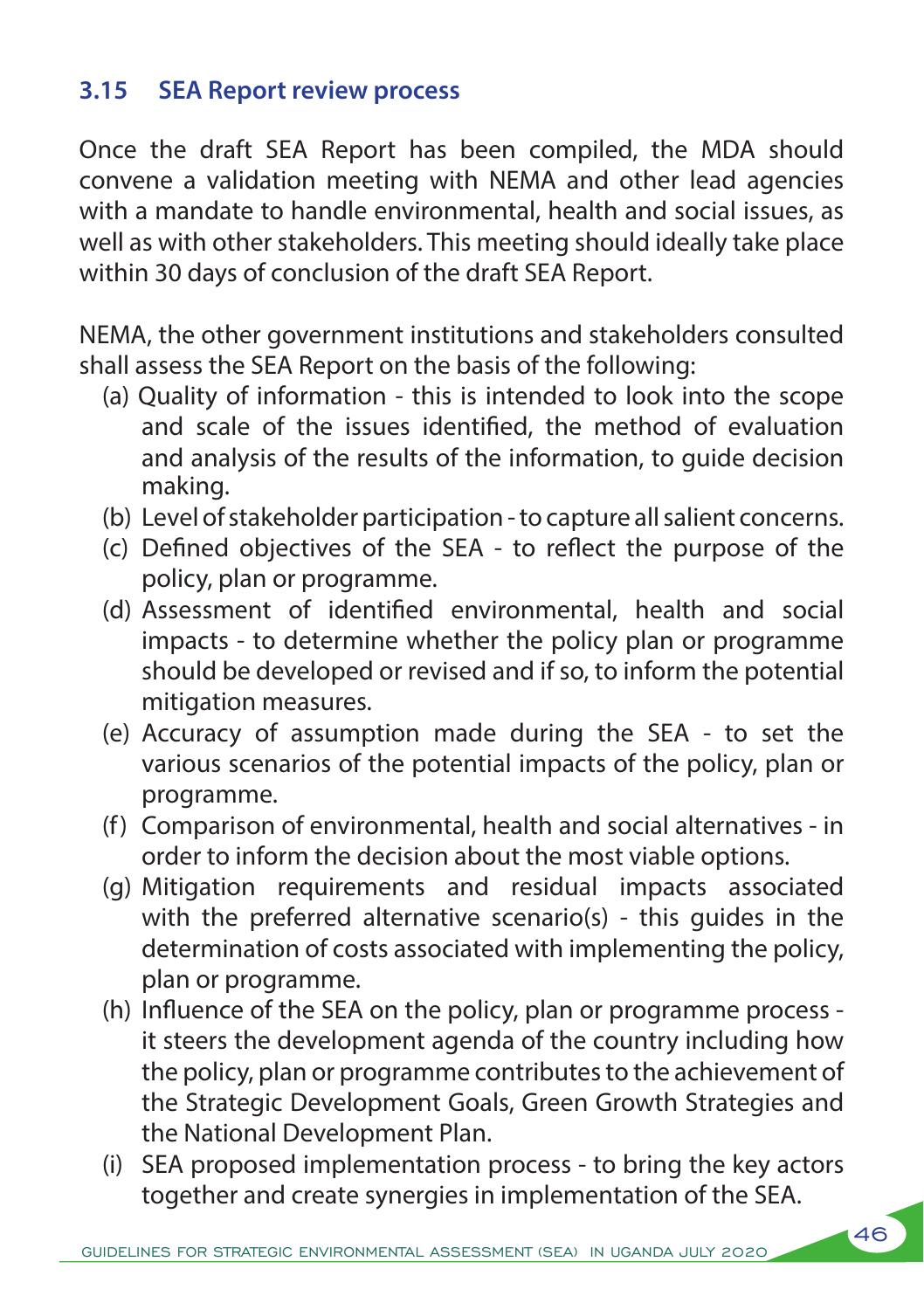- (j) Feasibility of implementing the strategic environmental management and monitoring plan - this has implications on the financial and other resources required to effectively implement the plan.
- (k) Planned follow-up activities and constraints identified it enables identification of resources required, the timeframes for implementation of the strategic environmental assessment and the determination of measures for addressing the constraints identified; and to propose any other solutions or course of action.
- (l) Recommended capacity-building activities and expected outcomes – to show the direction of the implementation process.

### **3.16 Final SEA Report**

The MDA shall then incorporate the recommendations and comments of NEMA, other institutions and stakeholders in the revised SEA Report. Thereafter, the MDA should convene a meeting of the multi-sectoral technical committee to review the results of the validation meeting and recommend the SEA Report to the decision makers in the MDA. In that way, the final output should be a well thought out final SEA Report.

The Minister responsible for the policy, plan or programme shall approve the SEA Report in consultation with the Minister responsible for environment. This approval must be subject to;

- (a) satisfactory reflection of environmental sustainability, health and social considerations in the Report; and
- (b) confirmation that the recommendations and comments in 3.10 and 3.11 above were taken into account.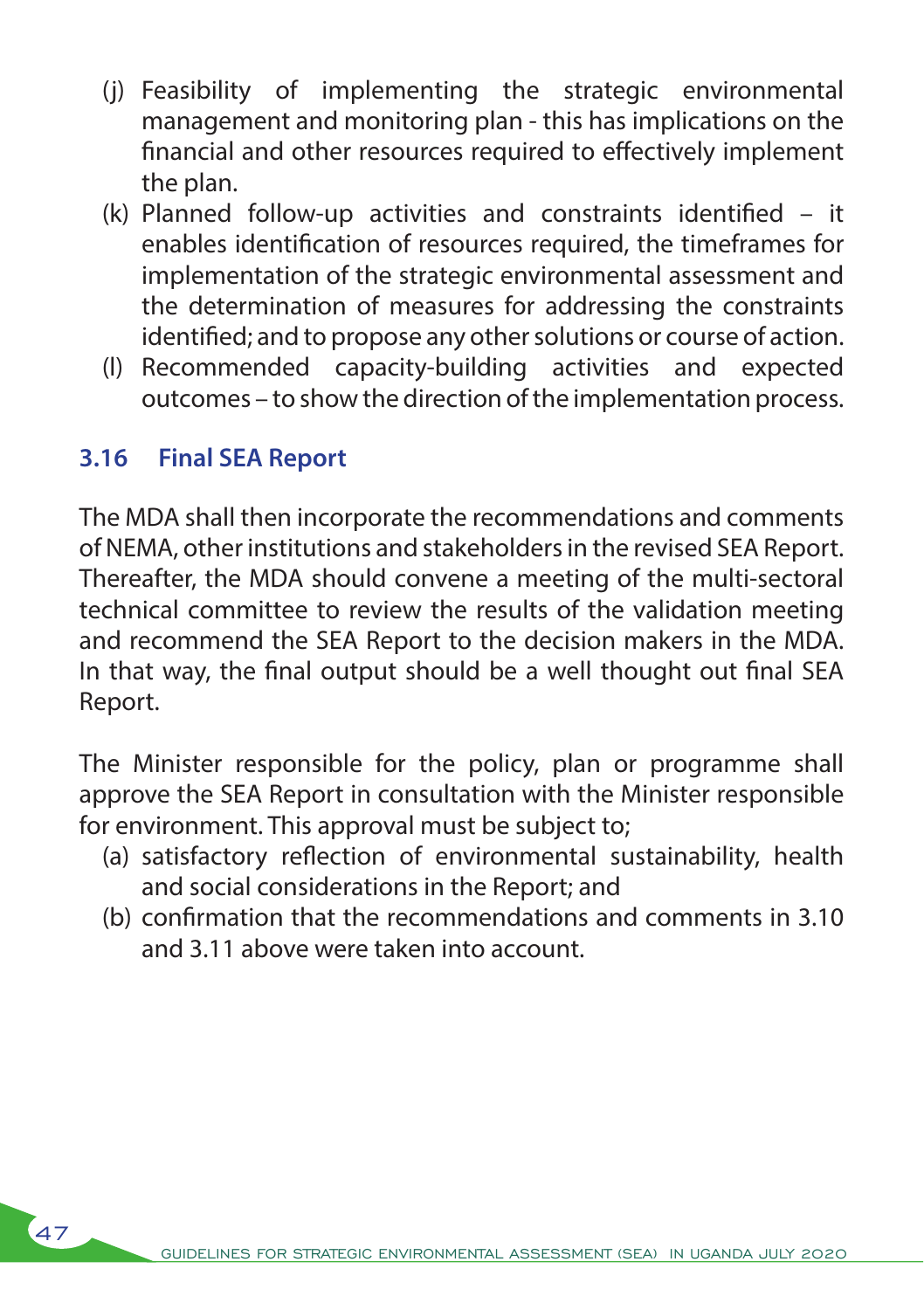# CHAPTER FOUR

# STAKEHOLDER ENGAGEMENT

### **4.0 Introduction**

This chapter serves to guide stakeholder consultations for the entire consultative process from screening until the conclusion of the assessment, as well as approval of the policy, plan or programme.

SEA is a participatory process that allows MDAs responsible for the policy, plan or programme, civil society, the private sector and other relevant stakeholders to provide input into strategic decision-making. Public consultation processes will have to identify the best means to ensure that they can participate effectively and their viewpoints are given proper consideration.

One of the challenges is to ensure that public engagement is meaningful and not just a case of providing detailed, rigorous and comprehensive information. The engagement process must provide an opportunity to influence decisions. Stakeholder groups identified as most affected by a given policy, plan or programme may be politically and/or socially marginalised and have little or no prior experience in providing input to decision making.

The responsible MDA must allow enough time for consultation when preparing the SEA for the policy, plan or programmes. It is helpful to produce an outline of how consultation is to be conducted, to include:

- (a) objectives of the consultation process;
- (b) consultation activities to be conducted;
- (c) information and documents to be made available and how they can be obtained;
- (d) manner in which responses and recommendations from the consultation processes will be considered; and
- (e) manner in which the MDA will provide feedback to stakeholders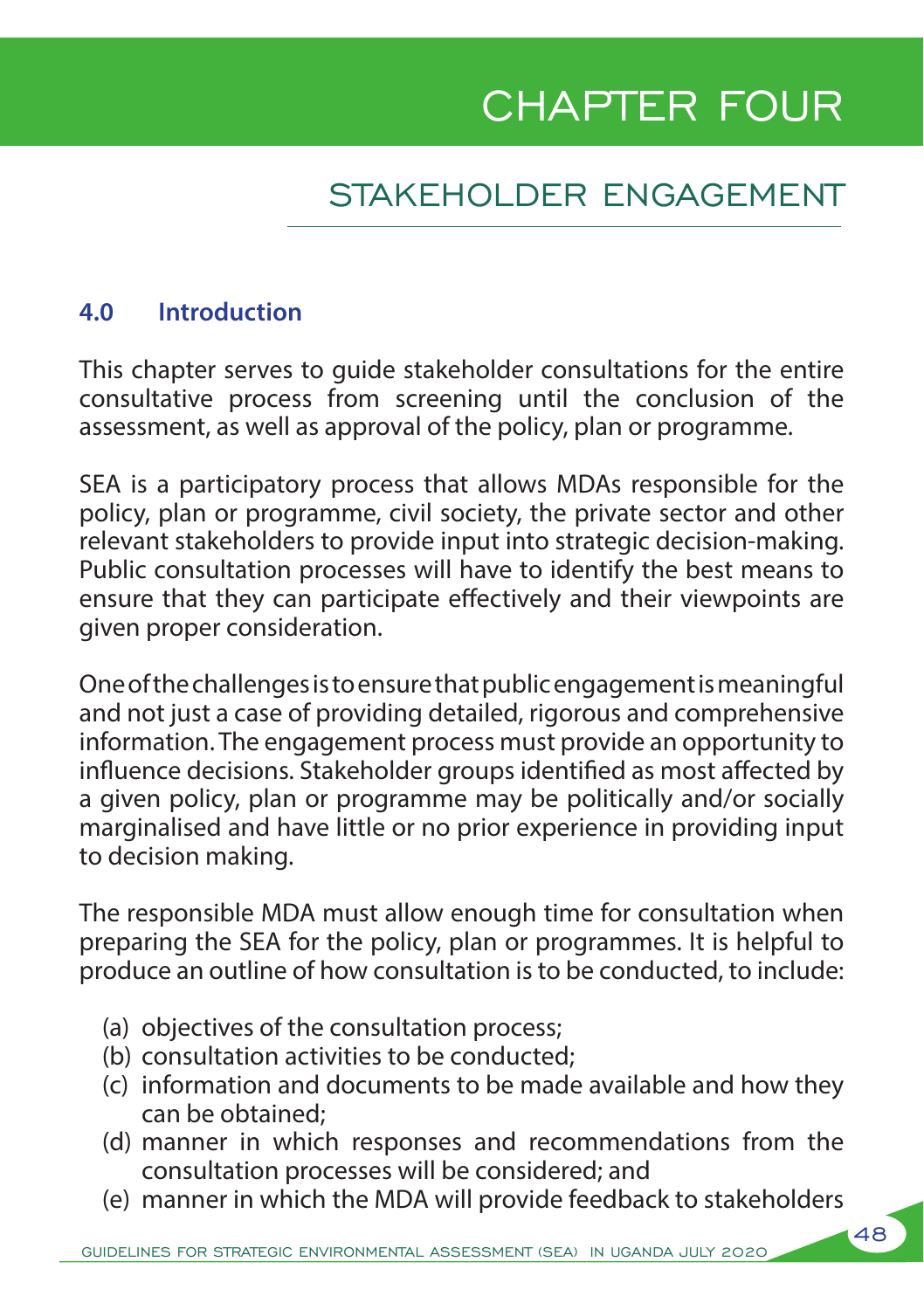consulted.

Active public engagement and stakeholder involvement should take place from the scoping stage onwards, including during the review of the draft SEA Report and even during policy, plan or programme monitoring. Stakeholder engagements will be useful in the revision of the scope or focus of the SEA and update of the draft engagement plan developed during the preparatory stage.

## **4.1 Stakeholder analysis**

The MDA responsible for the policy, plan or programme should carefully conduct the stakeholder analysis to identify stakeholders and prepare a communication plan to be used throughout the SEA process. It is important that public involvement processes enable and support interested and affected parties to engage in the process at different levels, in a way that is appropriate to their resources and needs. These levels of involvement could range from being informed of the SEA process, to providing inputs or being actively involved in influencing the process. The public participation process should be designed in such a way that it enhances the entire SEA process. (Refer to Text Box 4.1 on stakeholder analysis).

### **Text Box 4.1. Stakeholder Analysis**

Steps in stakeholder analysis.

- 1. The first step is to identify stakeholders that are interested in, will influence or be affected by the policy, plan or programme and list them in the column under "stakeholder".
- 2. Once you have a list of all potential stakeholders, review the list and identify the specific interest these stakeholders have in the policy, plan or programme.
- 3. Assess the importance of the stakeholder's interests to the success of the proposed policy, plan or programme or one to be revised . Use either A, B, C or D as explained in the matrix below. This step priorities stakeholders and groups them by their ability to influence the policy, plan or programme and their interest in the policy, plan or programme
- 4. The final step is to consider the strategies that could be used to get stakeholder support and reduce opposition.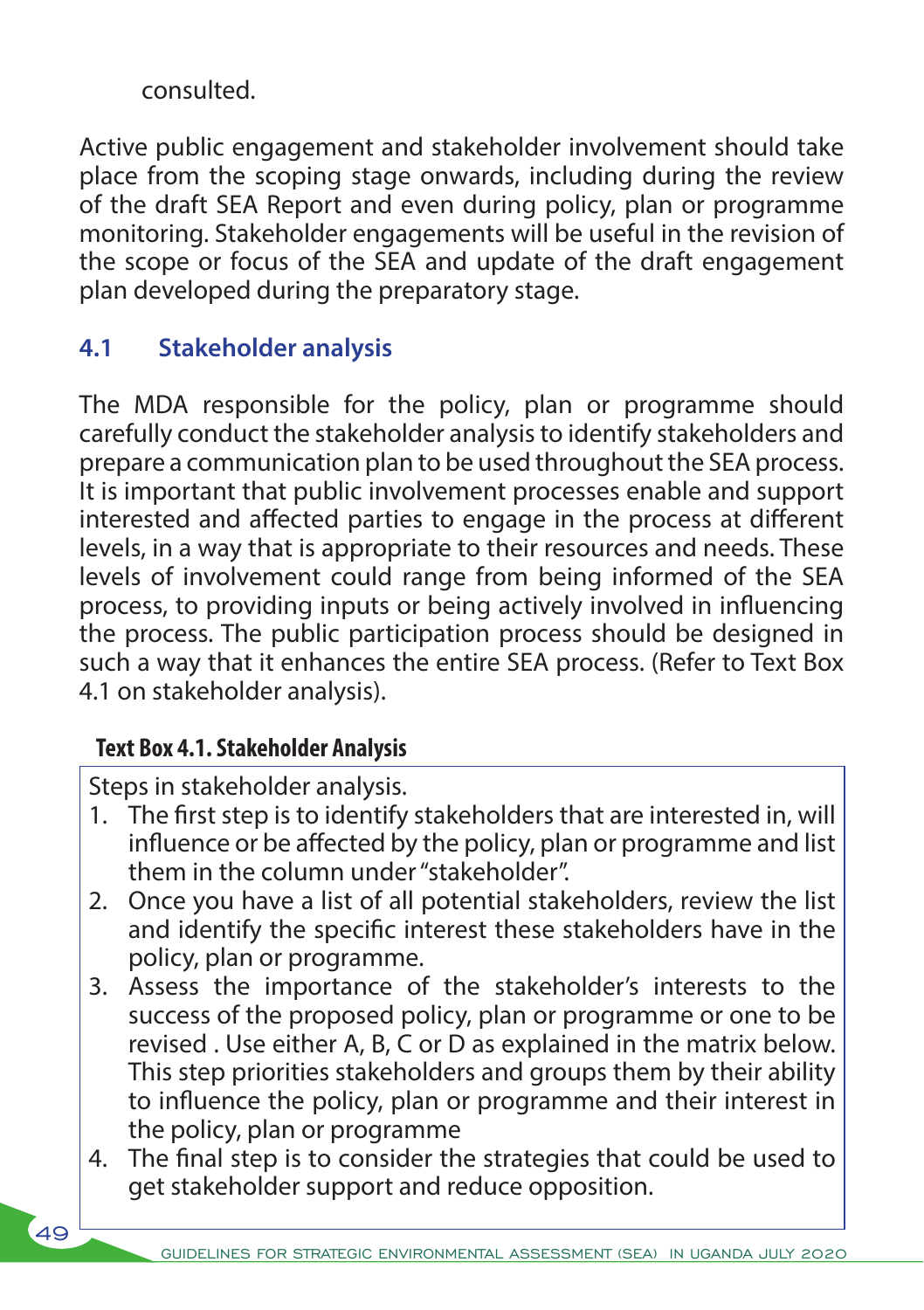Boxes A, B and C are the key stakeholders of the policy, plan or programme. The implications of each box are summarized below:

Box A. These are stakeholders appearing to have a high degree of influence on the policy, plan or programme, who are also of high importance for its success. This implies that the implementing MDA will need to establish good working relationships with these stakeholders, to ensure an effective coalition of support for the policy, plan or programme. Examples might be senior officials and politicians or trade unions.

Box B. These are stakeholders of high importance to the success of the policy, plan or programme, but with low influence. This implies that they will require special initiatives if their interest are to be protected. An example may be traditionally marginalised groups (e.g. women, youth, elderly, and differently abled), who might be beneficiaries of a new service, but who have little "voice" in its development.

Box C. These are stakeholders with high influence, who can affect the policy, plan or programme outcomes, but whose interests are not necessarily aligned with the overall goals of the policy, plan or programme. They might be financial administrators, who can exercise considerable discretion over funding disbursements. This conclusion implies that these stakeholders might be a source of significant risk, and they will need careful monitoring and management.

Box D. The stakeholders in this box, with low influence on, or importance to the policy, plan or programme objectives, may require limited monitoring or evaluation, but are of low priority.

most exposed to environmental degradation or who suffer or are likely 50 Generally, SEAs draw the attention of representatives of key stakeholders rather than individuals. If the public has limited experience with being engaged at the strategic level, it is critical to include an education component in the public engagement process. A public engagement and disclosure plan will help identify relevant stakeholder groups and appropriate communication methods. It is important to identify and engage those stakeholders who are the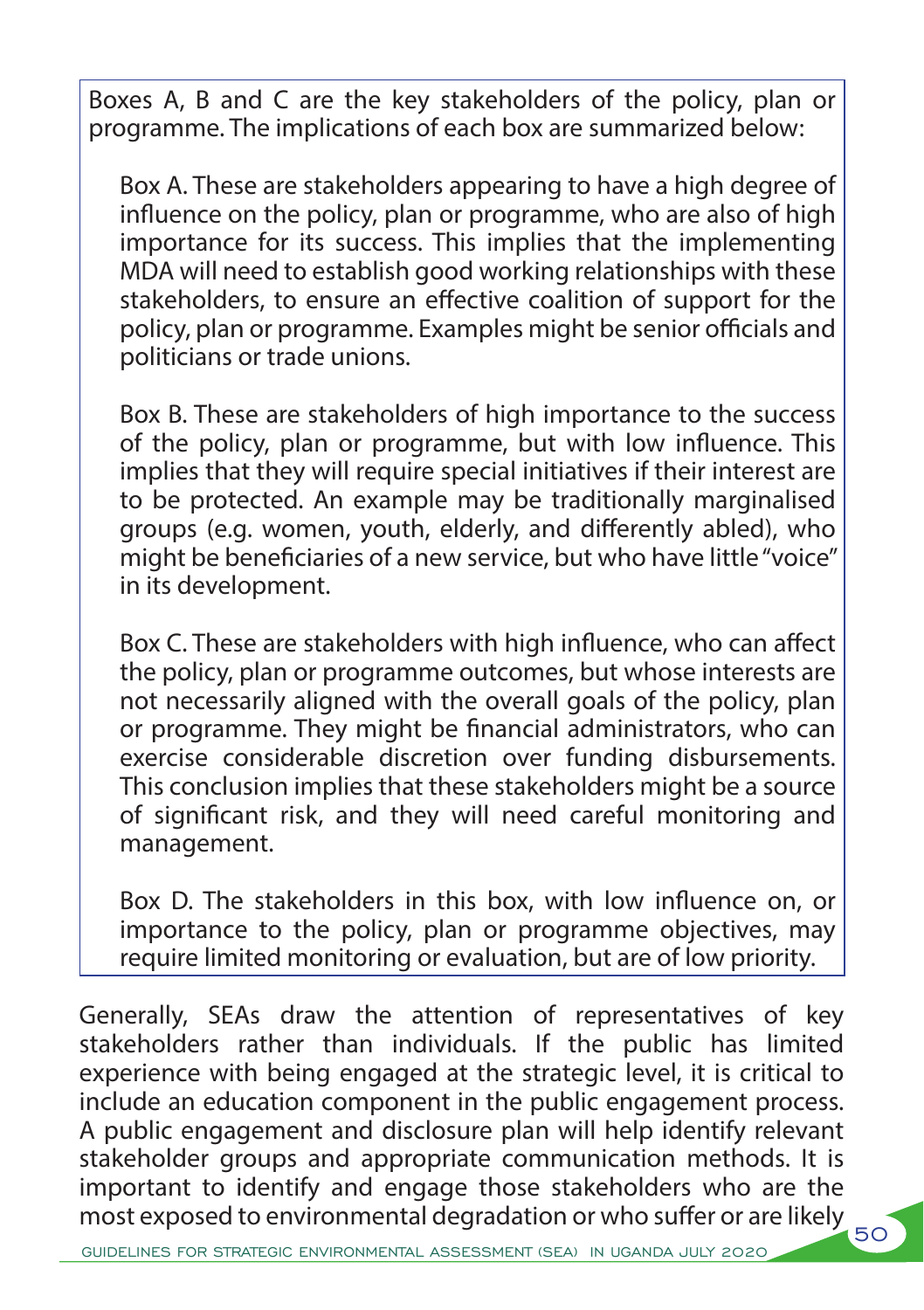to suffer grave health and other social ills.

The process of conducting a SEA requires full government support and, therefore, involvement of political leaders at the earliest stages of the conduct of the SEA is critical.

Public consultation processes will have to identify the best way to ensure that the socially marginalized can participate effectively and can have their viewpoints given proper consideration.

Consultation with the public at earlier stages (such as when considering the scope of the SEA Report) can provide useful information and public and stakeholder opinions on issues relevant to the policy, plan or programme and the SEA. This can also help to avoid issues arising later which might delay the preparation of the policy, plan or programme. Comments and responses from those consulted should be taken into account during the preparation of the policy, plan or programme and before its adoption or submission for adoption.

## **4.2 Consulting with Relevant Authorities**

Government institutions whose mandate it is to handle environmental, health or social issues are likely to be concerned by the impacts of implementing the policy, plan or programme, and must be consulted on the scope and level of detail of the information needed during screening, scoping and for inclusion in the SEA Report.

The questions in Text Box 4.2 are provided to guide the facilitation of consultation with relevant authorities.

### **Text Box 4.2. Guiding questions for consultations with relevant authorities**

- 1. What categories of MDAs and local governments would be relevant to the specific policy, plan or programme, and who among the representatives of each category should be included in consultation?
- 2. When (as early in the process as possible), how, and with whom should these consultations be performed in order to provide effective inputs?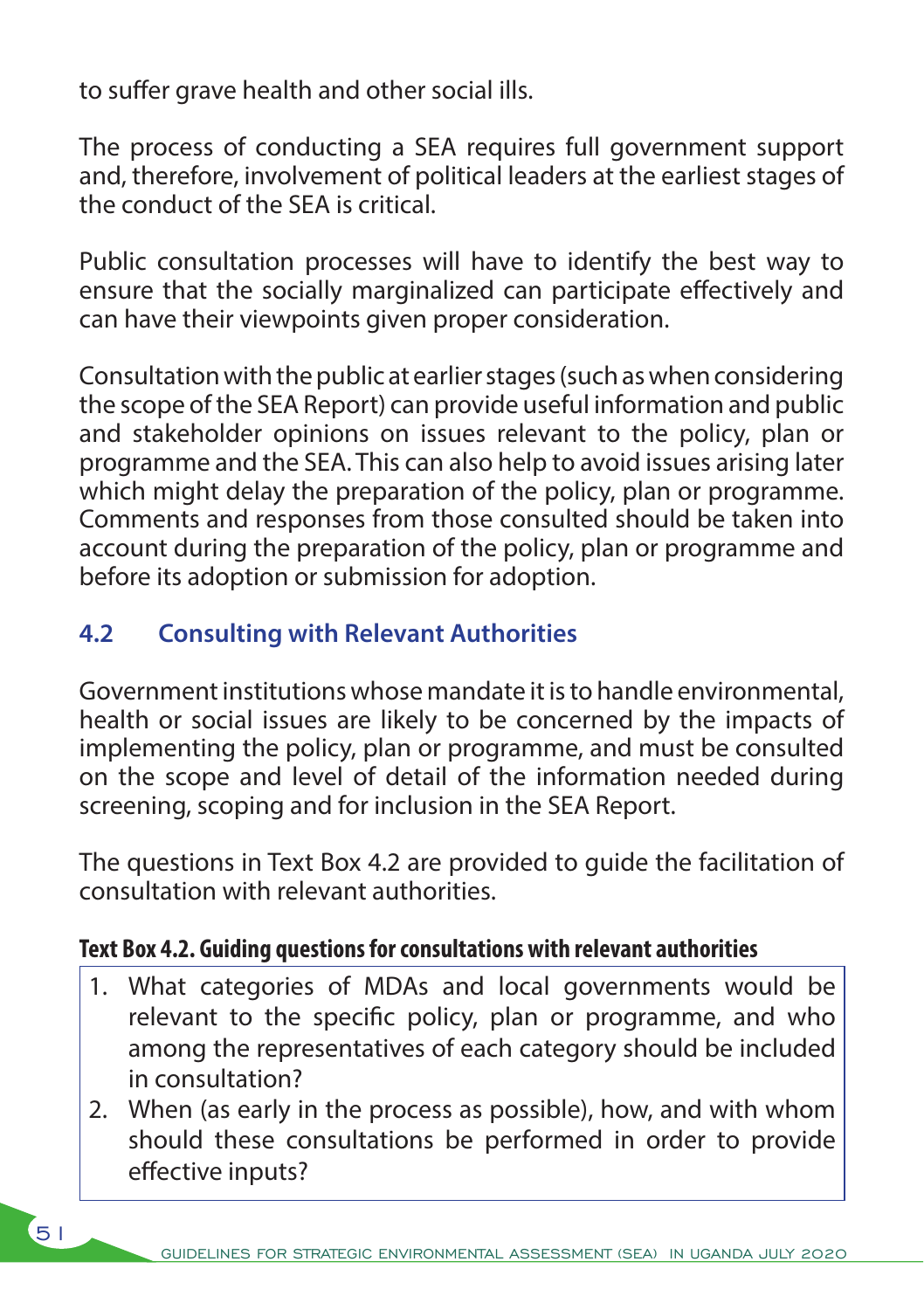- 3. Is there an existing consultation framework and methodology within the policy, plan or programme? Is it adequate, relevant, and cost effective for a SEA consultation process for MDAs and local governments to be integrated into the policy, plan or programme process? At which stage?
- 4. If there is no existing consultation framework and methodology, what needs to be done to establish this?
- 5. Understanding the power relations between different stakeholders, and how they interact with each other and the environment, are essential for good analysis and process management

# **4.3 Public consultation and involvement**

The involvement of the public in the strategic environmental assessment process should be commensurate with public involvement on the overall development of the proposed policy, plan or programme or one to be revised. The MDA should, therefore, make use of any public involvement activities that may be underway. If public documents are prepared for use in a consultation exercise, it is advisable to incorporate them into the results of the SEA to address potential environmental, health and social concerns.

Public consultation is as important as consultations with relevant MDAs and local governments for conducting SEA. For a specific policy, plan or programme, it is necessary to consider whether it would be more effective to integrate public consultation for SEA into that for the policy, plan or programme, or to conduct separate consultation.

The questions in Text Box 4.3 are provided to guide the organisation of public consultation in the SEA process.

### **Text Box 4.3. Guiding questions for organization of public consultation in the SEA process**

- 1. What is the full range of information that needs to be available to the public during SEA?
- 2. Is it necessary to determine the public concerned in SEA? If so, how? Clarify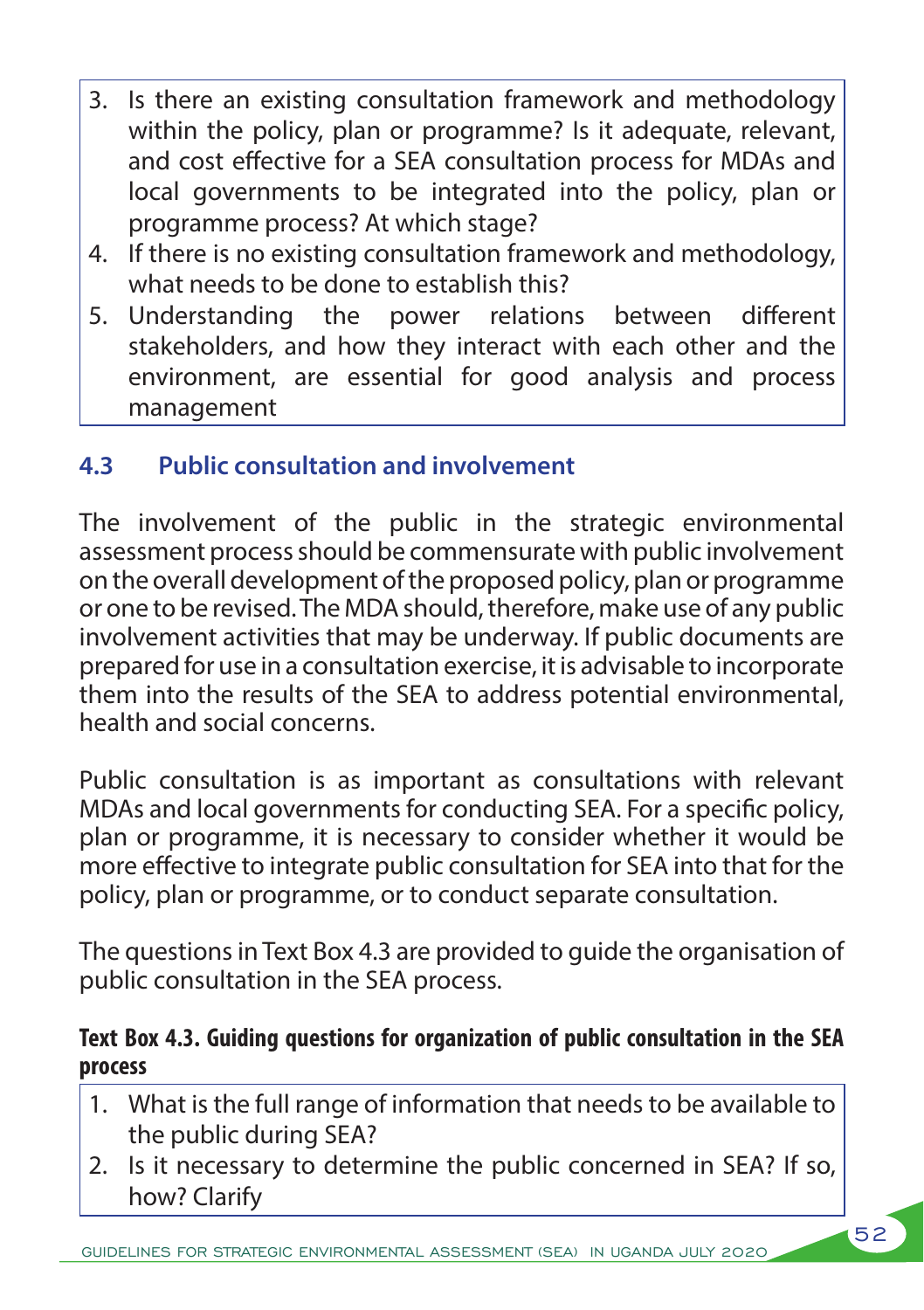- 3. What consultative methods and tools could be used to facilitate effective public participation?
- 4. What mechanisms exist for public feedback?
- 5. Should there be one consultation stage or should consultation be recurring over the course of the SEA?
- 6. Is there an existing public consultation framework and methodology within the policy, plan or programme? Is it adequate, sufficient, relevant, and cost effective for a SEA public consultation process to be integrated into the policy, plan or programme process at each stage?
- 7. How might consultation in SEA differ from existing consultation with the public?
- 8. If transboundary effects are anticipated, how should transboundary consultations be done?
- 9. What happens if the affected country requests that it should be consulted?

### **Figure 4.1 below provides a basic analytic grid to help organise the feedback and concerns expressed during public consultation.**

In organizing responses to issues or problems raised or comments made, the SEA technical team should think about which mechanisms and timeframes are in place to give an adequate response. They should also think of how to act in conflict situations, e.g. through mediation techniques, and whether and how to publish results of public participation, particularly on how the comments received from stakeholders have contributed to decision making.

### **Figure 4.1. How to organise the feedback and concerns expressed during public consultation.**

| Public stakeholder<br>for the policy, plan or<br>programme | Public stakeholder<br>concerns | Degree affected (Can<br>be represented using<br>statistical methods<br>for qualitative data) | Methods of<br>addressing concerns |
|------------------------------------------------------------|--------------------------------|----------------------------------------------------------------------------------------------|-----------------------------------|
|                                                            |                                |                                                                                              |                                   |
|                                                            |                                |                                                                                              |                                   |
|                                                            |                                |                                                                                              |                                   |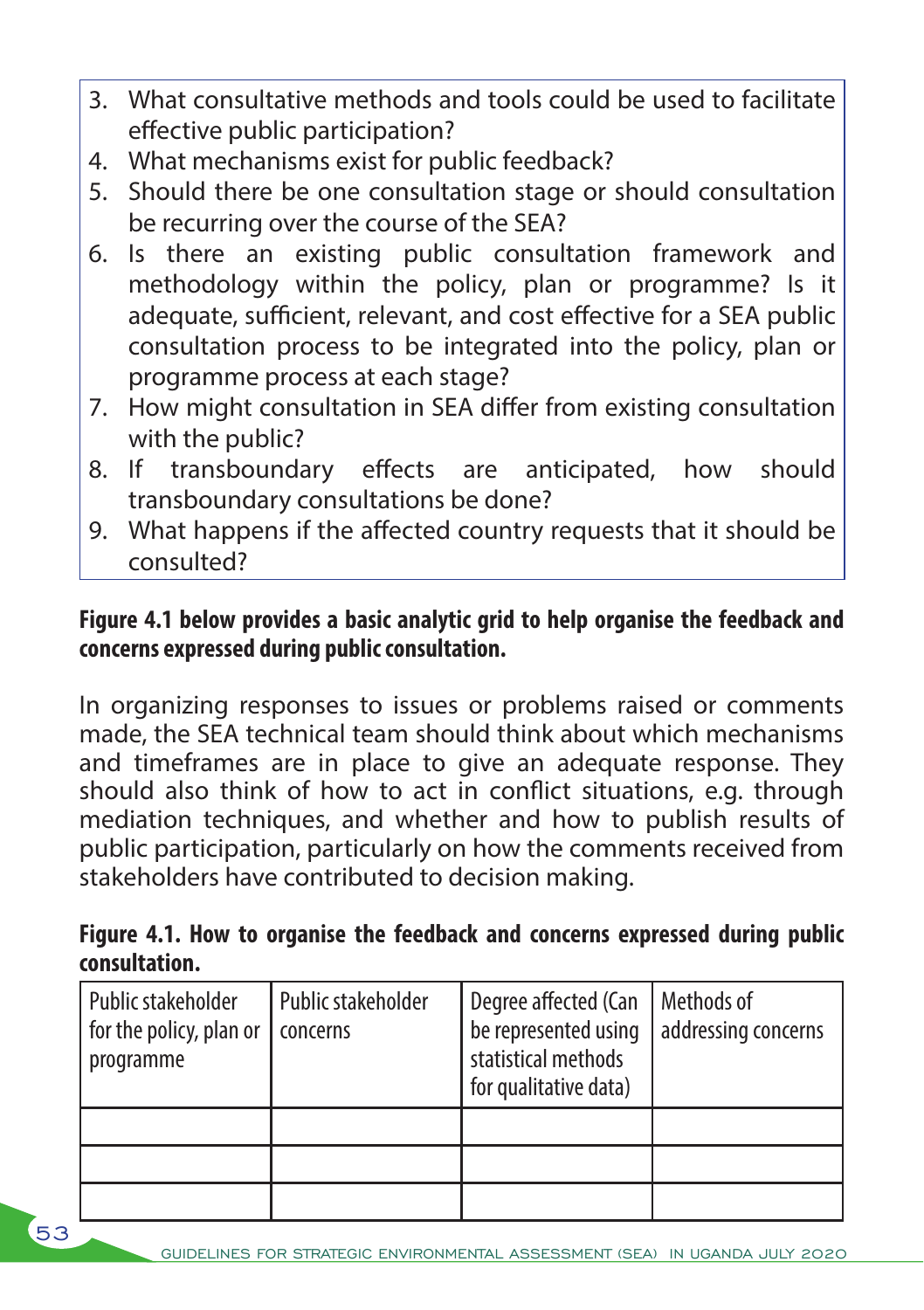### **Objectives of the consultation process:**

Prepare for what you want to achieve with consultation, for instance:

- 1. Valuing impacts.
- 2. Developing alternatives.
- 3. How to avoid and mitigate impacts.
- 4. Predictions regarding if the plan, policy or programme will be accepted or lead to local resistance and conflicts.
- 5. Understanding of local concerns, needs and capacities.
- 6. Assessment of the need for compensation of affected groups.

# **Information needs:**

People should be informed about the possibility of public participation. Critical questions are:

- 1. Whether people are willing to make use of the call to participation? ('culture' of participation, lack of interest to participate because environmental problems are not perceived as personal problems, suspicion, apathy, belief that it will not make any difference).
- 2. Is there sufficient local knowledge and comprehension about the scale and nature of impacts for local people?
- 3. Is the volume and format of SEA material presented to the public adequate?

### **Ask the right and specific questions: For instance;**

- 1. How do you use the river?
- 2. When, where, and for what species?
- 3. How do you gain access?
- 4. What is most important to you about the river?
- 5. What, if any, concerns do you have about the policy, plan or programme's potential impact on the river?
- 6. What is your opinion about the proposed policy, plan or programme?

# **Funding, timing and organization**

- 1. Is selection and timing of venues or contexts thought of to encourage maximum attendance and free exchange of views (e.g. in relation to age, religion, culture, gender, political context)?
- 2. Is freedom of expression guaranteed that minimises the risks for reprisals against or among participants?
- 3. Is the public informed about the possibility of stakeholder engagement and are they willing to make use of it?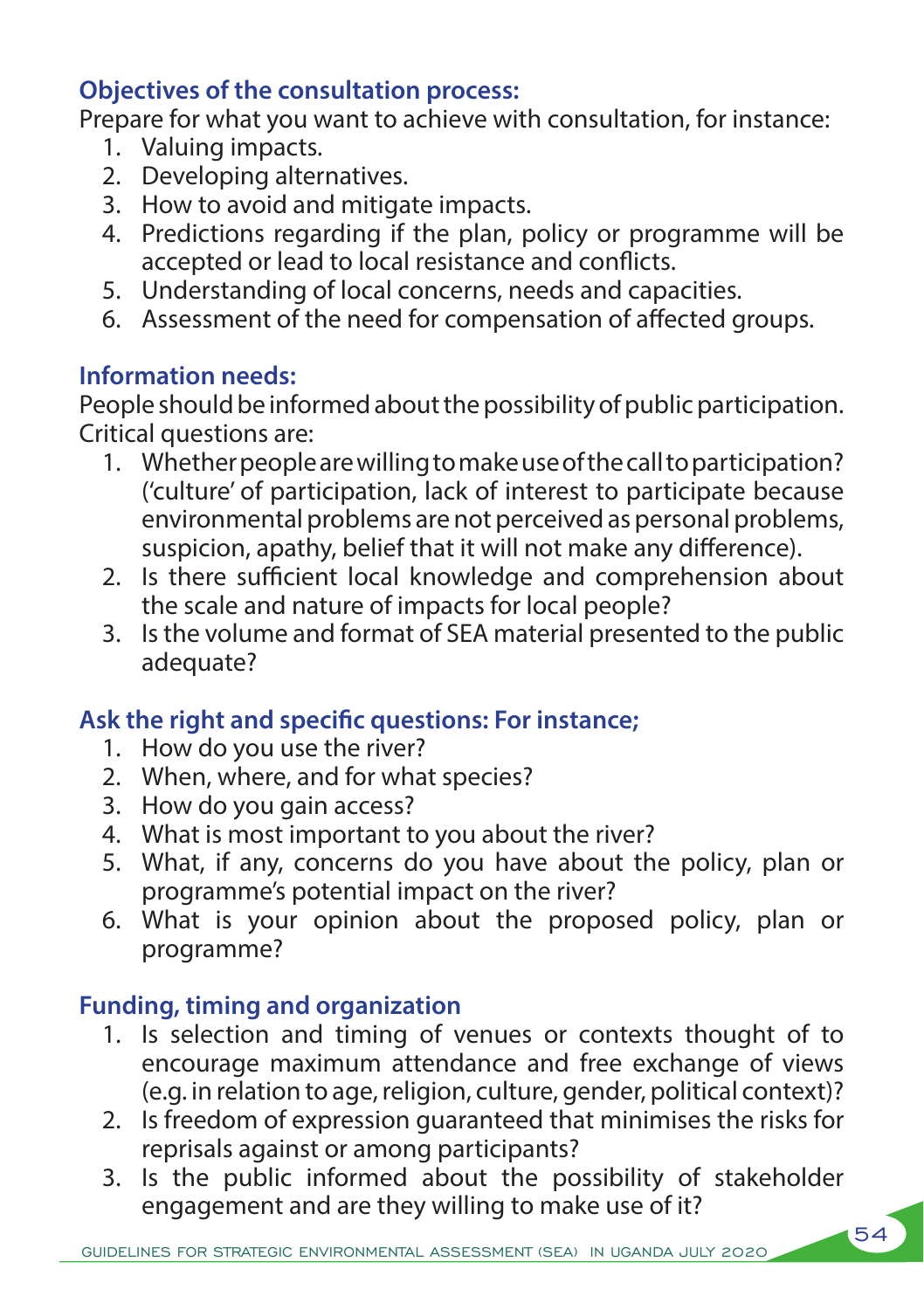- 4. Is there sufficient time to read and discuss information and to develop ideas, opinions, positions?
- 5. Are funds for technical assistance available?

## **Some basic principles**

- (a). Involve stakeholders while options are still open, before decisions have been made and while participation can still make a difference.
- (b). Be clear on what stakeholders are being asked to do or contribute, and ensure that they are aware of this.
- (c) Policymakers and authorities should show active involvement in stakeholder consultations, to show political commitment to use the results of participation.
- (d). Ask people how they want to be involved. This helps to involve very critical civil society actors right from the start, leading to fewer protest letters and appeals.
- (e). Develop (and publish) a specific stakeholder participation plan and ensure that it is part of the budget and an integral part of the whole process.
- (f). Maintain an open/positive attitude: do not only focus on the negative reactions. Put effort into the challenge to know the positive ones as well!

### **Some lessons learned:**

- (a). Ensure early participation in addition to formal (legally required) participation.
- (b). Meet people in person.
- (c). Listening to people is not the same as doing what they want.
- (d).Use other ways of stakeholder participation (not just written comments); be creative.
- (e). Use a simple stakeholder participation process if possible, and an extensive one if needed.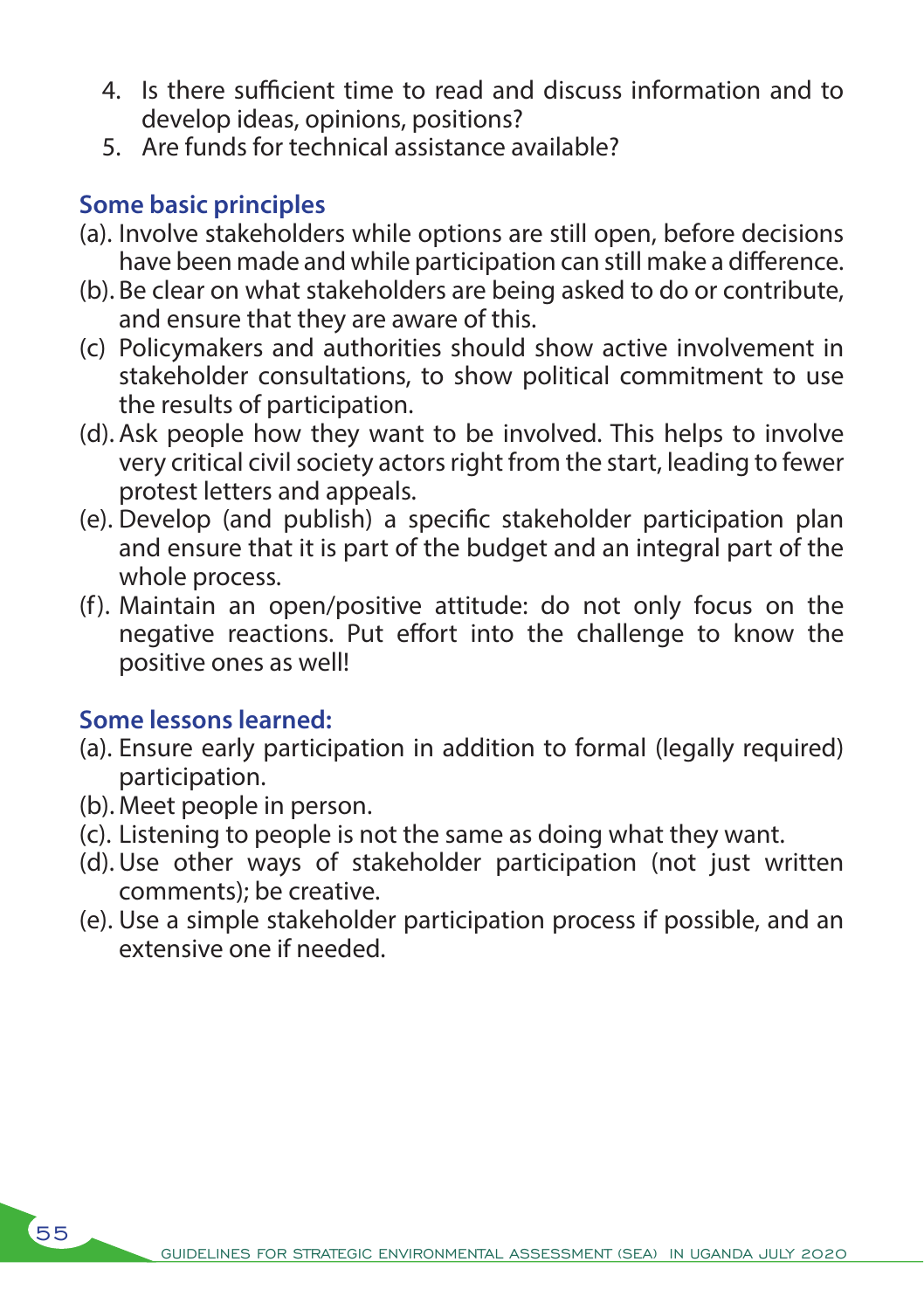# CHAPTER FIVE

# INFORMING AND INFLUENCING DECISION-MAKING

### **5.0 SEA influence on policies, plans and programmes**

The SEA Report must be made available at the same time as the draft policy, plan or programme, as an integral part of the consultation process, and the relationship between the two documents clearly indicated.

The MDA must ensure that the public and the institutions with the mandate for environment, health and social issues are given "an early and effective opportunity within appropriate timeframes to express their opinion". Chapter Four above provides more detailed guidance on stakeholder engagement.

### **5.1 Assessment of significant changes**

Where policies, plans or programmes go through several successive consultation exercises, it is important to keep the implications for the SEA Report under review to ensure that it remains consistent with the policy, plan or programme on which opinions are being sought. If significant changes are made to the policy, plan or programme from the original proposals, the multi-sectoral technical committee should advise the MDA to consider whether a revised SEA Report is needed before recommending the SEA Report for approval.

### **5.2 Decision making and providing information**

The information in the SEA Report and the responses to consultation should be taken into account during the preparation of the policy, plan or programme and before the final decision is taken to adopt it. The MDAs must produce a summary of how they have taken these findings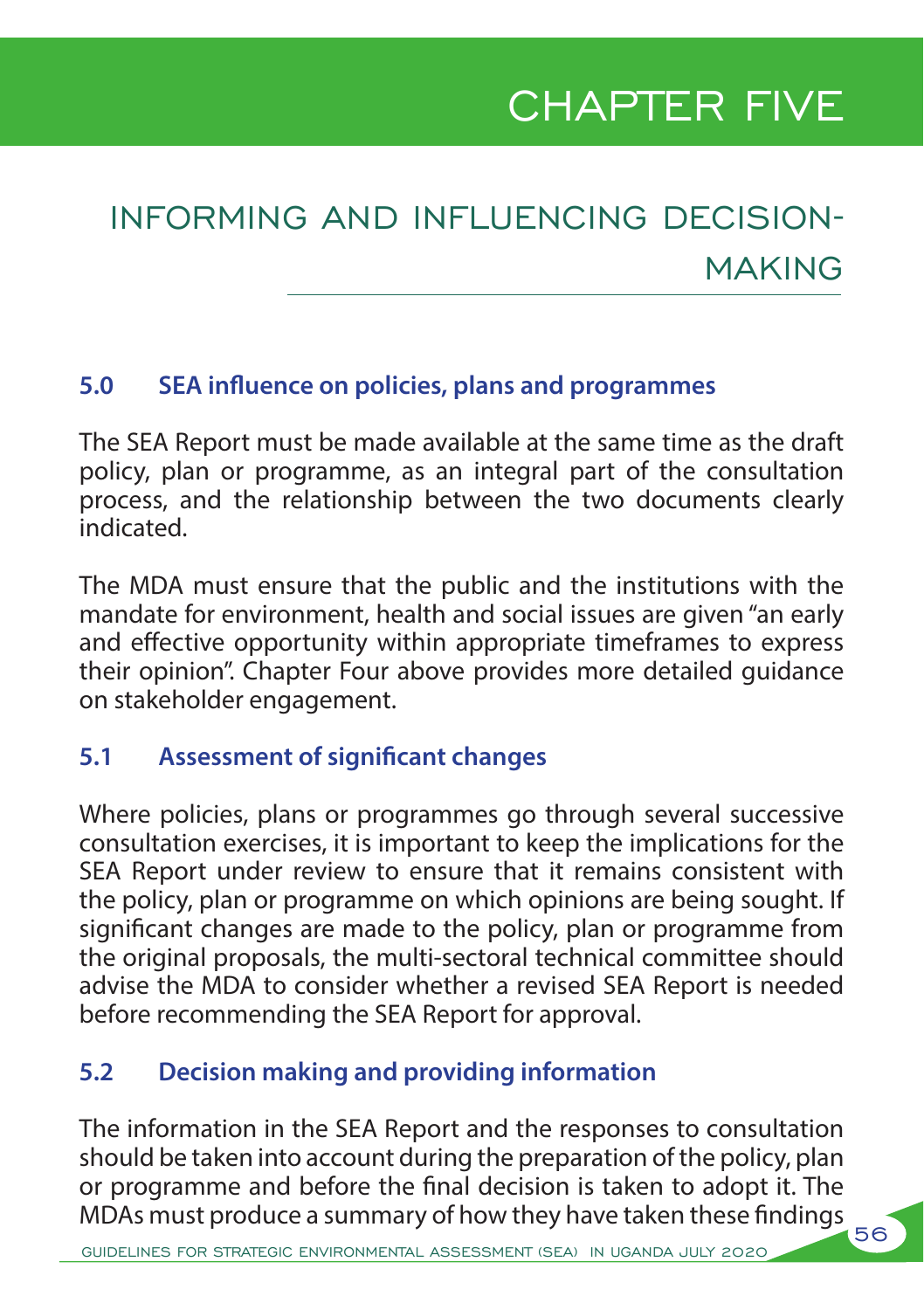into account, and how environmental, health and social considerations have been integrated into the policy, plan or programme, with enough information to make clear whether any changes were made or alternatives rejected. The final SEA Report should be attached to the policy, plan or programme.

Information must also be made available on how monitoring will be carried out during implementation. The SEA Report will already have documented proposed monitoring mechanisms or measures, which can then be confirmed or modified in the light of consultation responses.

The policy, plan or programme itself, when adopted, must be made available to the public.

## **5.3 Documentation and Reporting**

 $\sqrt{57}$ 

Reporting is important to ensure that the process is open and accountable. For a policy, plan or programme that is approved, the MDA responsible for it shall prepare a public statement of environmental, health and social impacts, including impacts on or contributions to the country's Green Growth Development Strategy and Sustainable Development Goals and targets, when a SEA has been conducted. The MDA is also encouraged to prepare a public statement of the screening stage.

The MDA will determine the content and extent of the public statement according to the circumstances of each case. The purpose of the statement is to demonstrate that environmental, health and social factors have been integrated into the decision-making process. Public statements should be integrated into existing reporting mechanisms to the fullest possible extent.

For some proposed or revised policies, plans and programmes, such as those involving significant adverse effects or serious public concerns, the MDA may choose to release a public document that discusses the environmental, health and social impacts in detail, in addition to any public statement of environmental, health and social impacts. This document will help demonstrate that environmental, health and social factors have been integrated into the decision-making process.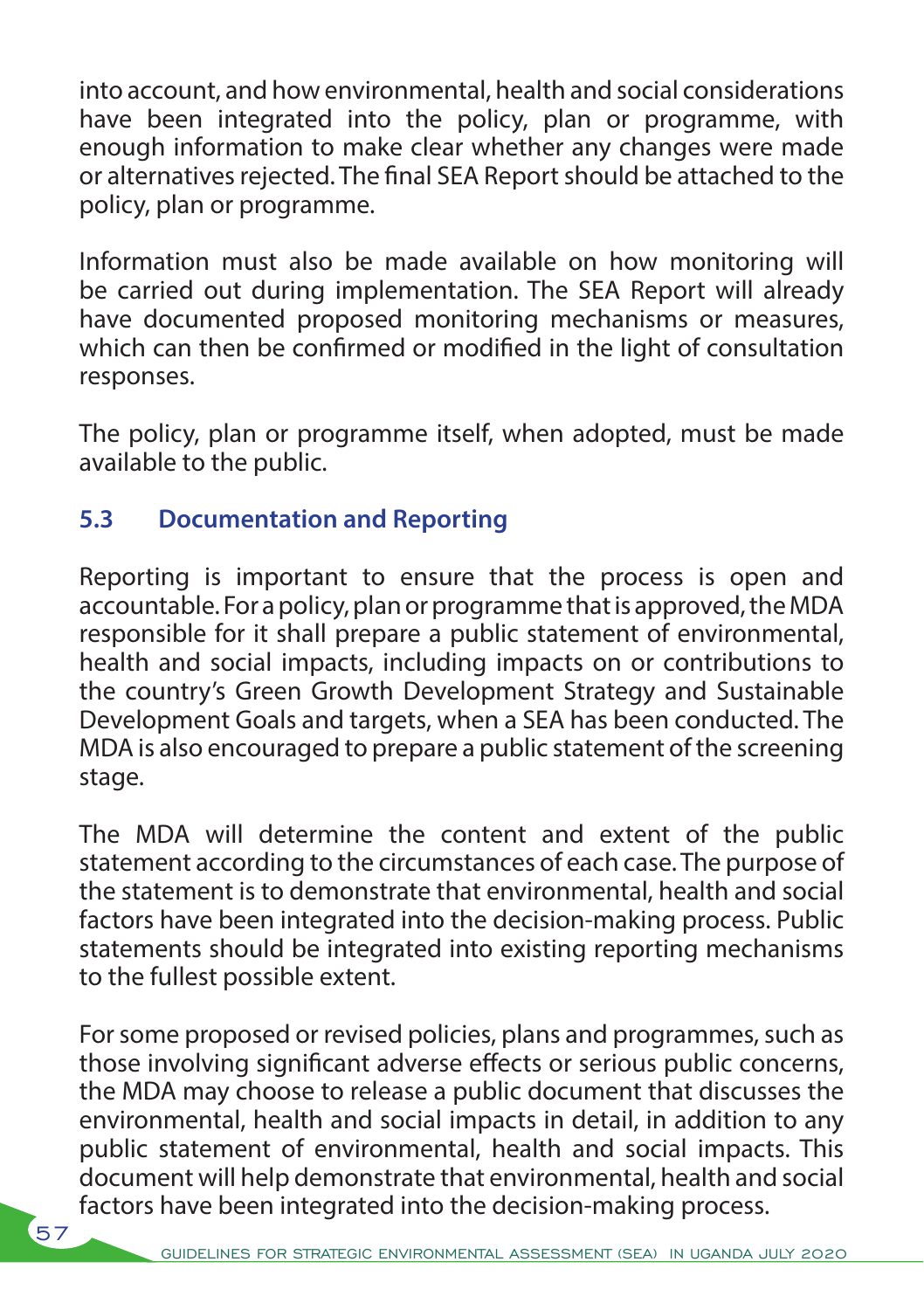The MDA is responsible for reporting on the extent and results of SEA practices in its strategic plans and performance reports. This reporting should include a description of how policies, plans and programmes subject to strategic environmental assessment have affected or are expected to affect progress towards the country's Green Growth Development Strategy and sustainable development goals and targets.

Decision makers need to know the options open to them, what the likely effects of choices are, and what the consequences would be if they failed to reach a decision. This information should be clearly set out in the advice given by the SEA team. A clear, understandable and concise Briefing Note or Issues Paper can help to ensure that decision makers are fully aware of key environmental, health and social issues linked to the policy, plan or programme.

When a SEA has been completed for a policy, plan or programme, the MDA will report on the results in any of the following:

- (a). Submissions to the line minister or to Cabinet. As appropriate, these submissions should discuss any strategic environmental assessments and the outcomes of this analysis, as an integral part of examining the options presented. The Analysis section of the Memorandum to Cabinet should report on potential significant environmental, health and social impacts and effects of each of the options proposed for consideration, and mechanisms to mitigate potential adverse impacts and effects. The statement should specify how the policy, plan or programme affects or relates to the Green Growth Development Strategy and sustainable development goals and targets. If a separate public document detailing the assessment has been prepared, it should be appended to the Memorandum to Cabinet, and Cabinet should be requested to approve its release to the public.
- (b). The Communications Plan of a Memorandum to Cabinet. This should address public concerns, if any, about the potential environmental, health and social impacts and effects of the policy, plan or programme.

(c). If a policy, plan or programme does not require Cabinet approval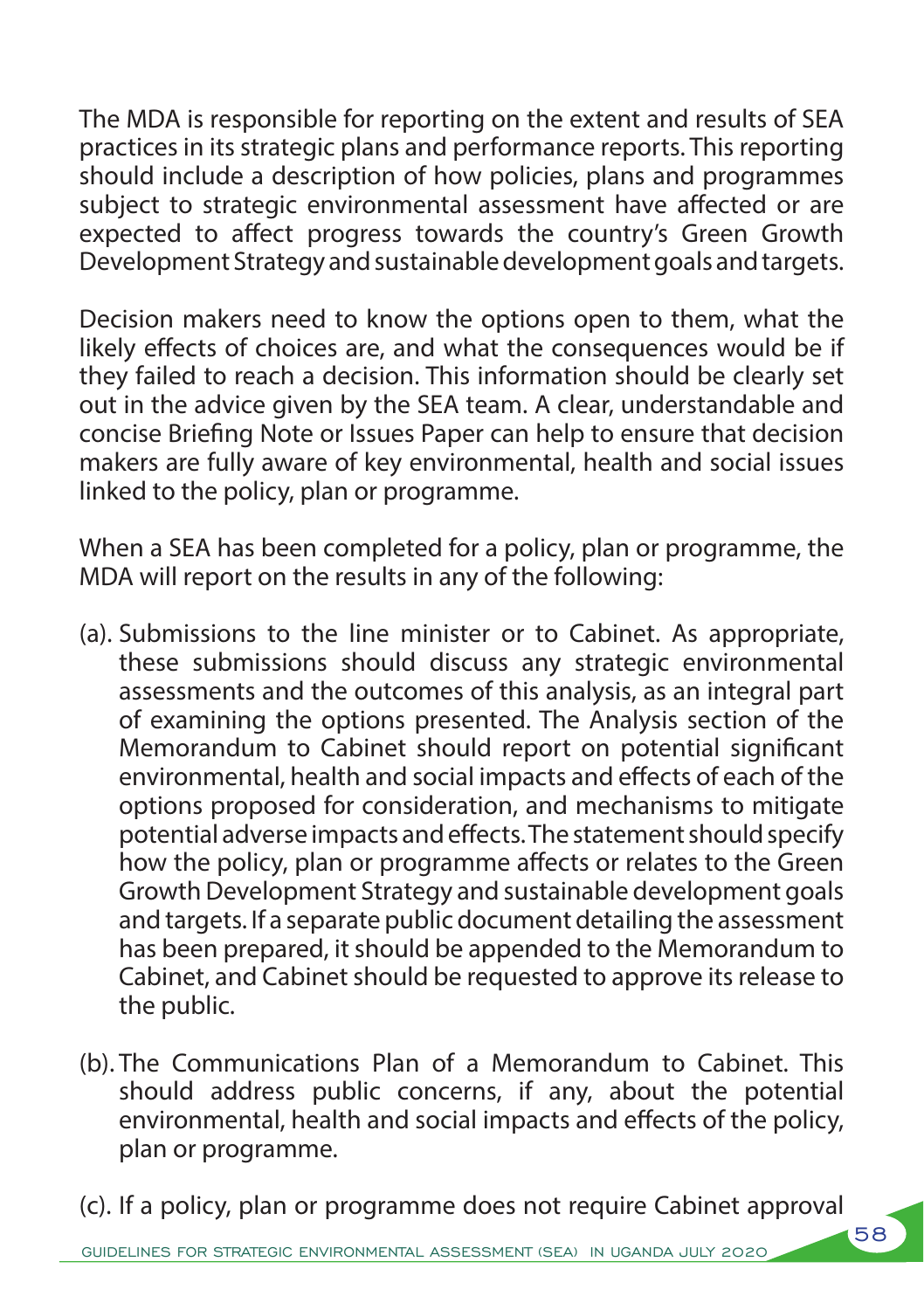but is still assessed, the findings of the assessment should be reported in any relevant decision documents.

(d). If a Regulatory Impact Assessment (RIA) is prepared on a policy, plan or programme or similar strategic initiative, the MDA should reflect the findings of the SEA in the RIA.

The SEA Report should be forwarded to:

- (a). The MDA's monitoring and evaluation officers so that future evaluations of the policy, plan or programme initiative can incorporate the outcome of the analysis into the monitoring and evaluation framework; and
- (b). Policy and programme officers, environmental assessment officers and other officers who may be responsible for the implementation of the policy, plan, or programme initiative.

Any disclosure of information will be subject to existing legislation and policies governing the release of information.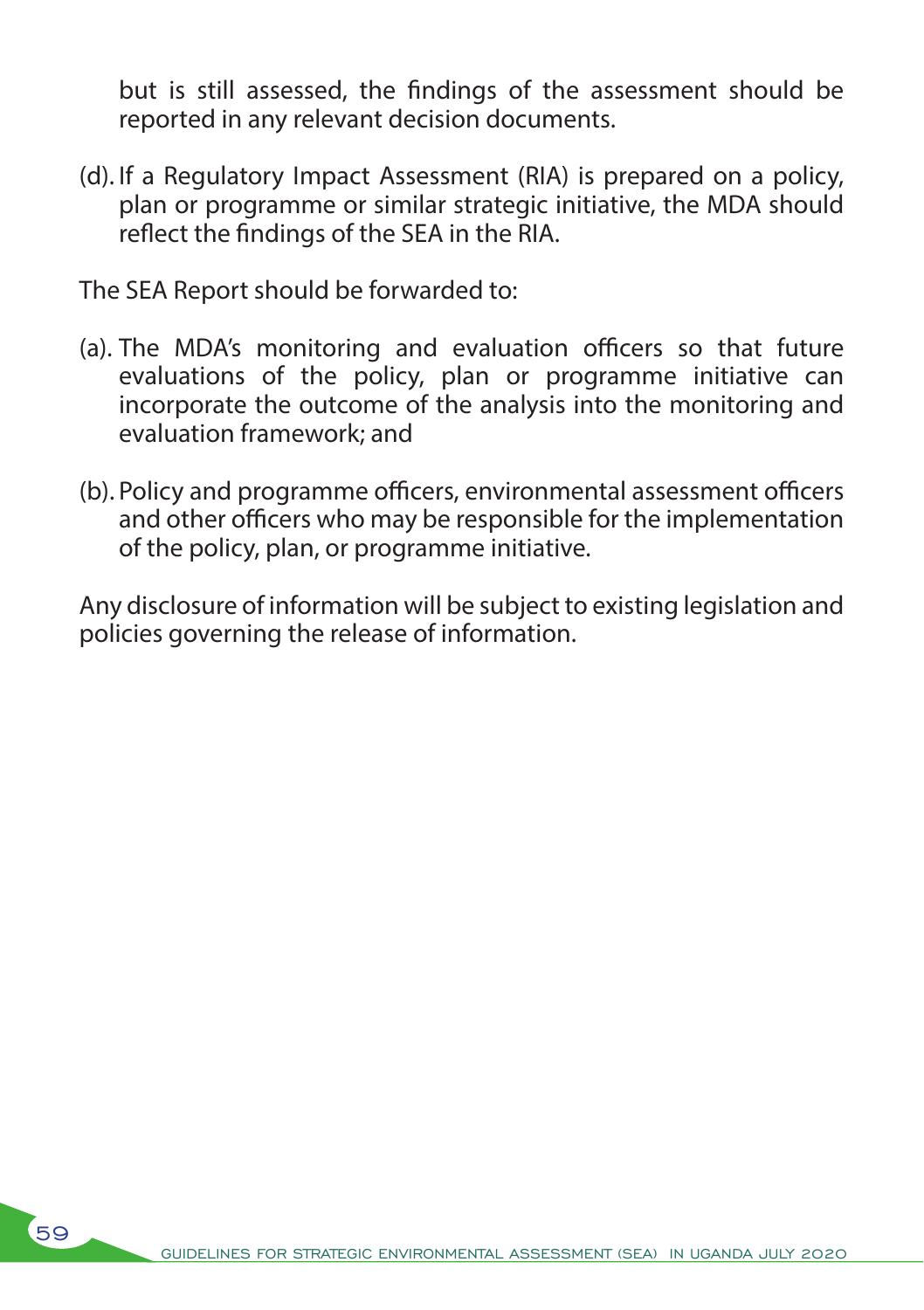# CHAPTER SIX

# MONITORING AND EVALUATION

### **6.0 Purpose of monitoring and evaluation**

Monitoring and evaluation are a key component of the SEA process. Monitoring and evaluation of progress towards objectives and targets can form a crucial part of the feedback mechanism. Feedback from the monitoring process helps to provide more relevant information that can be used to pinpoint specific performance issues and significant impacts, and ultimately lead to more informed decision-making. As a result, the monitoring and evaluation framework (MEF) will comprise the results framework (inputs-outputs-outcomes-impacts) based on the objectives of the guidelines, the indicators (baseline and targets), data collection, analysis, reporting methods and frequencies, responsibility centres, and evaluation criteria. The National Environment Management Authority, in collaboration with key MDAs, shall develop a separate document for the monitoring and evaluation framework (MEF) under these Guidelines.

### **6.1 Monitoring of performance**

It is important to monitor and evaluate the extent to which environmental, health and social objectives or recommendations made in the SEA Report or the policies, plans and programmes are being met. Monitoring allows the actual significant environmental, health and social impacts of implementing the policy, plan or programme to be tested against those predicted. It thus helps to ensure that any problems which arise during implementation, whether or not they were foreseen, can be identified and future predictions made more accurate. Information tracking systems can be used to monitor and check progress of the policies, plans and programmes. Monitoring of cumulative impacts may be appropriate for initiatives that will initiate regional-scale change in critical natural assets. Methods and indicators for this purposes need to be developed on a case-by-case basis.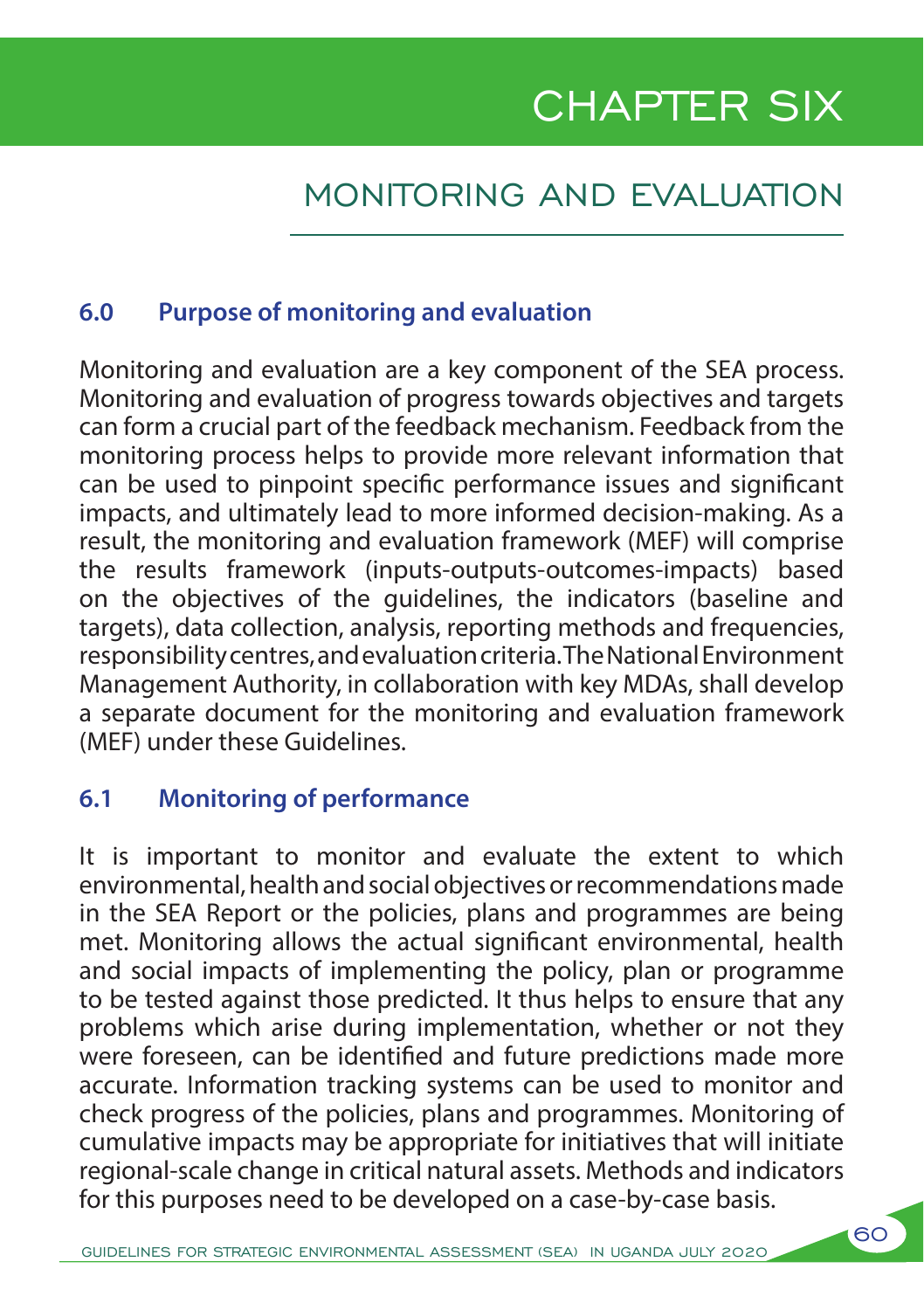The monitoring activities involve:

The post-assessment follow-ups to enhance the benefits of SEA. It is important, therefore, that the MDA responsible for the policy, plan or programme provides for mid-term evaluation of the implementation of the policy, plan or programme.

The MDA shall share the monitoring reports with NEMA and other relevant stakeholders.

Monitoring will focus on establishing results framework, baseline and target indicators, data collection, analysis and dissemination/reporting methods, timeframe (frequency), inputs (finance, human resource and tools/equipment) and responsibility centres or lead institutions.

### **6.2 Evaluation of performance**

Evaluation will assess the worth and the long-term outcomes (impacts) or achievement of the objectives of these Guidelines and indeed of the SEA Reports of the MDA responsible for the policy, plan or programme. Evaluation is also important in generating lessons learnt, review and action planning for continuous improvement.

Evaluation will focus on the relevance of the SEA to the existing policy and institutional needs, efficiency, effectiveness (short term resultsoutputs), impacts (including long-term results) and sustainability. The methods, types and frequency of evaluation will be guided by the MEF to be set out under these Guidelines.

### **6.3 Responsibility for monitoring and evaluation**

The MDA responsible for the policy, plan or programme shall be responsible for monitoring and evaluating the implementation of the recommendations of the SEA Report, including environmental, health and social objectives of the policy, plan or programme. The MDA needs to ensure that monitoring information is appropriate to its needs and is up-to date and reliable, and that sources of information are referenced.

The questions in Box 6.1 may assist in formulating and implementing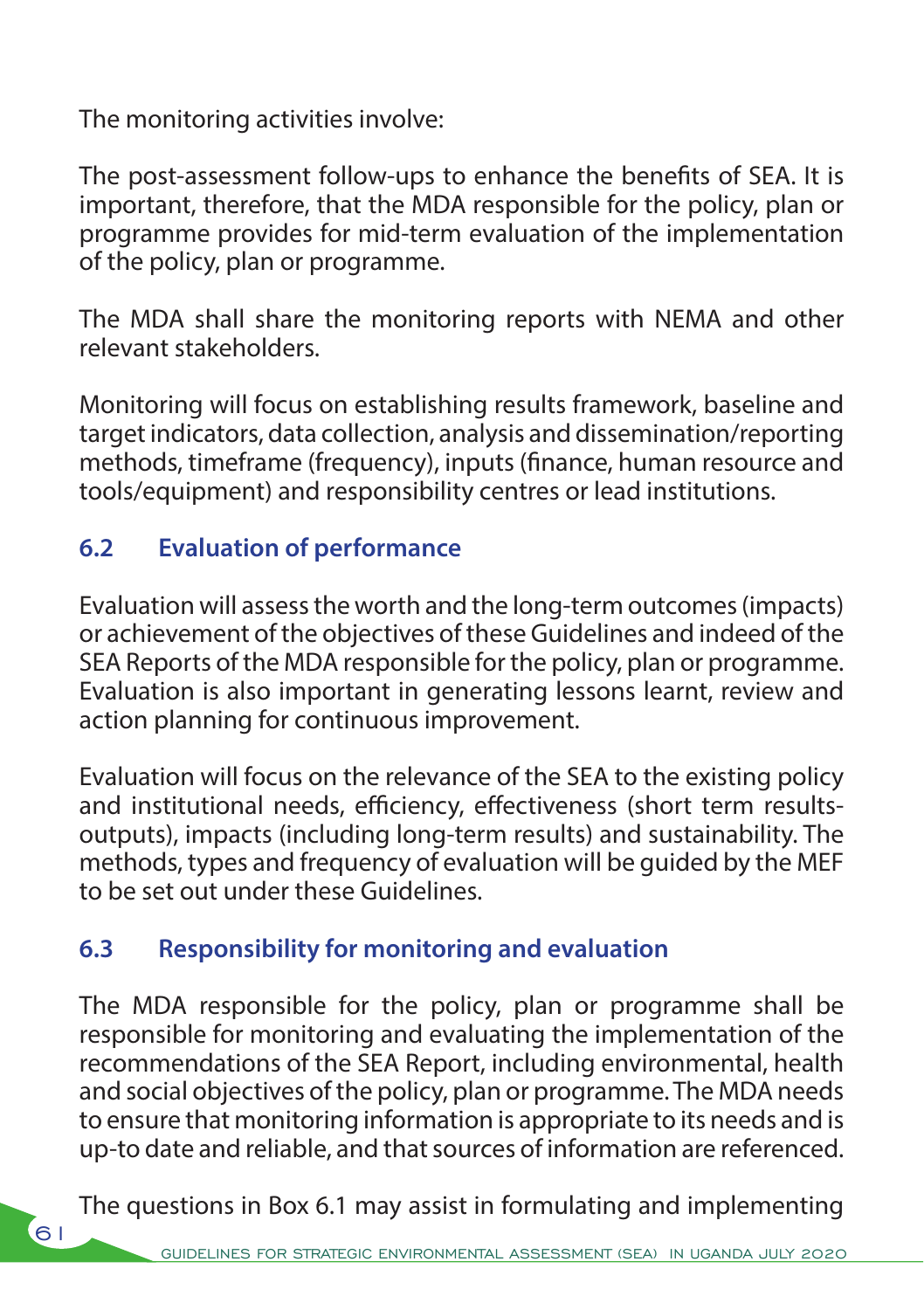mechanisms for monitoring SEA as it is applied in the policy, plan or programme process.

### **Text Box 6.1. Guiding questions for formulation and implementation of mechanisms for monitoring SEA as it is applied in the policy, plan or programme process.**

- 1. What is generally expected for monitoring of SEA?
- 2. How should monitoring of SEA be linked with monitoring for the policy, plan or programme?
- 3. How can SEA outcomes be linked to simultaneous and/or subsequent environmental, health and social assessments (for example, ESIAs for specific projects for which the policy, plan and programme set the framework, or SEAs for subsequent policies, plans or programmes)?

# **6.4 Role of evaluation**

Evaluation examines whether an intervention has achieved its intended outputs and outcomes. The challenge is to define clearly how to measure these achievements in an objective and robust manner. This approach need not be too complicated – these may be elements that can be measured more objectively than others, especially where cause-effect relations are difficult to determine with any level of certainty. Evaluation of a SEA is likely to involve examination of causeeffect "plausibility" to some degree, an informed judgment about whether a SEA did or did not finally influence the design, planning or decision about a policy, plan and programme.

A systematic approach to evaluation (and monitoring) can be supported by a list of questions set out below. The important point of evaluation is not to seek absolute scientific proof but to engage in reflective processes to evaluate and improve on previous decisions. In this way, the aim is to learn how to continuously improve the integration of sustainability dimensions into decision making, and how to improve the use and efficiency of a SEA as an approach for sustainable development.

The evaluation activities include the following:

(a). Assessment of the validity of impact predictions and strategic assessment conclusions.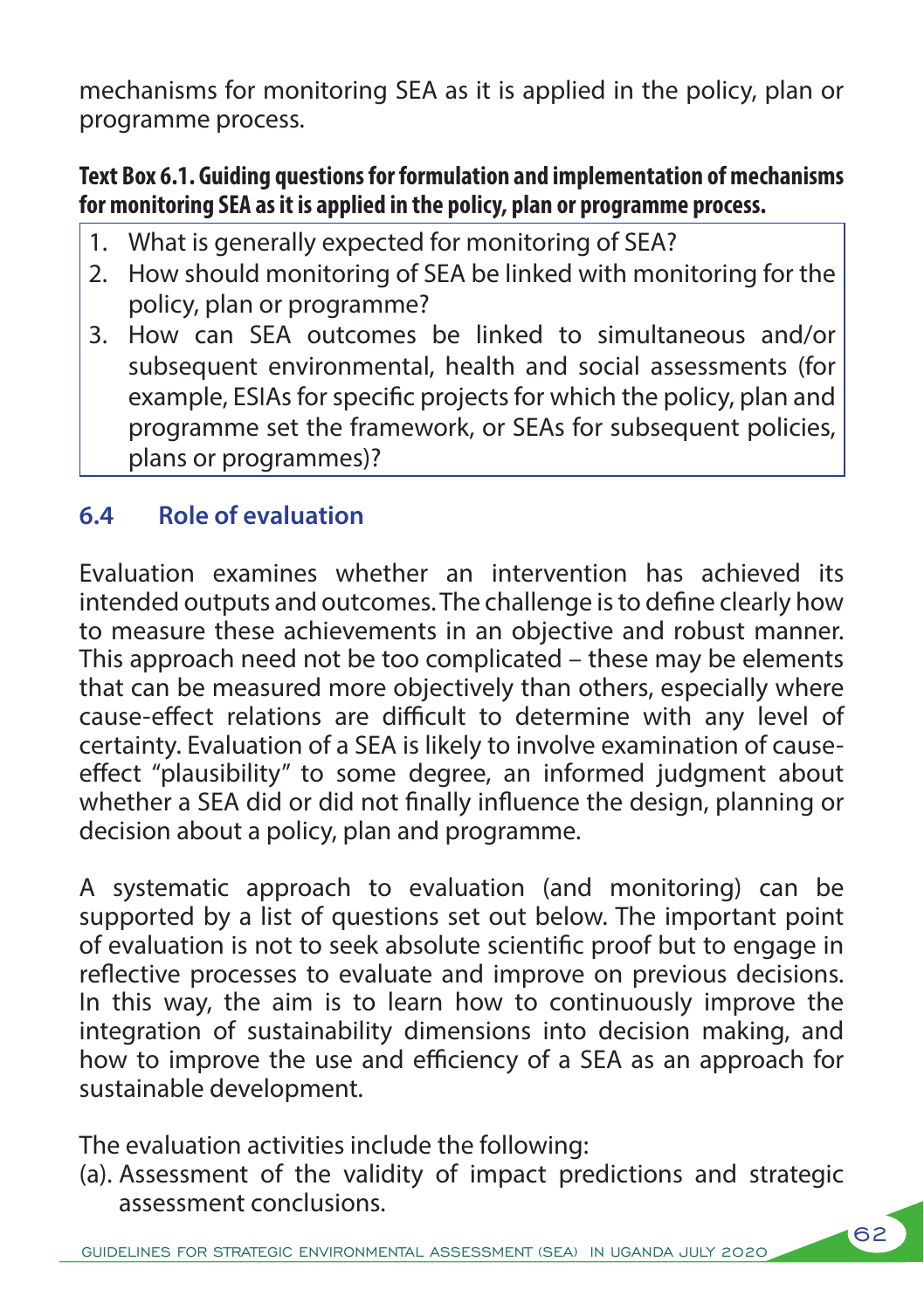- (b).Determining the extent to which the proposed measures to mitigate adverse effects and optimize benefits were carried out.
- (c). Assessment of the effectiveness of mitigation measures.
- (d). Identifying any further changes needed to improve environmental, health and social benefits of a policy, plan or programme.
- (e). Identifying any additional strategic or project-specific ESIAs that may be needed as a result of the policy, plan or programme.
- (f). Establishing lessons learned from the process and action planning for improvement.

In this context, evaluation of a SEA can also help to:-

- (a). Improve learning on the linkages between policy, plan and programme formulation/assessment and their practical outcomes.
- (b). Achieve policy, plan and programme goals by identifying ex-post adaptation requirements for those implementation mechanisms/ actions that have failed to deliver their intended outcomes.
- (c). Support the accountability of decision makers and involved stakeholders by making the results of decisions transparent.

A central element of evaluation is the definition of appropriate indicators that reflect sustainable outcomes as a result of implementing the policy, plan and programme. Indicators are also essential to quantify the achievement of specific objectives and goals. Appropriate indicators should be defined during the SEA process to enable the necessary data to be collected during the implementation phase. Some aspects of objective and goal achievement are better evaluated in a qualitative manner. Hence, written description of the envisaged objectives can be compared with what was practically achieved. Refer to checklist 1 and 2 provided below.

Evaluation should not be an academic exercise. Ideally, it should lead to concrete results which might include: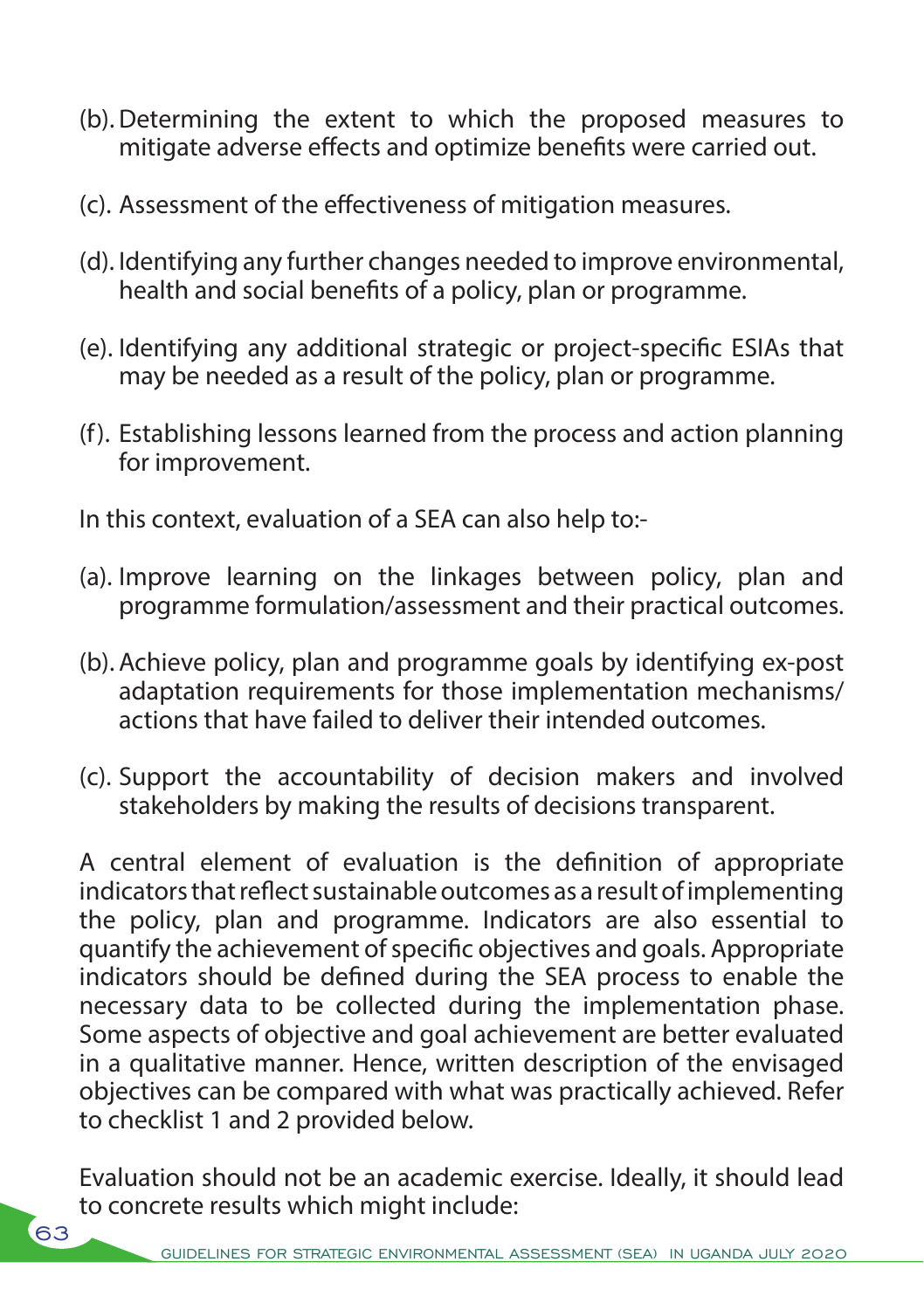- (i). Positive recommendations on future actions.
- (ii). Ex-post adaptation of implementation measures, or even of the policy, plan or programme decisions; these will be inevitable if serious deviations from previous assumptions endanger the achievement of specific goals.
- (iii).Specific measures to develop capacity, tailored to help overcome implementation gaps.

Checklist 6.1 provides a set of key questions for evaluating the delivery of envisaged outcomes of a policy, plan or programme.

#### **Checklist 6.1. Key questions for evaluating the delivery of envisaged outcomes of a policy, plan or programme**

*Whether the SEA predicted future outcomes correctly*

- 1. Were the assumptions made during the SEA for modeling expected impacts and/or institutional and governance requirements correct?
- 2. Influence of the SEA on the policy, plan and programme process.
- 3. Did the SEA provide useful information for those responsible for developing the policy, plan and programme?
- 4. Did the SEA identify the issues most important to sustainable outcomes, rather than only significant environmental issues?
- 5. Did SEA reflect questions and concerns not initially included in the policy, plan or programme? What was appreciated most/ what was irrelevant, etc.? Could the SEA findings be effectively conveyed to the decision makers?
- 6. Were the decision makers willing to reflect on and include the provided information in decision making?
- 7. Did the SEA succeed in actually changing the policy, plan or programme, making the policy, plan and programme more environmentally, health and socially sound?
- 8. Did the policy, plan or programme process make sufficient reference to the findings of the SEA?

64

*Influence on the implementation process*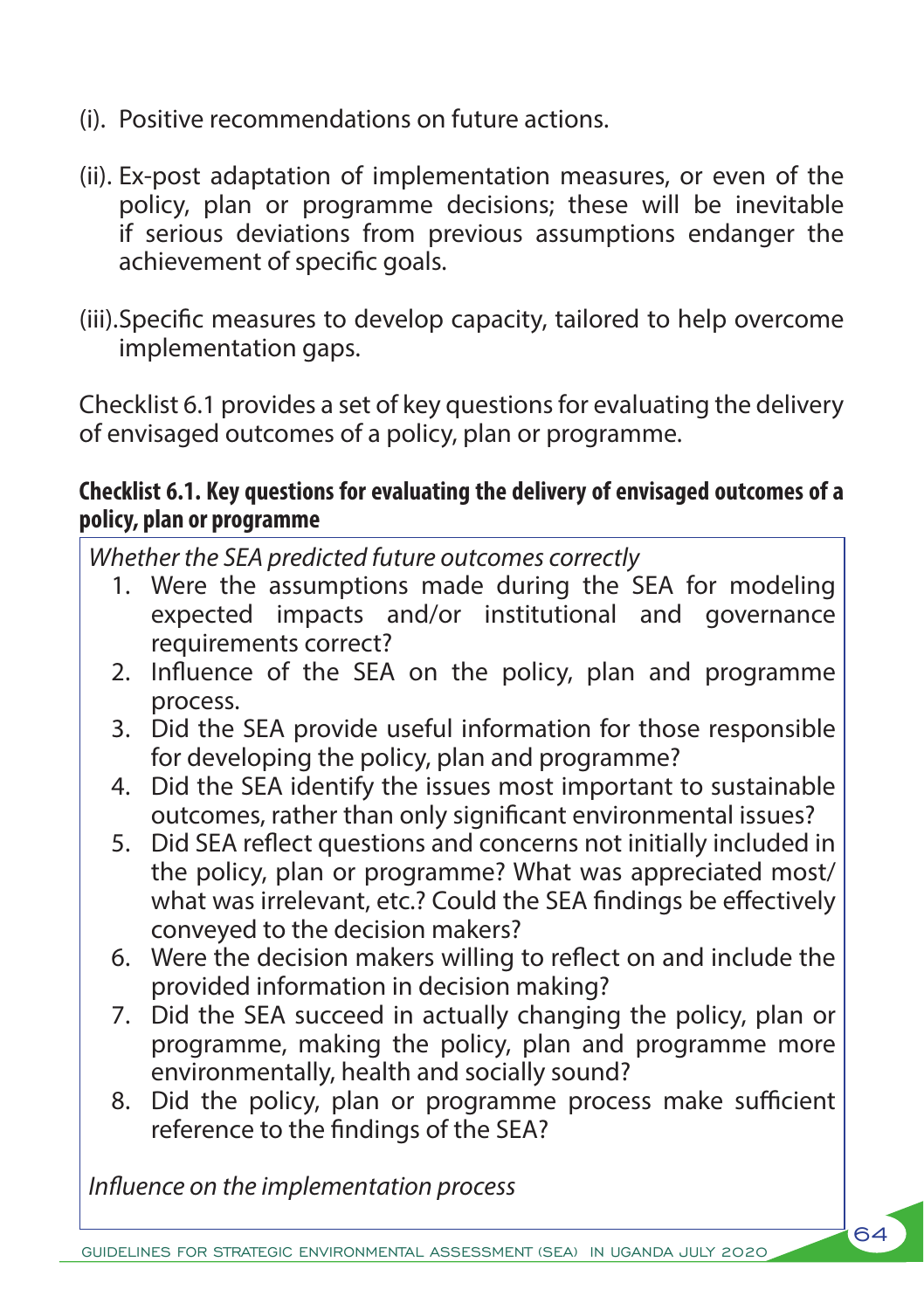- 1. Did the SEA succeed in actually changing the policy, plan or programme implementation or budget plans, or other subsequent measures, making the policy, plan and programme more environmentally, health-wise and socially sound?
- 2. Did the policy, plan and programme actually lead to implementation measures and outcomes that better reflect the goals of sustainable development/environment? Were options implemented which were more environmentally, health-wise and socially sound?
- 3. Did the recommendations of the SEA lead to change in institutional settings (e.g. an advisory group on environment, inter-sectoral co-ordination, subsequent ESIA requirements, etc) and governance (for example access to environmental justice or empowerment of weak stakeholders for environmental management) which supported the integration of sustainable development/environment during implementation?
- 4. Did different stakeholders of relevance for the implementation, act on recommendations by the SEA during the implementation process?

*Influence on direct and indirect goals of relevance to sustainable developmen*t

- 1. Are there any indications that the SEA contributed to;
	- $\Box$ . Achievement of the National Development Strategies and sustainable development goals and objectives?
	- $\square$ . Improved conditions of environment and natural resources in the relevant area?
	- $\Box$ . Transparency and accountability, and improved governance

2. Did the sustainable development benefits of the SEA outweigh the costs associated with carrying it out?

*Outcomes on capacity building and influence on accountability*

- 1. Did the SEA help build capacity by training decision makers on implementation?
- 2. Did SEA empower weak and vulnerable stakeholders?

 $65$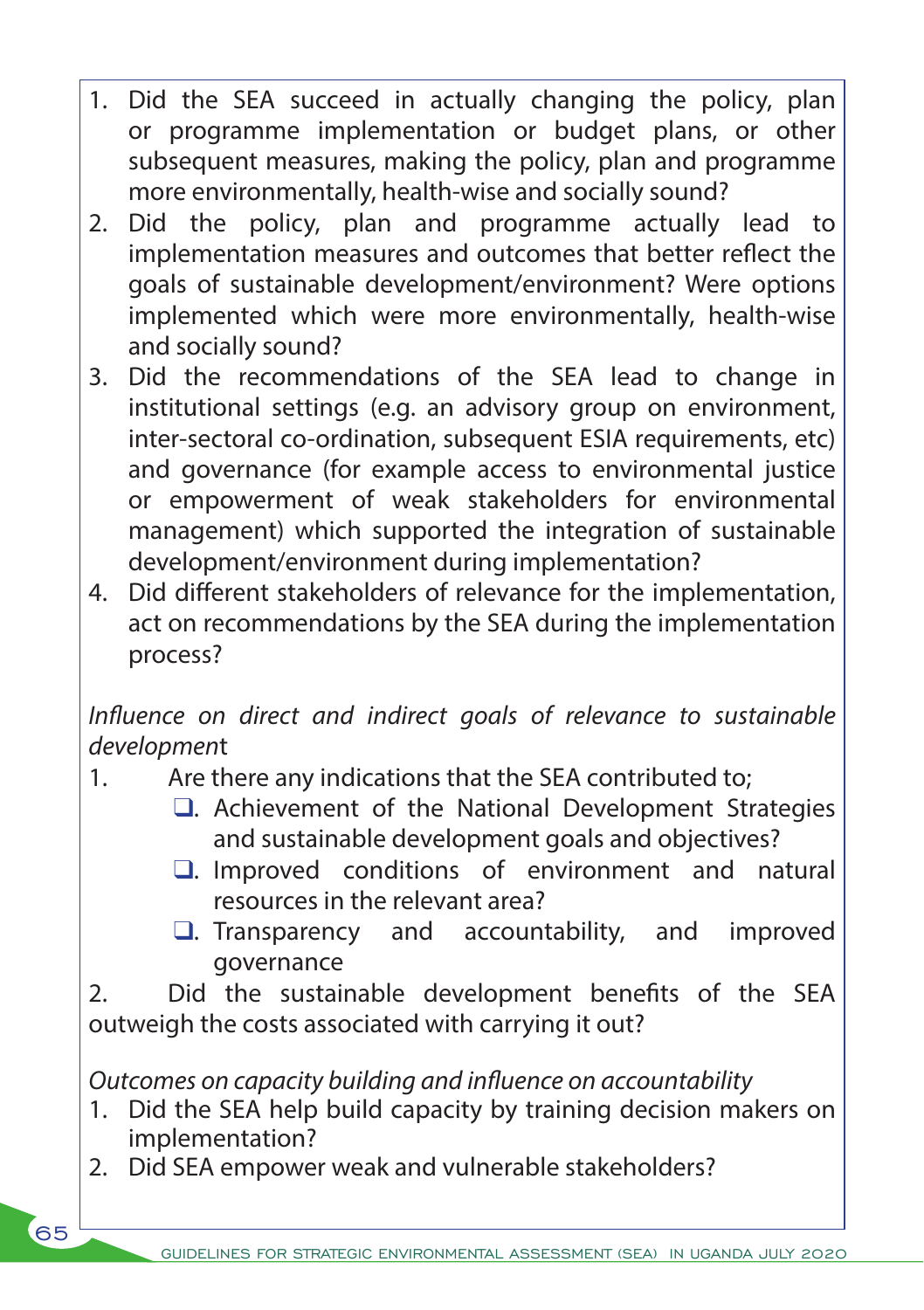- 3. Did the SEA enhance the transparency of decision–making processes and accountability of decision makers on the environmental, health and social implications of the policy, plan and programme?
- 4. Did decision makers justify or correct their decisions based on SEA findings and monitoring?
- 5. Did the applications of SEA lead to a better understanding of the potential of this approach and, possibly, encourage the application of SEA later on?

## **6.4.1 Evaluation as quality control check**

In a formal sense, a good SEA is one that conforms to the key principles listed in Chapter 1. These are elaborated in checklist 6.1 to help those engaged in reviewing a SEA process to gauge its success.

This task should be carried out throughout the SEA process. Taken cumulatively, the lessons from such process evaluation will influence the evaluation of SEA practice in the country.

Checklist 6.2 sets out key questions for evaluation as quality control check.

### **Checklist 6.2. Key questions for evaluation as quality control check**

*Presentation and quality of information*

- 1. Was the information provided by the SEA process adequate (i.e. comprehensive, rigorous and understandable) from the point of view of those responsible for developing the policy, plan or programme? What was missing?
- 2. Was the information provided by the SEA process adequate (see above) from the point of view of the key stakeholders? What was missing?

## *Cooperation and stakeholder participation*

- 1. Has there been effective cooperation between the SEA team and those responsible for developing the policy, plan or programme? Why? How can this be improved?
- 2. Was there effective public involvement? Why? How can this be improved?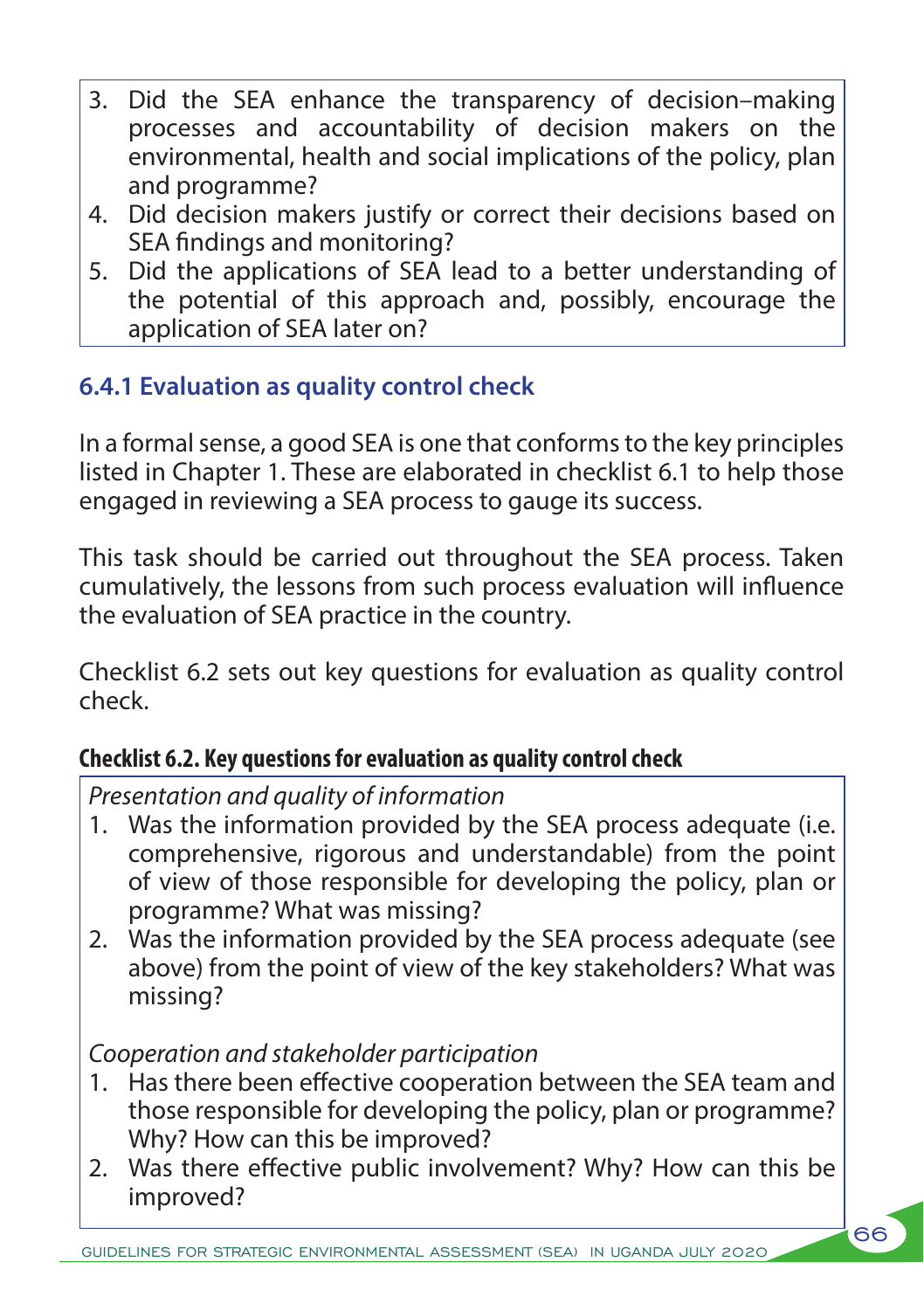3. Was there an effort to involve less powerful stakeholders in the consultation? If so, how successful was this?

## *Description of the SEA procedure in the report*

- 1. Has the purpose/aim of the SEA been described with a mention of the SEA Regulations which underpin the SEA process and report?
- 2. Is the scope of the SEA discussed?

### *Objective used for the SEA*

- 1. Have the substantial objectives used for the SEA been described and defined, quantitatively where appropriate?
- 2. Does the SEA Report identify and describe any conflicts that exist between the objectives and the policy, plan or programme, and between the objectives and other policy, plan and programme?

### *Alternatives*

- 1. Are the potential alternatives within the policy, plan or programme described and considered in terms of the SEA objectives? Have these included the "no change" alternative?
- 2. If any alternative has been eliminated, have the reasons been provided?

### *Assessment of environmental, health and social impacts*

- 1. Where there are likely to be significant environmental, health and social impacts, are they clearly described?
- 2. Is an effort being made to prioritize those impacts that most affect sustainability?
- 3. Are the methodologies for assessing environmental, health and social impacts described?
- 4. Is the full range of positive and negative impacts addressed?
- 5. Were there uncertainties in assessing the impacts?

### *Assumptions*

- 1. Were the assumptions made justified?
- 2. How about the worst-case scenario used?
- 3. Have mitigation measures been able to prevent, reduce or remedy any significant environmental, health and social adverse impacts in the implementation of the policy, plan and programme?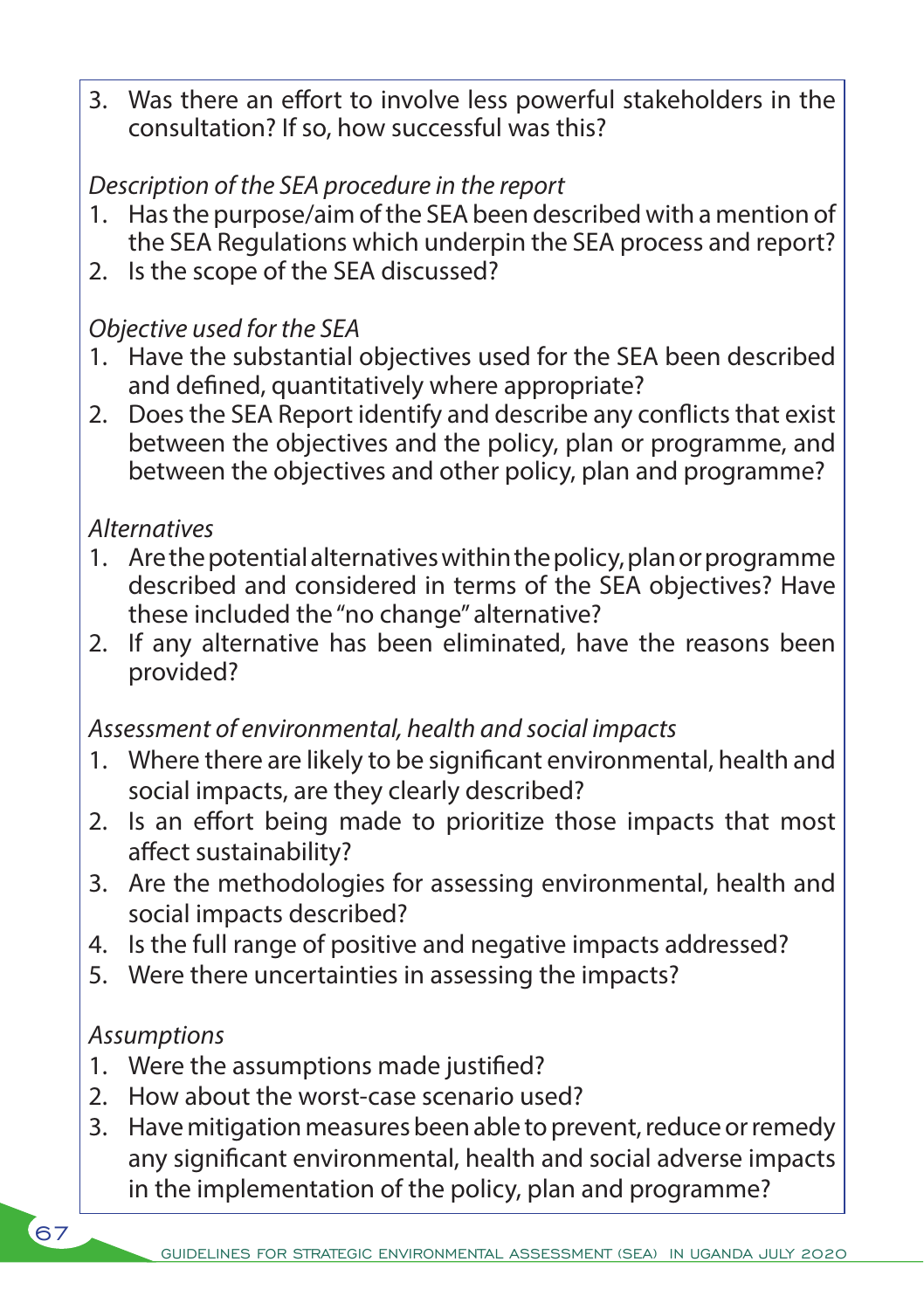*Planned follow up activities and implementation*

1. What are the SEA follow-up activities in the implementation of the policy, plan or programme?

There are other examples of SEA review checklists, including the following;

SEA Quality assurance checklist from: Resource manual to Support Application of the UNECE Protocol on Strategic Environmental Assessment, UNITED NATIONS ECONOMIC COMMISSION FOR EUROPE, 2012, 2 pages.

IEMA Strategic Environmental Assessment Review Criteria, Institute of Environmental Management and Assessment, UK, 2 pages.

EU: SEA checklist to review SEA reports 3.

IAIA: SEA performance principles.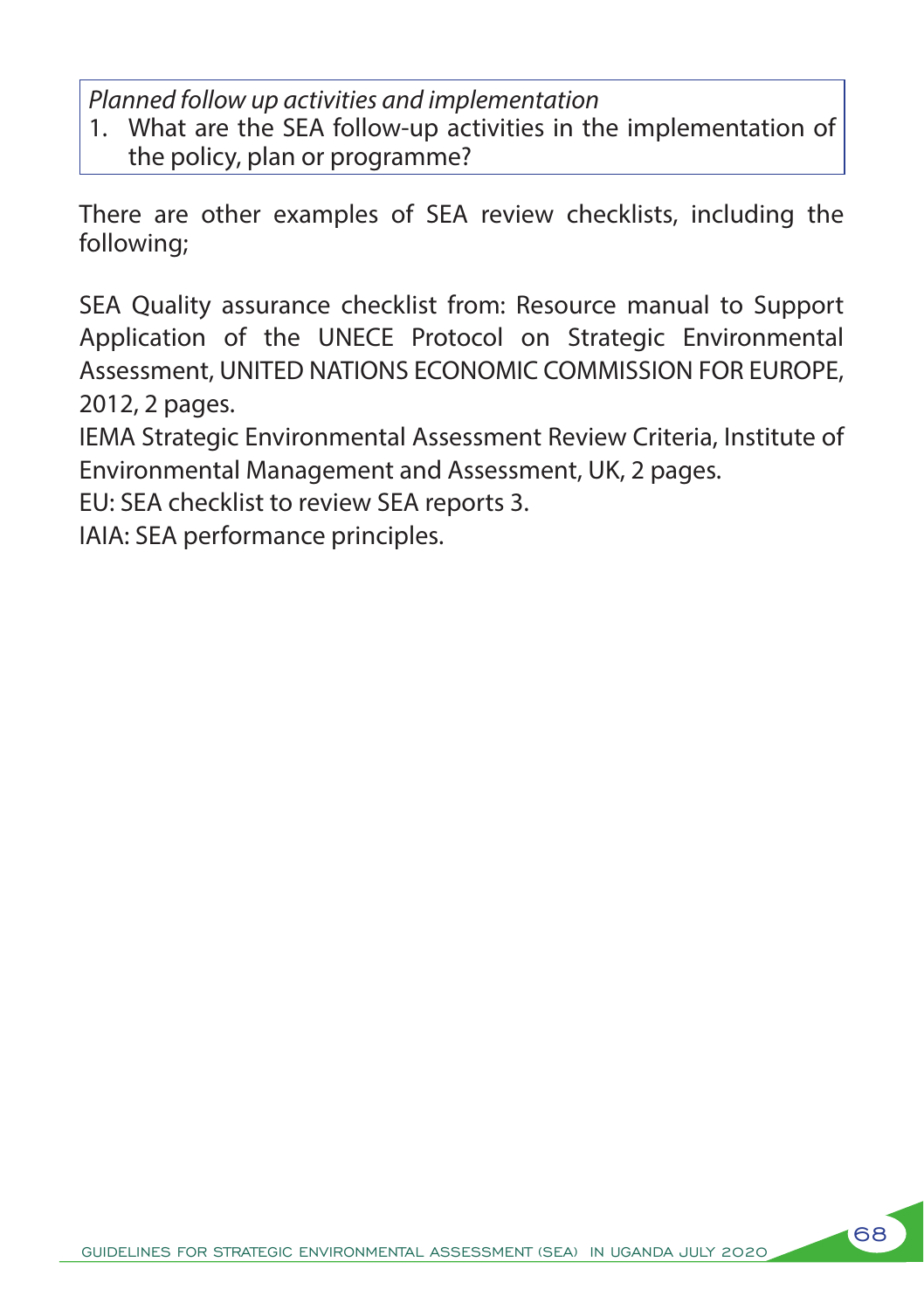# REFERENCES

Applying Strategic Environmental Assessment; Good Practice Guidance for Development Cooperation, OECD: 2006, DAC Guidelines and Reference Series.

A Guide to Strategic Environmental Assessment, Georgian Perspective; March 2006 TBILISI.

A Practical Guide to the Strategic Environmental Assessment Directive; Practical guidance on applying European Directive 2001/42/EC "on the assessment of the effects of certain plans and programmes on the environment", Department of the Environment, Northern Ireland, 2005.

Cabinet Directive on the Environmental Assessment of Policy, Plan and Programme Proposals, Government of Canada, 2016.

Conceptualizing strategic environmental assessment: Principles, approaches and research directions Bram Noble, and Kelechi<br>Nwanekezie, article in https://www.journals.elsevier.com/ article in https://www.journals.elsevier.com/ environmental-impact-assessment-review.

EIA Review: Overcoming Implementation Barriers: A Method for Designing Strategic Environmental Assessment Guidelines, Authors: Andrea De Montis, Antonio Ledda, Simone Caschili, 2017.

General Guidelines and Procedures for Strategic Environmental Assessment (SEA): Rwanda, June 2011

Integrated Environmental Management Information Series 10: Strategic Environmental Assessment, DEAT, South Africa, 2000 and 2007.

National Environment Act, 2019.

The National Environment (Strategic Environmental Assessment) Regulations, 2020.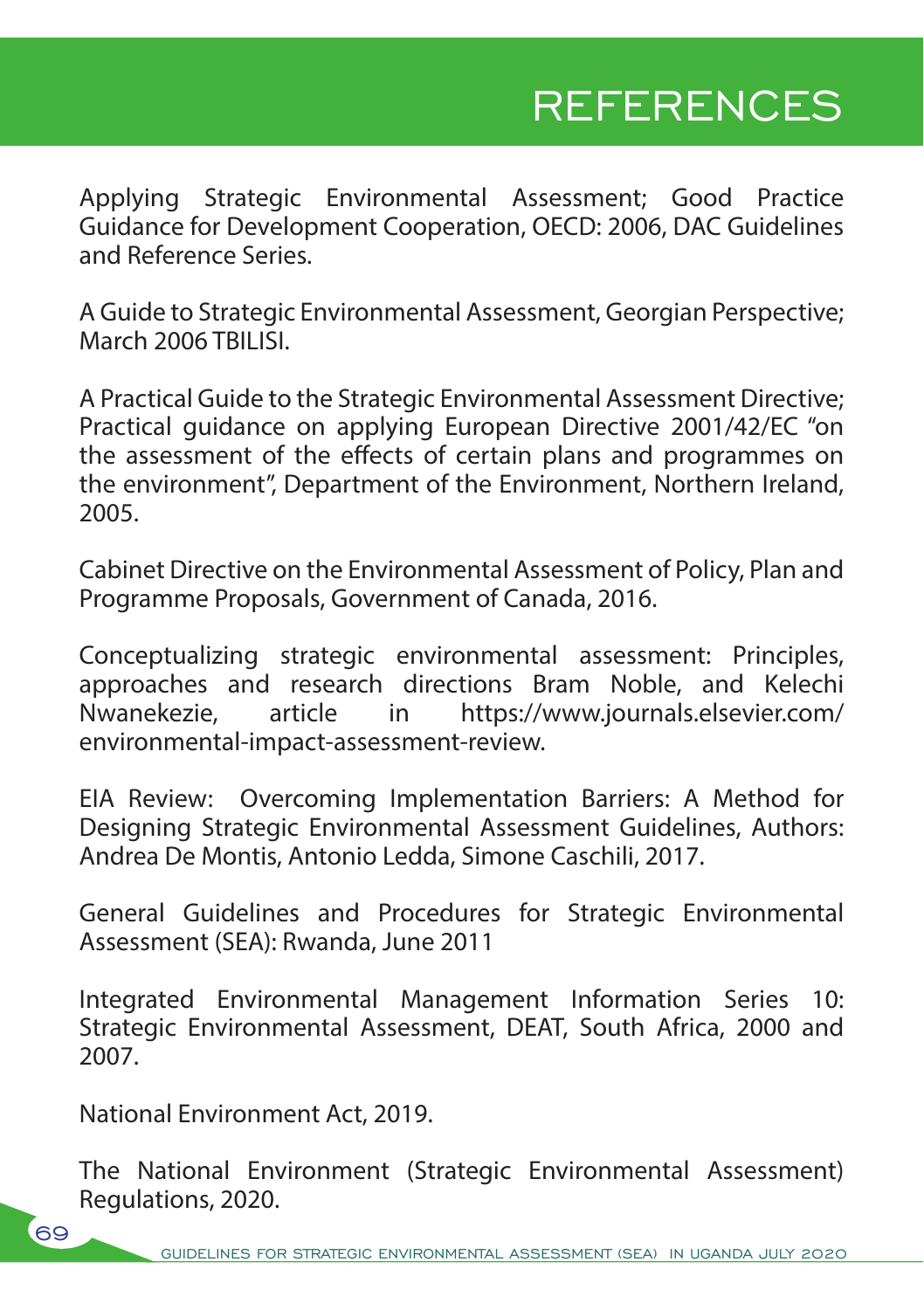National Guidelines for Strategic Environmental Assessment, NEMC Tanzania, 2017.

National Guidelines for Strategic Environmental Assessment Kenya (NEMA), 2011.

Protocol on Strategic Environmental Assessment to the Convention on Environmental Impact Assessment in a Transboundary Context (SEA Protocol, Kyiv 2003)

Resource manual to Support Application of the UNECE Protocol on Strategic Environmental Assessment, United Nations Economic Commission for Europe, 2012.

Strategic Environmental Assessment. Guidance, Scottish Government 2013.

70